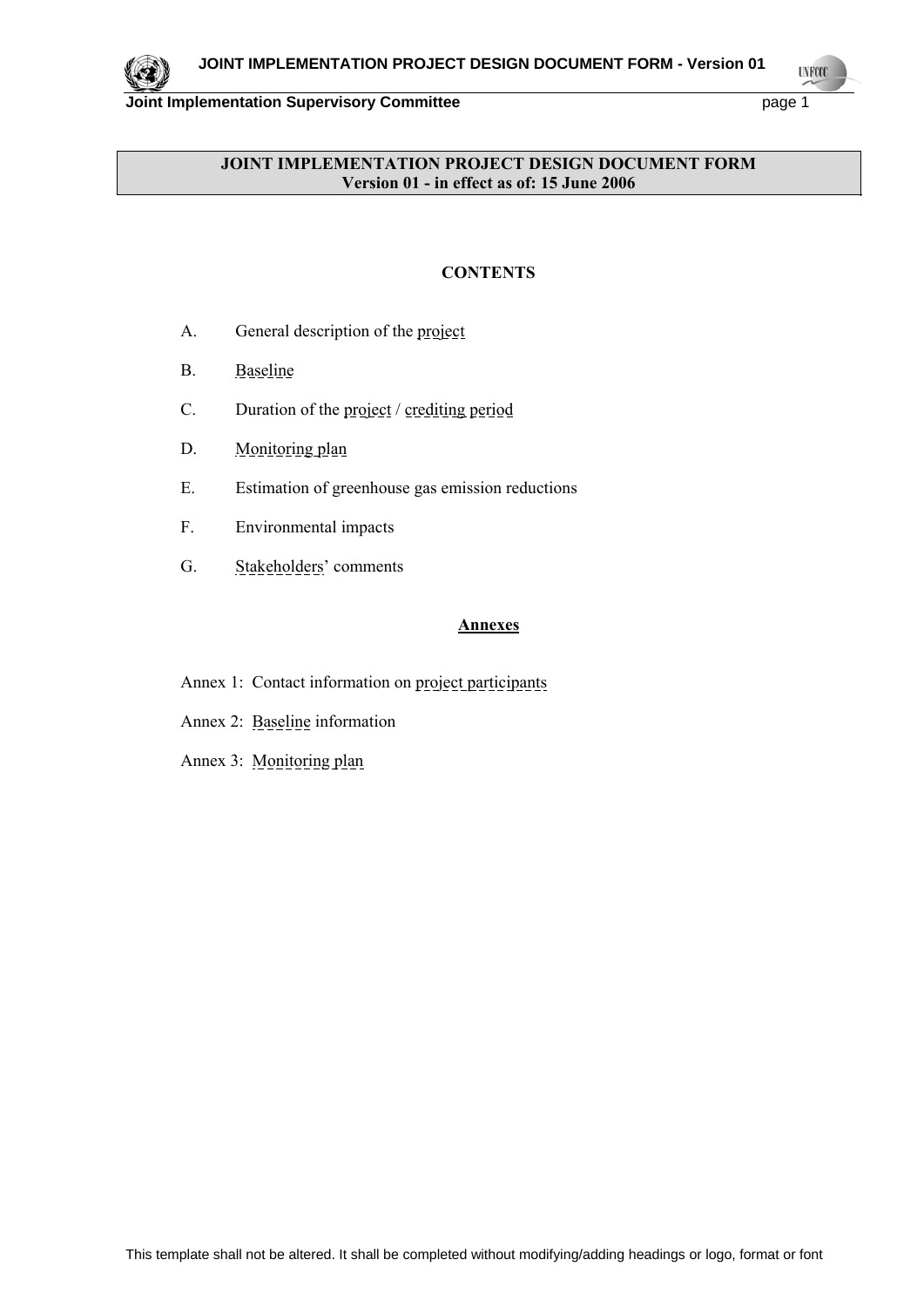

**TNETS** 

## **SECTION A. General description of the project**

#### **A.1. Title of the project:**

Reduction of Process Losses in Power Lines Crimenergo PJSC Sector: (2) Power distribution Version 3.0 Date of the document: 09/11/2011

#### **A.2. Description of the project:**

**The main objective** of the project introduction Joint Implementation "Reduction of Process Losses in Power Lines Crimenergo PJSC" is the technical reconstruction of electrical network and equipment programme realization, introduction of the progressive technologies, organization structure improvement, transition to the higher level organization of electricity grid transmission and distribution,.

Taking measures, foreseen by the draft, will let to increase the reliability and effectiveness of the electric power distribution network in Autonomous Republic of the Crimea, and enhance the quality of consumers service. As well as, taking such measures, will help to reduce the amount of electric power, that is lost in the distributive and transport electrical networks of Crimenergo PJSC, and that, in its turn, will help to reduce the amount of the generated electric energy, and, as the result, pollutant emissions in the atmosphere.

#### **Situation at the beginning of the project activity**

Public Joint Stock Company Crimenergo (Crimenergo PJSC) is an integral part of the unified energy system (UES) of Ukraine and provide the consumers of Autonomous Republic of the Crimea with the electric energy regularly and reliably under the uniform tariff.

At the beginning of the project (the beginning of the year 2002) Crimenergo PJSC was realizing only such measures that were directed on the maintaining of electrical networks in good working order. These measures mainly included repairing work on eliminations of errors, that arise during the operation of electric networks. That resulted in the losses, in 2002, in networks of Crimenergo PJSC which reached 35.19% from the electric energy amount, that was coming into the company's network.

Most of the used, at that moment, equipment in the networks of Crimenergo PJSC was already physically and morally outdated, but because of the insufficient financing and operational reserves of this equipment, remained still in use. Besides, changing of this situation was possible not only in the case of modification of technical provision of the network, but also in the case of company's organizational structure improvement, which also required financing and people.

Selling possibility of greenhouse reduction units, became one of the factors for the start of introduction program, the goal of which is the reduction of technological power consumption in the Crimenergo PJSC electric network.

#### **Project scenario**

Joint implementation project is based on the introduction of investment program, directed on the reduction of technological power losses in the Crimenergo PJSC, complex of measures on elimination of over normative power consumption, which is introduced and financed since 2003.

Measures taken within the framework of this program ( see section A.4.2), as well as introduction and completion of regular monitoring of possible losses sources and there prevention, let Crimenergo PJSC to reduce losses in the networks to 15,42%, from the electric energy amount, that came to the company's network.

#### **Baseline scenario**

Baseline scenario foresees further usage of available equipment with performing of planned repairing work without substantial investment. More information about baseline scenario is provided in section B.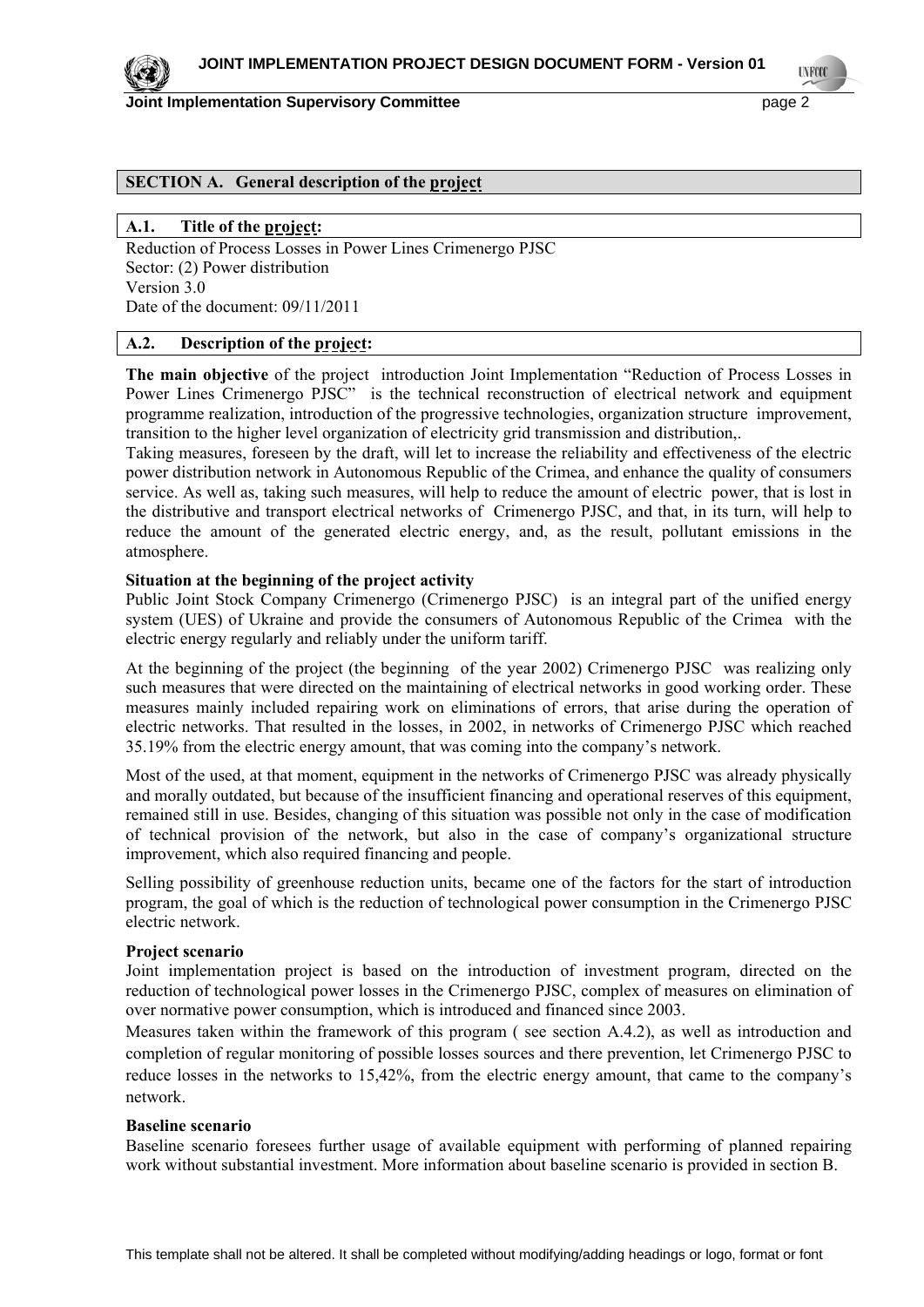

**TNETS** 

#### **Brief history of a project**

25.12.2002 – 2003 investment programme approval by the NCPR decree of 25.12.2002 № 1444. That programme includes the chapter " TPL reduction measures".

January 2003 - TPL reduction, in the Crimenergo PJSC electric networks, programme introduction start

28.09.2011 – signing of a contract with the ImexEnergo. PDD preparation.

#### **Project advantages**

Besides the reduction of greenhouse gasses, implementation project of the program «Reduction of Process Losses in Power Lines Crimenergo PJSC» has the following advantages:

- Creation of additional working positions, connected with the introducing of new equipment, erection and reconstruction of enterprise's establishments;
- Pollutant emissions reduction due to the electric energy generation cut down as a result of losses shortening in the networks.
- Production cost price cut down.

Joint implementation project realization will provide pollutant emissions reduction due to the electric energy, that comes to the Crimenergo PJSC network, generation cut down. In such a way, project realization will lead to the greenhouses gasses reduction and prevention of their further accumulation in the atmosphere, which in its turn, will loosen climate changes.

## **A.3. Project participants:**

| Party involved       | Legal entity project participant<br>(as applicable) | Please indicate if the Party<br>involved<br>wishes to be considered as project<br>participant (Yes/No) |
|----------------------|-----------------------------------------------------|--------------------------------------------------------------------------------------------------------|
| Ukraine (Host Party) | Crimenergo PJSC                                     | No                                                                                                     |
| Poland               | «IMEX ENERGO», sp. z o. o.                          | No                                                                                                     |

**Publik joint stock company «Crimenergo»,** EDRPOU code 00131400, is an integral part of the unified energy system (UES) of Ukraine and provide the consumers of Autonomous Republic of the Crimea with the electric energy regularly and reliably under the uniform tariff.

Braches of CEA

- Power production and distribution
- Power distribution and supply
- Activities in the sphere of engineering

Open joint stock company «Crimenergo» was created by means of State join-stock power supply company «Crimenergo» transformation, accordingly to the decision of Society shareholders general meetings by 12.11.1999 schedule № 1. State join-stock power supply company «Crimenergo» was founded accordingly to the Ministry's of energetics and electrification of Ukraine decree by 21.07.1995, №127, by means of Industrial energetic union «Crimenergo» transformation, accordingly to the President of Ukraine decree of 04.04.1995, № 282/95 « About structural reorganization in the electric power engineering complex of Ukraine». «Crimenergo» JSC is the legal successor of all rights and duties of State join-stock power supply company «Crymenergo».

According to Shareholders general meetings decision Crimenergo PJSC (Protocol №16 of 07.04.2010) Open Joint-Stock Power Supply Company Crimenergo was renamed into Public Joint-Stock Company Crimenergo .

**«IMEX ENERGO», sp. z o. o**., NIP 7952307407, REGON 651542435 was created on the December 9th 2003 in Peremyshl. The main Company's activity is exportation, importation, and supply of specialized electric devices for the energy sector, as well as natural gas, petroleum, liquefied petroleum gas, petrol, and electric energy supply.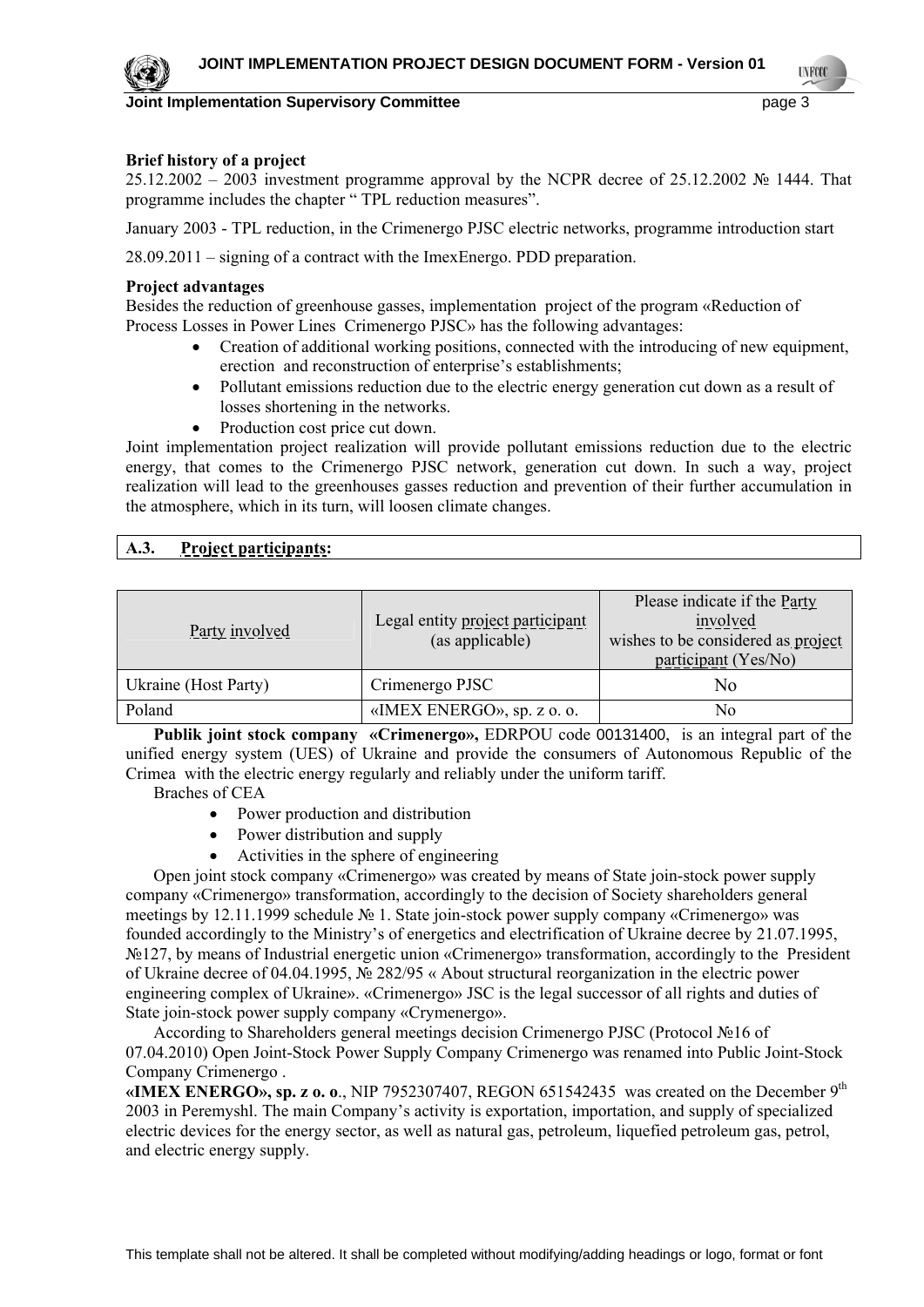

**TNETS** 

The company also realizes some innovative-investment and ecological projects in Poland and Ukraine. In 2010 the legal address of the Company was changed, and now it is – Zheshuv, Przemysłowa, 14. Thereafter, the main Company's activity is:

Development problem - stripped gas provision from Ukraine to Poland ( Pidkarpatske region) Chervonograd cogeneration systems 24 mWt technical documentation elaboration (OJSC Energoinwest) Project on power generation investments, from the use of stripped gas in Boryslav, Ukraine (CHP 12 mWt) – the project received the letter of approval № 2 from the Ukrainian Ministry of ecology in 2006. great quantity of CHP and equipment, boilers, etc., import to the Ukraine

project starting with the help of wind power ("Kryla vitru" project in the Truskavec power station 40 mWt)

biomass organization and obtaining, assembly equipment briquetting, as well as supplies form Ukraine to Poland.

 Collaboration with the local thermal and electric stations in the sphere of investments to the operational network of heat distribution, from cogeneration with the use of biomass as the fuel.

Preparation together with the Ukrainian companies: ecological systems and EUEU.

## **A.4. Technical description of the project:**

#### **A.4.1. Location of the project:**

The project is introduced on the Crimenergo PJSC establishments located in Autonomous Republic of the Crimea.

## **A.4.1.1. Host Party(ies):**

Ukraine

## **A.4.1.2. Region/State/Province etc.:**

Autonomous Republic of the Crimea

#### **A.4.1.3. Town/ settlement etc.:**

Towns of Autonomous Republic of the Crimea

## **A.4.1.4. Detail of physical location, including information allowing the unique identification of the project (maximum one page):**

The Autonomous Republic of the Crimea – administrative unit in the south of Ukraine, is located on the Crimea peninsula between 44°23' and 46°15' North latitude, and 32°29' and 36°39' East longitude. In the west and south it is washed by the Black Sea, and in the east by the Sea of Azov, both of which belong to the Atlantic Ocean basin. The peninsula is approximately on the same distance from the equator and North Pole. Tarkhankutsk peninsula form its western cost, and Kerch Peninsula – eastern. In the North, Crimea is connected with the neighboring Kherson region with the seven kilometers - long Perekopsk isthmus, in the south west, it borders on the city with the special status – Sevastopol, on the sea it has eastern border with Krasnodar Krai of the Russian Federation. From the north to the south the peninsula stretches on 200 km, and from the west to the east on 325 km. On the autonomous republic territory, lays the state boundary of Ukraine that measures 821 km. The capital of the Autonomous Republic of the Crimea is Simferopol.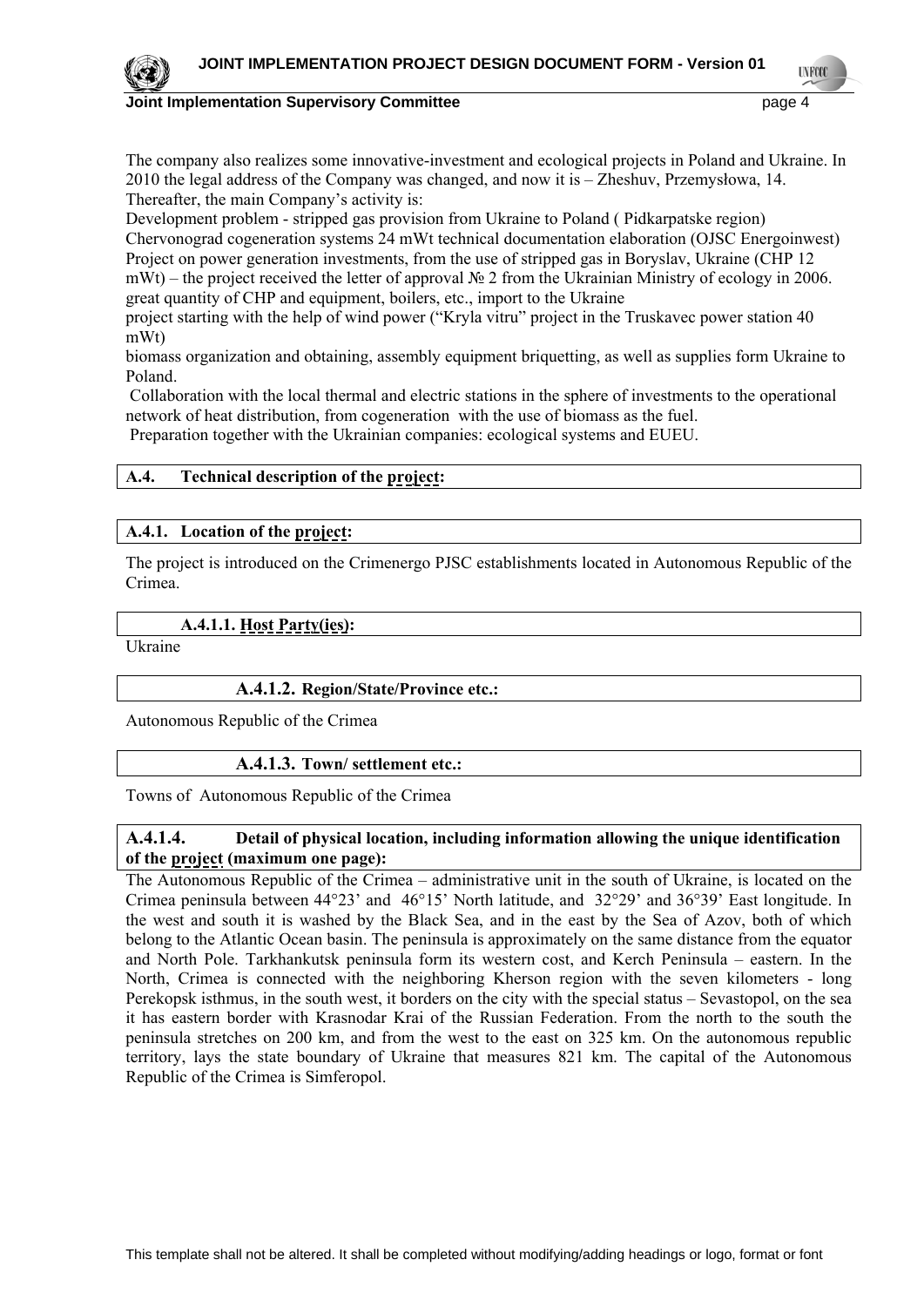

**UNFOCO** 



*Picture1. Location of Autonomous Republic of the Crimea* 



*Figure 2. The city* of Simferopol Autonomous Republic of the Crimea *(•) on the map of Ukraine*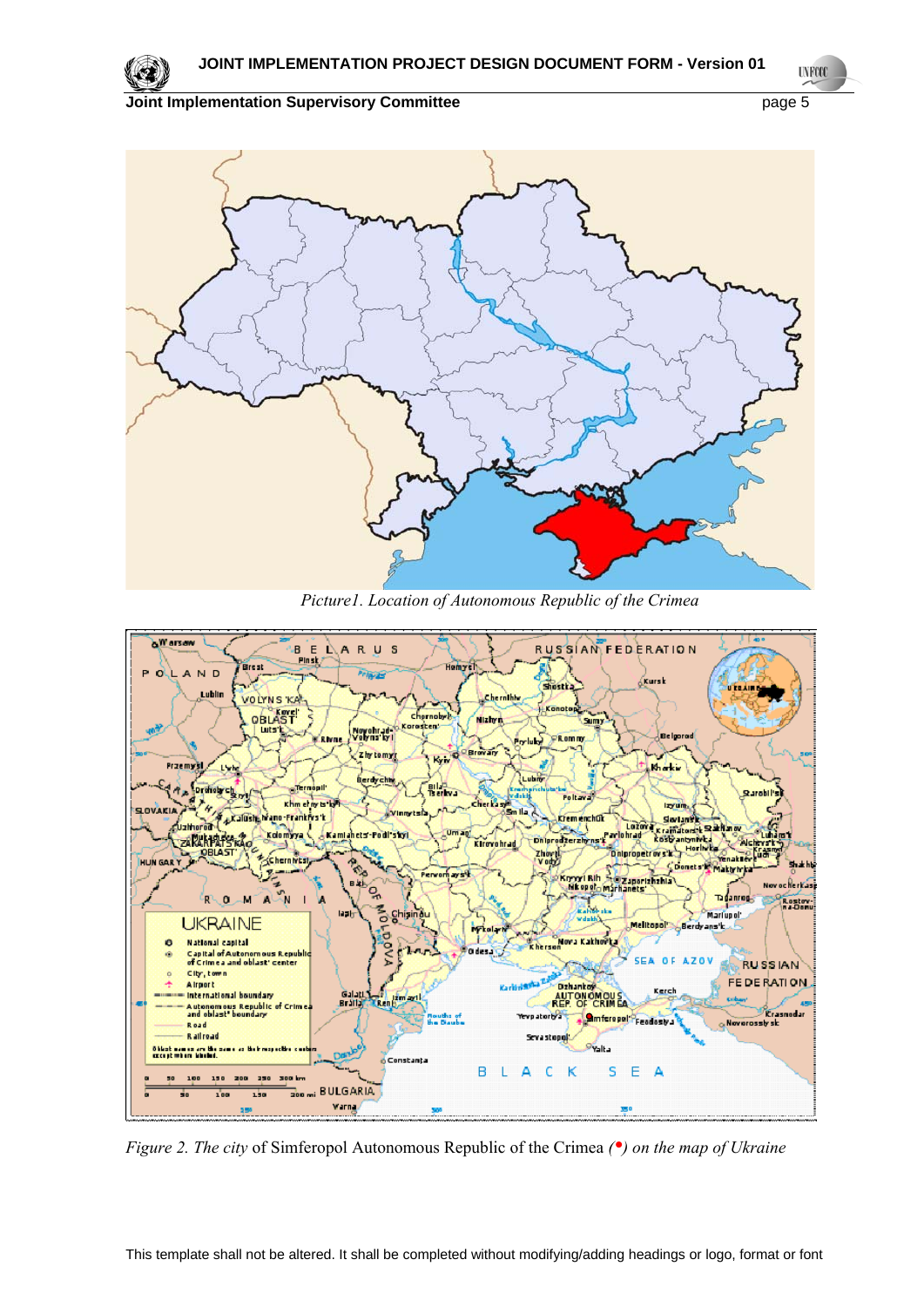

**LYFCO** 

## **Joint Implementation Supervisory Committee** page 6

## **A.4.2. Technology(ies) to be employed, or measures, operations or actions to be implemented by the project:**

Crimenergo PJSC is an integral part of the unified energy system (UES) of Ukraine and provide the consumers of Autonomous Republic of the Crimea with the electric energy regularly and reliably under the uniform tariff.

At the beginning of the project ( at the end of the year 2002) Crimenergo PJSC was realizing only such measures that were directed on the maintaining of electrical networks in good working order. These measures mainly included repairing work on eliminations of errors, which arise during the operation of electric networks. That resulted in the losses, in 2002, in networks of Crimenergo PJSC which reached 35.19% from the electric energy amount, that was coming into the company's network.

The main objective of the project introduction Joint Implementation in the Crimenergo PJSC is the technical reconstruction of electrical network program realization through the introduction of progressive technologies, organization structure improvement, transition to the higher maintenance level organization, by means of investments attraction, in particular, investments from the reduction of greenhouse gasses emissions in the atmosphere.

Joint implementation project is based on the introduction of investment program, directed on the reduction of technological power losses in the Crimenergo PJSC electric networks, and on the complex of measures on elimination of over normative power consumption, which is introduced and financed since 2003.

Prospective development program include:

- scientific and technical support realization, functioning equipment exploitation term over rated extension, equipment diagnostics system realization and its residual operating time prognostication;
- introduction of organizational and technical measures for technological power losses reduction;
- conducting of reconstructions and renovation works in the electric networks, and substitution of outdated equipment;
- attraction of investments for the development and achievement of high technical and economical level of the Company;
- increase of power supply reliability level for the region consumers, by means of, Automatize commercial accounting power consumption system ( ACAPCS), and complex technical power losses reduction Program introduction;
- equipment diagnostics system realization and its residual operating time prognostication;
- complex technical power losses reduction Program introduction;
- operating equipment modernization, within the framework of electric networks development investment programs;

Within the framework of this project a number of organizational and technical measures were taken, namely:

#### **1. For processes of power transmission:**

#### **1.1. Organizational measures of methodological ensuring.**

1.1.1. External audit and organization of constant internal audit of power transportation (power grid system, power accounting and power streams and balances detection and control)

1.1.2. Formation of a technical database (a list and specifications of all components and charts of normal operation modes) of the Company's power grid conforming to annual and monthly operation reports.

1.1.3. Implementation of a programmed system of calculation and analysis by feeder to locate intolerable power losses in 110-35 and 10-6-0.4 kV power network.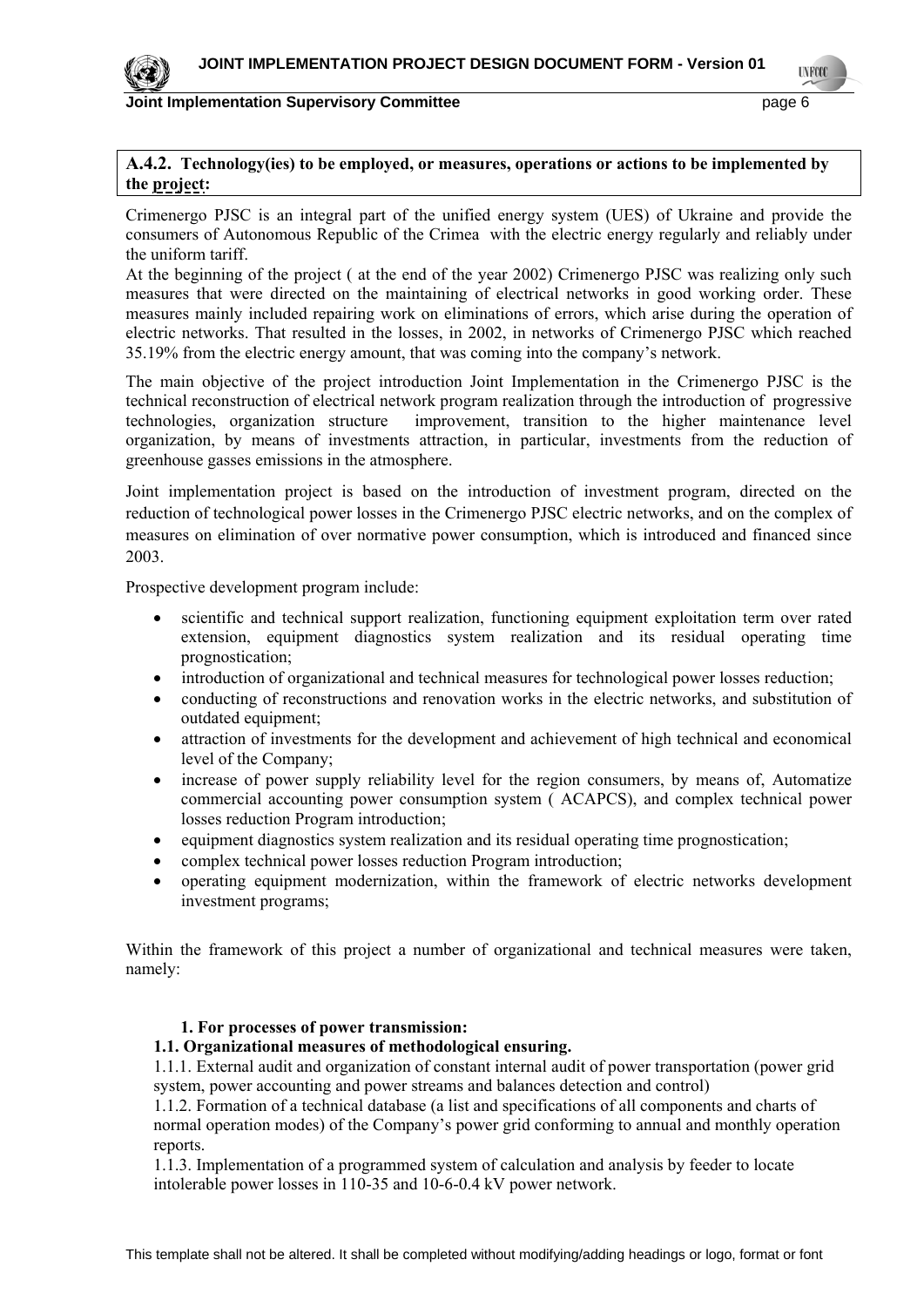**TNETS** 

**Joint Implementation Supervisory Committee** *page 7* **page 7** 

1.1.4. Development of a planning, organization and monitoring system of measures aimed at elimination of power losses.

1.1.5. Modernization of programs and technical means.

1.1.6. Creation of separate subdivisions within the Company dealing with the task of reducing power losses (power audit and accounting department, measuring laboratory, etc.)

1.1.7. Other improvement measures

1.1.8. Other actions aimed at reduction of power losses.

## **1.2. Organizational and technical measures:**

1.2.1. Shutdown of transformers in small load mode for PS-110/35/10 kV and TP/RP-10/6 0.4 kV

1.2.2. Shutdown of transformers at PS-110/35/10 kV and TP/RP-10/6 0.4 kV substations with seasonally changing load:

1.2.3. Regular monitoring and phasing load leveling in power grids 0.4 kV

1.2.4. Modernization of technical means of control automation – telemeasurement system, alarm system in 110-35 and 10-6-0,38 kV power grids

1.2.5. Normal operation mode optimization.

1.2.6. Reduction of inefficient distribution and supply system operation time by reducing the maintenance time.

1.2.7. Implementation of measures aimed at reducing the power consumtion by the company's subdivisions.

1.2.8. Reduction of own power consumption by PS-110/35 kV and TP/RP-10/6 0.4 kV

1.2.9. Other actions aimed at reduction of power losses.

## **1.3. Technical measures:**

1.3.1. Wire replacement on overloaded power lines PL-6-10 kV and PL-0.4 kV

1.3.2. Replacement of overloaded 10/0.4 kV transformers

- 1.3.3. Replacement of underloaded 35-110 kV and 10/0.4 kV transformers
- 1.3.4. Installation of new transformers at the existing transformer and distribution stations.
- 1.3.5. Replacement of high loss transformers older than 25 years.
- 1.3.6. Optimization of power grid loading by reconstruction
- 1.3.7. Reconstruction of PL-110/35 kV and PL 10-0.4 kV
- 1.3.8. Cleaning of PL-110/35 kV and PL 10-0.4 kV routes.
- 1.3.9. Replacement of wiring at PL-110/35 kV and PL 10-0.4 kV
- 1.3.10. Reinforcement of insulators, replacement of bindings on PL-110/35 kV and PL 10-0.4 kV
- 1.3.11. Replacement of twisting by clipping on PL 10-0.4 kV
- 1.3.12. Installation of KTP lead caps
- 1.3.13. Instollation of RLND apparatus clips
- 1.3.14. Insulation cleaning on PL-110/35 kV and PL 10-0.4 kV
- 1.3.15. Checking and improvement of grounding on PL-110/35 kV and PL 10-0.4 kV
- 1.3.16. Checking and improvement of grounding at PS 110/35 kV and TP/RP-10/6 0.4 kV
- 1.3.17. Fastening the contacts at TP/RP-10/6 0.4 kV
- 1.3.18. Reduction of PL-110/35 kV and PL 10-0.4 kV length.
- 1.3.19. Replacement of branching from PL-0.4 kV to bbuildings.
- 1.3.20. Current measurement and replacement of commutators and fuses.
- 1.3.21. Downsizing of PL-110/35 kV and PL 10-0.4 kV

## **2. For power supply**

## **2.1. Organizational measures**

2.1.1. External audit and organization of constant internal audit of power supply (power grid system, power accounting and power streams and balances detection and control)

2.1.2. Development of a planning, organization and monitoring system of measures aimed at elimination of power losses.

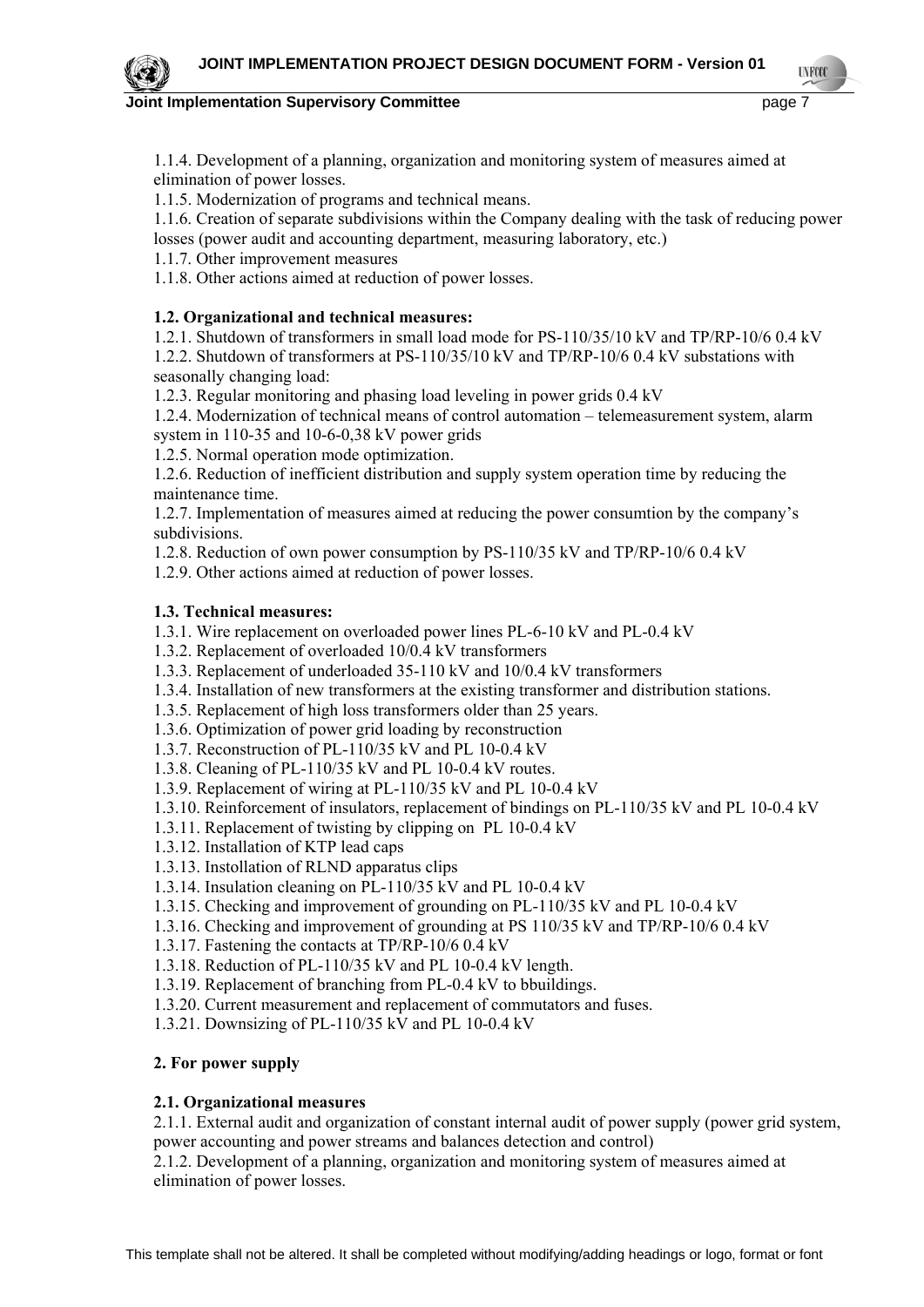**Joint Implementation Supervisory Committee Access 2008 2012 12:30 Page 8** 

## **2.2. Organizational and technical measures:**

2.2.1. Checking, improvement and accounting of power accounting facilities and power overflows with ORE participants.

2.2.2. Stimulating the transfer of the company consumers on tariff basis differentiated by time zones, in order to level the power consumption schedules during peak loads.

## **2.3. Technical measures:**

2.3.1. Installation of insulated lead-ins in dwelling houses.

2.3.2. Improvement of inner networks in blocks of flats (fastening the contacts, earthing, replacement of wire with wrong cross-section).

2.3.3.. Introduction of ARSKOE for legal entities.

2.3.4. Implementation of SMART system of power supply accounting to individuals.

2.3.5. Introduction of ARSKOE on the battery limits.

All these measures, and also introduction and carrying out of losses possible sources constant monitoring, and there prevention allowed Crimenergo PJSC to reduce technical power losses in their own electrical networks from 35,19% ( 2002 year) to 15,42% (2010 year) from the electrical power amount that came to the network.

Losses reduction in the networks allowed to reduce СО2 emissions, that were caused by the generation of electric power, that was lost.

 Duration of the draft is unlimited, as measures taken to find and remove power losses in the Crimenergo PJSC electrical networks, are a constant and continual process. CO2 eq emissions reduction are affirmed on one crediting period (22years) according to the modality and JI Mechanism procedures(3).

For the completion of investment programme on the TPL reduction part the Company purchased the following devices and equipment:

- electricity meters(DNVP" Ob'ednannya Comunar" "NIK"," Modul' Telecom", ltd producers);
- electricity meters with the PLS modem converters ("TELETEC" ltd. producer);
- test bench for 1- phase and 3- phase electricity meters ("NIK" ltd. producer)
- 10 kV measuring transformers ("Ukrtransenergo" NVP producer)

 The purchase of the foregoing equipment was realized according the legislation of Ukraine that was in effect at the moment of procurement. Since 2003 the purchase was realized according to the Ukraine NCPR decree of 25.12.2002 № 1455 " About the Procedure approval of products, labour and services purchase by the licensees, the corresponding operation of whom tariffs NCPR."

 On 17.03.2006 The Law of Ukraine of 15.12.2005 № 3205-IV " About alteration of The Law of Ukraine " About the products, labour and services purchase at the public funds " and other legislative acts of Ukraine", that introduced a new regulation, videlicet: "to complete the indention number three with the words: public enterprises, utilities and economic associations in which public shares exceeds 50 %." (While tendering, Ukraine Minpalyvenergo enterprises should cease to apply the NCPR decree № 1455 and start to realize the tender according to The Law of Ukraine of 22.02.2000 № 1490-III " About the products, labour and services purchase at the public funds ")

 Then, on 11.03.2007 The Law of Ukraine of 01.12.2006 № 424-V " About the legislative acts of Ukraine, on the products, labour and services purchase at the public funds, alteration" comes into effect. This revision, changes organization and tendering essentially, Ukraine Chamber of Commerce is endowed with the specific powers, interdepartmental commission concerning public purchase is created, participant's catalogue is formed, procedures conducting "certificates" etc.

 On 02.04.2008 The Law of Ukraine of 20.03.2008 № 150-VI " About considering null and void, The Law of Ukraine "About the products, labour and services purchase at the public funds" and in accordance with it The Law of Ukraine № 1490-III becomes inept."



**TNETS**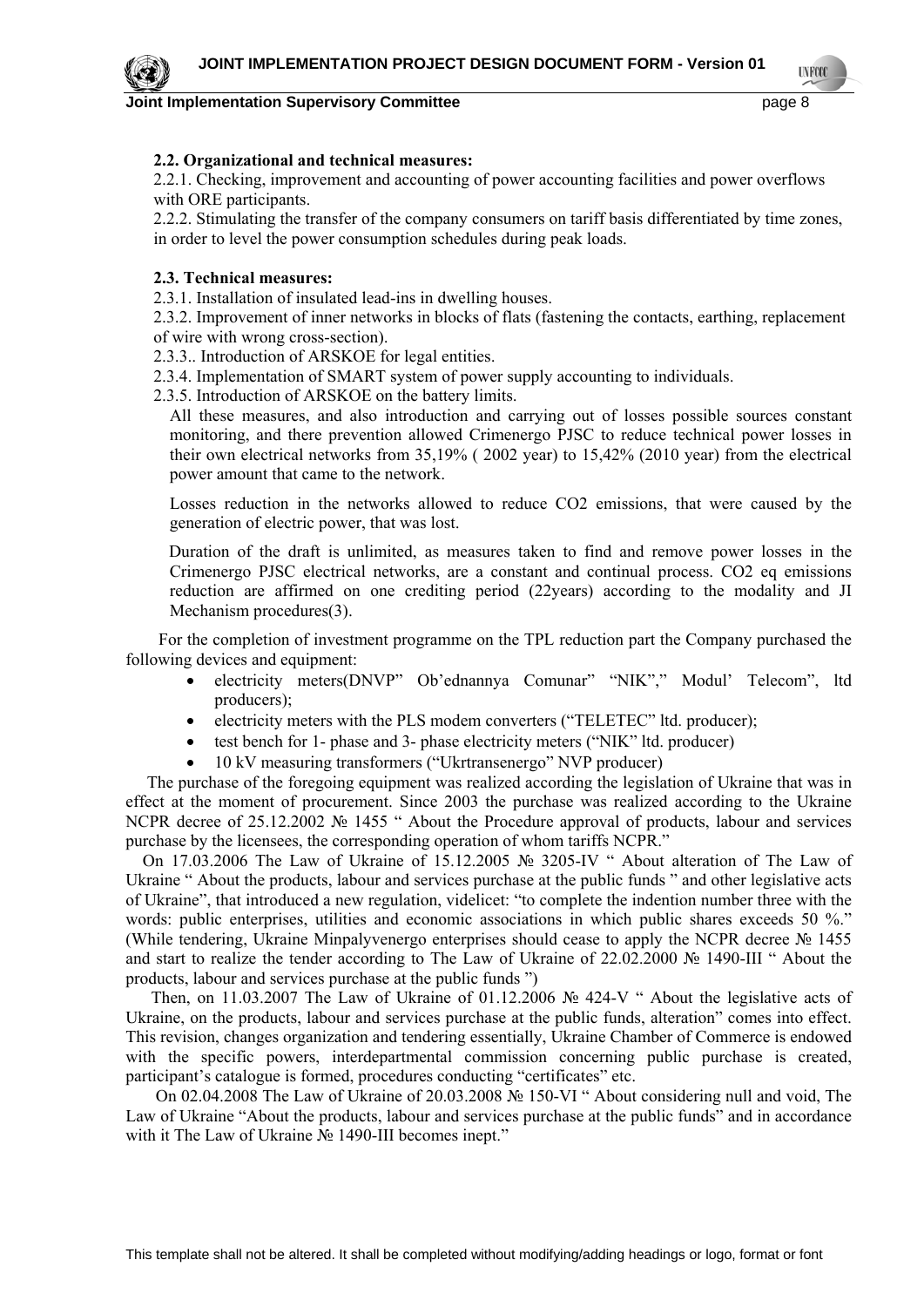

**TNETS** 

At the same time, on 02.04.2008, comes into force, The Cabinet of Ministers of Ukraine decree of 28.03.2008 № 274 " About the products, labour and services purchase at the public funds", which later became null and void because of The Cabinet of Ministers of Ukraine decree 17.10.2008 № [921](javascript:OpenDoc() " About the Statute confirmation on the products, labour and services purchase at the public funds."

At the present time, The Company purchases products and services according to The Law of Ukraine of 01.06.2010 № [2289-VI](javascript:OpenDoc() " About the public purchase realization."

Purchase procedures, conducted by Crimenergo PJSC were checked by the control and auditing agency, and by anti-monopoly committee more than once. No breaches were exposed.

With the purpose of power looses reduction programme implementation, the department of power balances and TPL regulation ( nowadays it is the department of power balances and control ( DPBC)), the department of compulsory tax collection and technical audit ( now it's the department of technical audit and contractual work - DTAaCW), the domestic consumer department( DCD) were formed, and in the structural subunits - the office of control engineer was introduced. DPBC creation and control engineer office introduction was directed on the organization of calculation with the purpose of variable tension areas, with the overnormative technical power looses, selection, and efforts direction on their reduction to the normative value. DTAaCW and DCD creation was directed on the Crimenergo PJSCstructural subunits operation reorganization, in the first place, on the power theft and illegal usage elimination part, accounting and measuring power complexes operation improvement. JV «Energooblic»

 is a part of Crimenergo PJSC since 2006. The objective of its activity, is to improve servicing of all power meters that are located on the Crimenergo PJSC territory (technical and commercial accounting), Company ACAPCS maintenance system, namely meters: consumers and those that are located within the Company's area.

 As from 2003, Crimenergo PJSC has been taken yearly the following measures, on their own funds, for the TPL reduction:

- 1- phase and 3- phase electricity meters with precision grade of 2,5 and higher, substitution with modern electrical meters with the precision grade of 1;
- accounting equipment bearing out, terminals substitution with the isolated ones.
- unloading TP 10/0,4 kV establishment;
- on the loaded TP its reconstruction with the transformer substitution for more powerful one;
- 0,4-10-kV lines reconstruction, with the wire substitution for the one with greater diameter, with the application of cable joint new technology, and china and glass isolation substitution with the polymeric one.
- $\bullet$  as from 2004, VL 0,4-10kV reconstruction is carried out actively, with the use of SYP;
- $\bullet$  distributive networks transfer from the tension of 6 kV to 10 kV;

• as from 2006, the Company actively uses accounting devices with PLS modems, which give an opportunity to organize mini ACAPCS.

 Henceforth, Crimenergo PJSC will continue substitution of meters with precision grade of 2,5 with the modern one, portable accounting devices establishment, networks reconstruction with the use of isolated wire, it is planned to realize substations reconstruction with the dry transformers usage, which will help to reduce TPL, still more.

**A.4.3. Brief explanation of how the anthropogenic emissions of greenhouse gases by sources are to be reduced by the proposed JI project, including why the emission reductions would not occur in the absence of the proposed project, taking into account national and/or sectoral policies and circumstances:** 

Project introduction will secure the greenhouses gasses emissions reduction, due to the power production cut down in the national network.

At the start of the Project (2002), there existed, few normative acts ( Power conservation Act), the aim of which was to stimulate manufacturers and suppliers to the power conservation activity. Yet, these acts, mostly have formal character, and were ineffective.

Realization of suggested reconstruction project demand considerable funding. At present, project funding on the inner market is available for short period of time (to three months), and interest rate is high. Project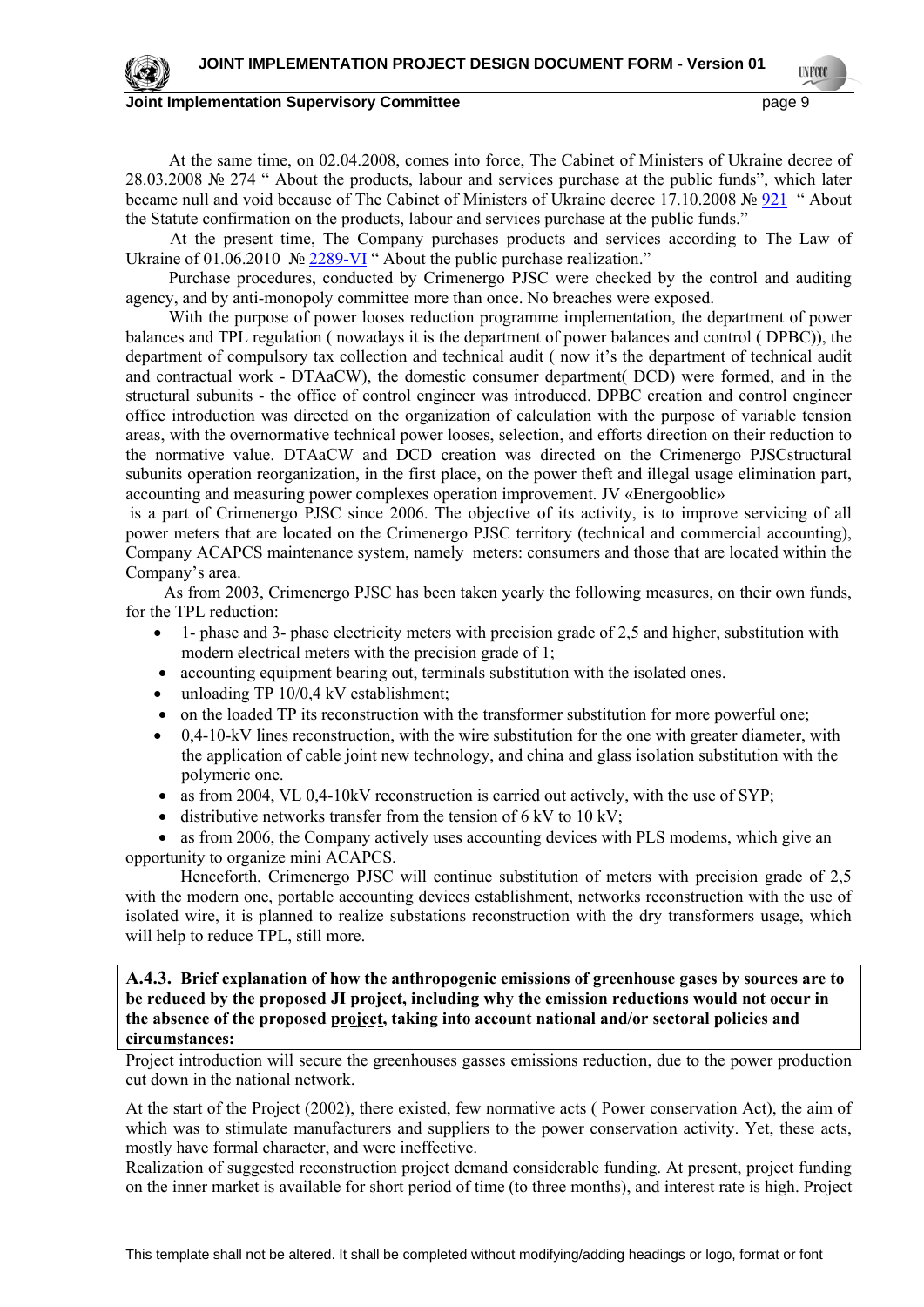

**INFO** 

funding for Ukrainian companies is complicated, due to low international ratings of Ukraine. Additional income from the JIE sale, was one of the leading criterias for the enterprise owners in the decision to make investments into the suggested project. The possibility to get the JIE, was considered, already at the moment of decision taking about the investment, on the master-plan preparing stage.

Additional income from the JI mechanism usage will influence positively on the economical indices of the project. JI project realization will raise inner profitability rate and reduce project payback period.

Most of the used, at that moment, equipment in the networks of Crimenergo PJSC was already physically and morally outdated, but because of the insufficient financing and operational reserves of this equipment, remained still in use. Besides, changing of this situation was possible not only in the case of modification of technical provision of the network, but also in the case of company's organizational structure improvement, which also required financing and people.

#### **A.4.3.1. Estimated amount of emission reductions over the crediting period:**

Emission reduction calculations provided in the Excel file «KRYM-1БТВЕ-2002-2010-01-11-2011-kmok-КП»

| Year                                                                                                                       | Estimate of annual emission reductions in tones of<br>$CO2$ equivalent |
|----------------------------------------------------------------------------------------------------------------------------|------------------------------------------------------------------------|
| 2004                                                                                                                       | 203409                                                                 |
| 2005                                                                                                                       | 150455                                                                 |
| 2006                                                                                                                       | 261833                                                                 |
| 2007                                                                                                                       | 248119                                                                 |
| Total estimated emission reductions over the<br>crediting period 2004-2007<br>(tones of CO2 equivalent)                    | 863817                                                                 |
| Annual average of the estimated emission<br>reductions<br>over the crediting period 2004-2007<br>(tones of CO2 equivalent) | 215954                                                                 |

Table 1. Emission reductions for the period 2004-2007.

Table 2 Emissions reduction for the crediting period 2008 - 2012

| Year                                                                                                                       | Estimate of annual emission reductions in tones of<br>$CO2$ equivalent |
|----------------------------------------------------------------------------------------------------------------------------|------------------------------------------------------------------------|
| 2008                                                                                                                       | 385202                                                                 |
| 2009                                                                                                                       | 392835                                                                 |
| 2010                                                                                                                       | 415190                                                                 |
| 2011                                                                                                                       | 397595                                                                 |
| 2012                                                                                                                       | 397595                                                                 |
| Total estimated emission reductions over the<br>crediting period 2008-2012<br>(tones of CO2 equivalent)                    | 1988418                                                                |
| Annual average of the estimated emission<br>reductions<br>over the crediting period 2008-2012<br>(tones of CO2 equivalent) | 397684                                                                 |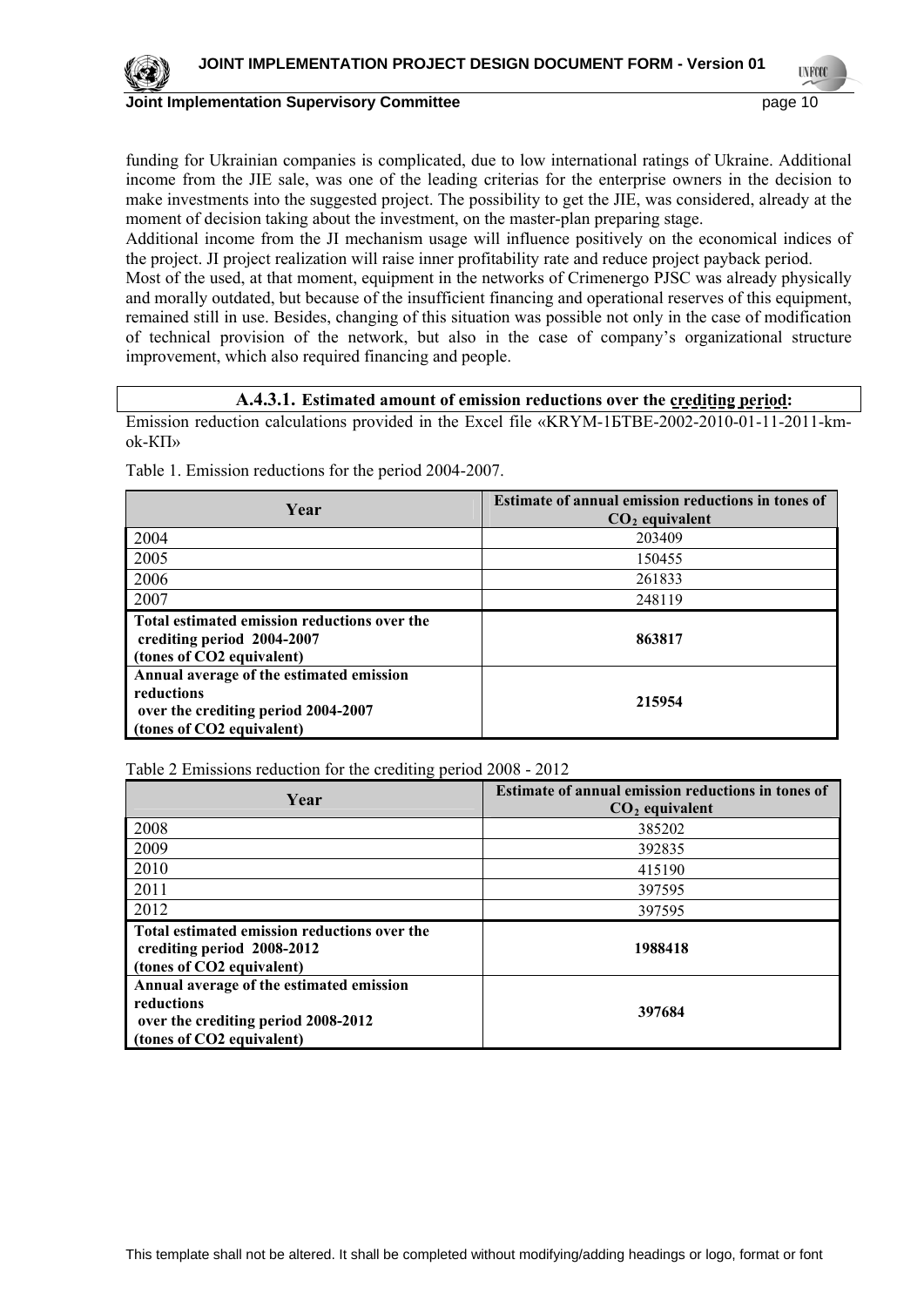

**UNFOOL** 

| Year                                                                                                                       | <b>Estimate of annual emission reductions in tones of</b><br>$CO2$ equivalent |
|----------------------------------------------------------------------------------------------------------------------------|-------------------------------------------------------------------------------|
| 2013                                                                                                                       | 397595                                                                        |
| 2014                                                                                                                       | 397595                                                                        |
| 2015                                                                                                                       | 397595                                                                        |
| 2016                                                                                                                       | 397595                                                                        |
| 2017                                                                                                                       | 397595                                                                        |
| 2018                                                                                                                       | 397595                                                                        |
| 2019                                                                                                                       | 397595                                                                        |
| 2020                                                                                                                       | 397595                                                                        |
| 2021                                                                                                                       | 397595                                                                        |
| 2022                                                                                                                       | 397595                                                                        |
| 2023                                                                                                                       | 397595                                                                        |
| 2024                                                                                                                       | 397595                                                                        |
| 2025                                                                                                                       | 397595                                                                        |
| Total estimated emission reductions over the<br>crediting period 2013-2025<br>(tones of CO2 equivalent)                    | 5168737                                                                       |
| Annual average of the estimated emission<br>reductions<br>over the crediting period 2013-2025<br>(tones of CO2 equivalent) | 397595                                                                        |

Table 3 Emissions reduction for the post – Kyoto crediting period 2013 - 2025

## **A.5. Project approval by the Parties involved:**

Country-investor (Poland Ministry of Environment Protection) and Ukrainian (Ukrainian Ecological Investments National Agency) government authorities approval will be received after successful passing of determination.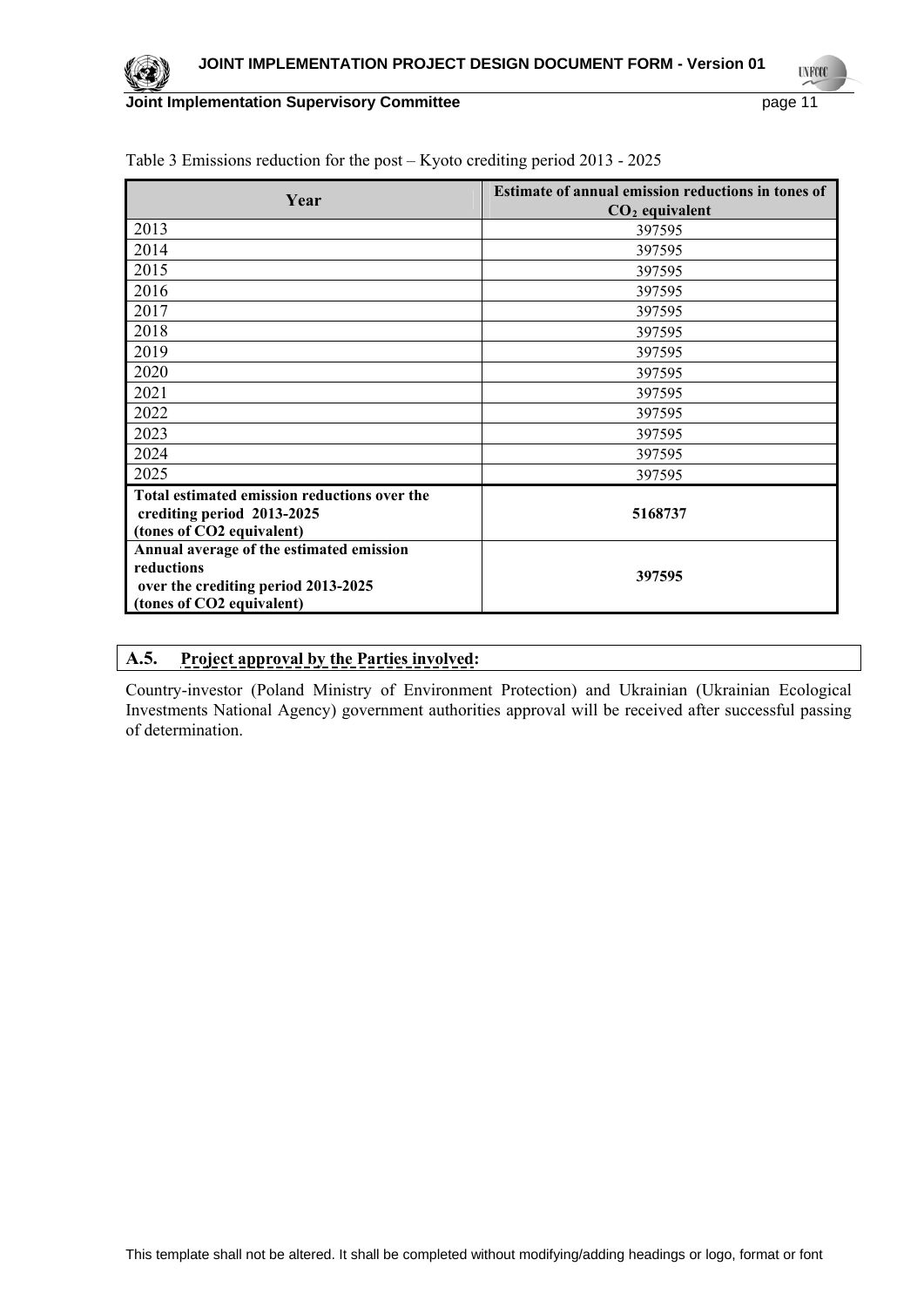

**TYPEO** 

## **SECTION B. Baseline**

#### **B.1. Description and justification of the baseline chosen:**

Methodological tool "Combined tool to identify the baseline scenario and demonstrate additionality" (Version 03.0.0) was used for setting of the baseline scenario and demonstrating additionality.

Baseline scenario is determined according to the following four Steps:

- STEP 1. Identification of alternative scenarios;
- STEP 2. Barrier analysis;

STEP 3. Investment analysis (if applicable);

STEP 4. Common practice analysis.

#### *Step 1: Identification of alternative scenarios*

#### *Step 1a: Define alternative scenarios to the proposed JI project activity*

Only two alternatives are the most veritable for the suggested project activity. *Alternative A:* Continuation of the current situation. *Alternative B:* Adoption of the suggested project activity without the registration as JI project.

Partial introduction of the electric power losses reduction program in the network of Crimenergo PJSC, joint-stock company, will considerably lessen the effect of its introduction. That's why the project cannot be regarded as an alternative to the suggested project activity.

**Outcome of Step 1a:** Two veritable alternatives were determined. The list of the alternatives is given hereinbefore.

#### *Sub-step 1b: Consistency with mandatory applicable laws and regulations*

At the start of the project (in 2002) there was a number of legislative acts (The Energy conservation law), the aim of which was to stimulate the manufacturers and the suppliers towards the activity in the sphere of energy conservation. However, these acts in most cases had a formal character and were ineffective. It can be proved by the fact that the constant increase of electric power losses was observed in the network of Crimenergo PJSC, before the start of the project.

**Outcome of Step 1b:** All the other alternatives are in compliance with applicable laws and regulations.

#### *Step 2: Barrier analysis*

## *Sub-step 2a: Identify barriers that would prevent the implementation of alternative scenarios*

*Alternative A:* Continuation of the current situation. There are no barriers for this Alternative. *Alternative B:* Implementation of the proposed project activity without JI registration

*Investment barriers:* The project activity within the framework of the suggested project is a perpetual process which requires considerable annual investments and manpower attraction.

This is connected with:

- Annual electrotechnical equipment renewal, which is represented in the Ukrainian market;
- Necessity of the perpetual monitoring of places where the electricity is lost, their removal and prevention of their appearing;
- Necessity of the perpetual stuff training to work with he new equipment...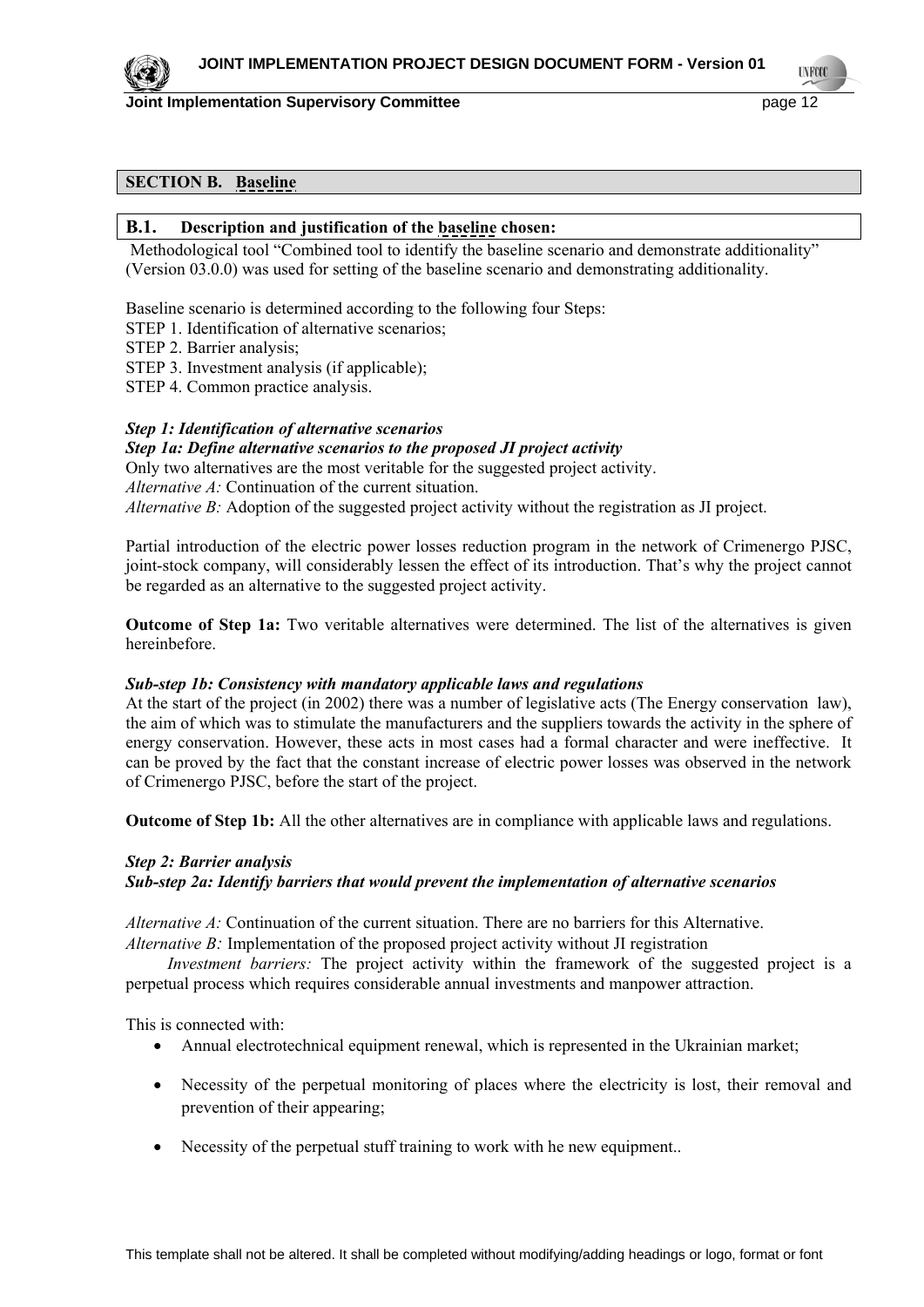

Constant funding in Ukraine is possible only in case of financial attraction of the project. The current system of electric power tariff formation shifts the financial burden of electricity losses on the final consumers and dos not allow to receive the income from their reduction.

The access to the financial resources on the international level is highly limited for the suggested project. The investment environment in Ukraine is rather poor in comparison with the neighbor countries. The confirmation of this is the sovereign rating of Ukraine according to the Fitch records in comparison with some neighbor countries of the Eastern Europe.

- Ukraine B-
- Poland A-
- Hungary BBB
- Slovakia A+

Due to the considerable volume of capital investments, needed for the accomplishment of the project, the funding obtaining from the international institutions may be rather difficult. Funding chances on the national level are also restricted. Nowadays commercial banks of Ukraine grant project financing at about 30% annually in the national currency on a three-year term. Examples of the largest bank institutions of Ukraine are: Raiffaizen Bank Aval (www.aval.ua), Pryvatbank [\(www.privatbank.com.ua\)](http://www.privatbank.com.ua/), Pravex Bank ([www.pravex.com.ua](http://www.pravex.com.ua/)).

Taking into consideration all the hereinbefore mentioned, the funding of the project is possible only under the condition of funds attraction from the greenhouse gases emission reduction units selling.

*Technological barriers:* The organizational structure and the infrastructure of the Company did not allow the implementation of the project without its considerable reorganization. The introduction of the project is connected with a considerable risk of failure, as it is impossible to calculate the precise effect from the introduction of these or that measures, and its resultativity can be counted only in some time after its introduction.

**Outcome of Step 2a:** List of barriers is provided above.

#### *Sub-step 2b: Eliminate alternative scenarios which are prevented by the identified barriers* Only *Alternative A* is not prevented by the identified barriers.

**Outcome of Step 2b:** Only *Alternative A* is not prevented by the identified barriers.

#### *Step 3: Investment analysis*

For the justification of the baseline scenario and additionality demonstration barrier analyse was used. **Outcome of Step 3:** Is not applied.

#### *Step 4: Common practice analysis*

Most similar projects were implemented with grants or other non-commercial finance terms (for example JI investment The generally accepted practice in Ukraine at the beginning of the project introduction was the operation work implementation in the volume necessary to keep the network in a good working order and the electricity losses reduction activity.

*Outcome:* In consideration of mentioned above Alternative A is most plausible base line scenario that is not prevented by any barriers and is in line with host Party common practice.

| Data/Parameter:             |                                                                                                                                                                                                                                                     |
|-----------------------------|-----------------------------------------------------------------------------------------------------------------------------------------------------------------------------------------------------------------------------------------------------|
| Data unit                   | <b>MWh</b>                                                                                                                                                                                                                                          |
| Description                 | Total reduction of technical power losses in the power grid during the period y                                                                                                                                                                     |
|                             | of the project scenario compared with the baseline scenario                                                                                                                                                                                         |
| Time of                     | Annually                                                                                                                                                                                                                                            |
| determination/monitoring    |                                                                                                                                                                                                                                                     |
| Source of data (to be) used | Estimated by EES Ltd based on the statistical data of Crimenergo PJSC using<br>the approved methodology as in Annex 3 to PDD. Estimates under the<br>methodology are shown as an Excel file «KRYM-15TBE-2002-2010-01-11-<br>$2011$ -km-ok-K $\Pi$ » |
| Value of data applied       | 364 766 MWh (for emission reduction estimation after 2010 the average value                                                                                                                                                                         |
| (for ex ante                | for 2008-2010 has been taken. See Excel file «KRYM-15TBE-2002-2010-01-                                                                                                                                                                              |

#### **Key information and data used to establish the baseline:**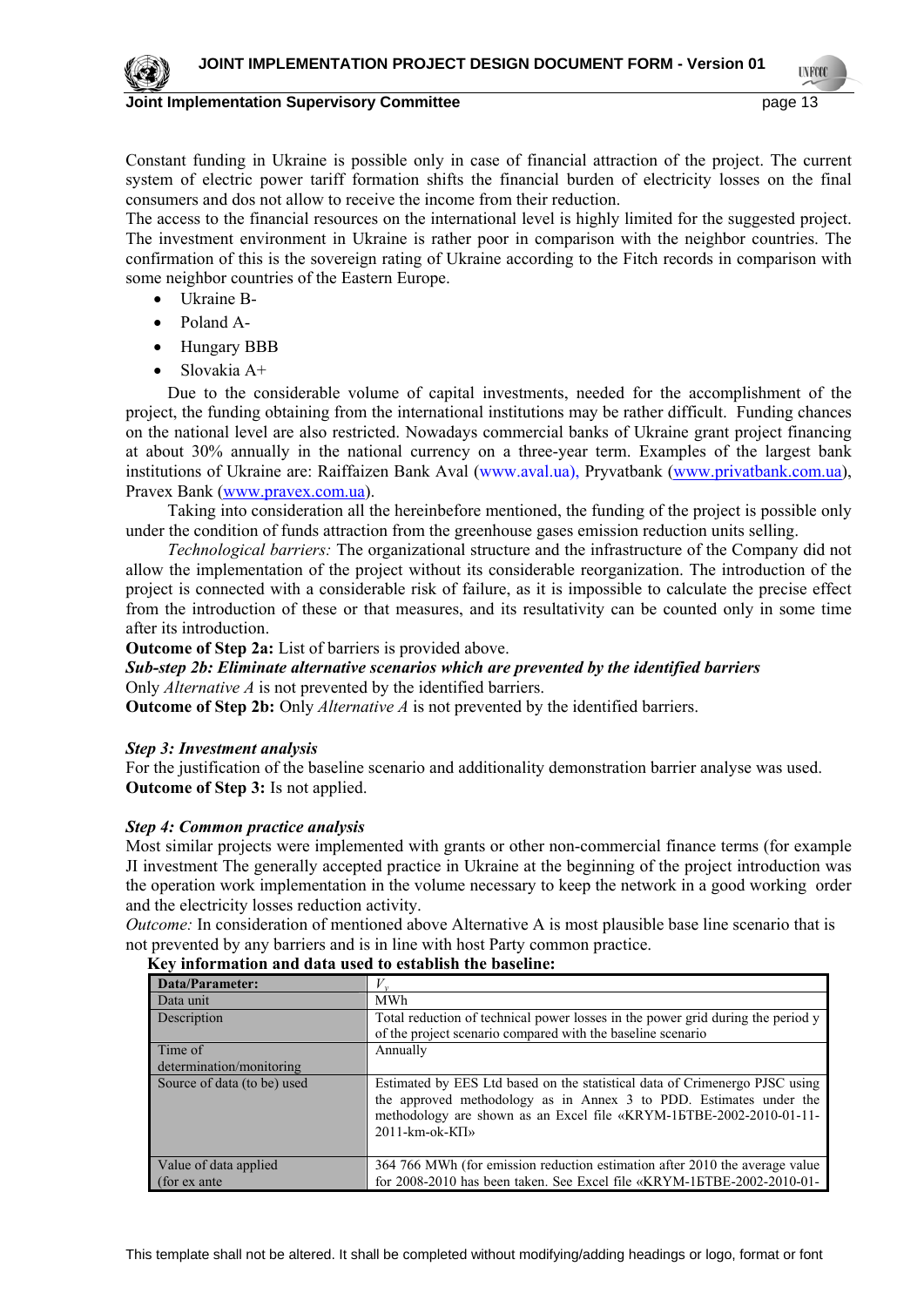

#### **Documentation Supervisory Committee According to the Committee of the Committee of the Committee Committee According to the Committee According to the Committee According to the Committee of the Committee According to the**

**TNEOD** 

| calculations/determinations)                                                                                      | 11-2011-km-ok-K $\Pi$ »                                                                                                            |
|-------------------------------------------------------------------------------------------------------------------|------------------------------------------------------------------------------------------------------------------------------------|
| Justification of the choice of<br>data or description of<br>measurement methods and<br>procedures (to be) applied | This parameter is an objective quantitative representation of the project<br>implementation results.                               |
| QA/QC procedures (to be)<br>applied                                                                               | This parameter is defined according to the valid norms, rules and approved<br>methodology based on the company's statistical data. |
| Any comment                                                                                                       |                                                                                                                                    |

| <b>Data/Parameter:</b>         | $CEF_{v}$                                                                              |
|--------------------------------|----------------------------------------------------------------------------------------|
| Data unit                      | t $CO2e/MWh$ (kg $CO2e/kWh$ )                                                          |
| Description                    | Carbon dioxide emission factor for projects of power loss reduction in power           |
|                                | transport networks of Ukraine                                                          |
| Time of                        | Annually                                                                               |
| determination/monitoring       |                                                                                        |
| Source of data (to be) used    | Reference data (approved calculations and Orders of the National Agency for            |
|                                | Environmental Investments as indicated below)                                          |
| Value of data applied          | For $2003 - 0.770$ <sup>1</sup> t CO <sub>2</sub> e/MWh (kg CO <sub>2</sub> e/kWh)     |
| (for ex ante                   | For $2004 - 0.755^2$ t CO <sub>2</sub> e/MWh (kg CO <sub>2</sub> e/kWh)                |
| calculations/determinations)   | For $2005 - 0.740^3$ t CO <sub>2</sub> e/MWh (kg CO <sub>2</sub> e/kWh)                |
|                                | For 2006-2007 p- 0,807 <sup>4</sup> t CO <sub>2</sub> e/MWh (kg CO <sub>2</sub> e/kWh) |
|                                | For 2008 - $1,082^5$ t CO <sub>2</sub> e/MWh (kg CO <sub>2</sub> e/kWh)                |
|                                | For 2009 - 1,096 <sup>6</sup> t CO <sub>2</sub> e/MWh (kg CO <sub>2</sub> e/kWh)       |
|                                | For 2010 - $1,093^7$ t CO <sub>2</sub> e/MWh (kg CO <sub>2</sub> e/kWh) (See Annex 2)  |
|                                | For 2011-2025 - 1,090 <sup>8</sup> t CO <sub>2</sub> e/MWh (kg CO <sub>2</sub> e/kWh)  |
| Justification of the choice of | Using such factors is a common practice when estimating IJ projects.                   |
| data or description of         |                                                                                        |
| measurement methods and        |                                                                                        |
| procedures (to be) applied     |                                                                                        |
| QA/QC procedures (to be)       | Only officially approved factors have been used for estimation.                        |
| applied                        |                                                                                        |
| Any comment                    |                                                                                        |

Parameters, subjected to the monitoring are given in the tables D.1.1.1. and D.1.1.3 Section D.

#### **B.2. Description of how the anthropogenic emissions of greenhouse gases by sources are reduced below those that would have occurred in the absence of the JI project:**

For baseline setting, demonstration of additionality and feasibility of the JI project implementation the 'Combined tool to identify the baseline scenario and demonstrate additionality' (Version 03.0.0) has been used. Usage of the tool is a common practice when developing JI Projects.

According to this tool the barrier analysis and the common practice analysis have been used to demonstrate the additionality oif the project. The analyses show that the most probable baseline scenario is the continuation of the resent situation at the moment of the project commencement (2002). Therefore, the suggested project is not a baseline scenario and corresponds to the additionality principles.

A more detailed description of the implementation of the 'Combined tool to identify the baseline scenario and demonstrate additionality' (Version 03.0.0) is provided in В.1 above.

-

<sup>1</sup> http://ji.unfccc.int/CallForInputs/BaselineSettingMonitoring/ERUPT/index.html 2

http://ji.unfccc.int/CallForInputs/BaselineSettingMonitoring/ERUPT/index.html 3

<span id="page-13-1"></span><span id="page-13-0"></span>http://ji.unfccc.int/CallForInputs/BaselineSettingMonitoring/ERUPT/index.html 4

<span id="page-13-2"></span>http://ji.unfccc.int/UserManagement/FileStorage/46JW2KL36KM0GEMI0PHDTQF6DVI514

<span id="page-13-3"></span><sup>&</sup>lt;sup>5</sup> http://www.neia.gov.ua/nature/doccatalog/document?id=127171

<span id="page-13-4"></span> $6$  http://www.neia.gov.ua/nature/doccatalog/document?id=127172

<span id="page-13-5"></span> $\frac{7 \text{ http://www.neia.gov.ua/nature/doccatalog/document?id=126006}}{8}$ 

<span id="page-13-6"></span>http://www.neia.gov.ua/nature/doccatalog/document?id=127498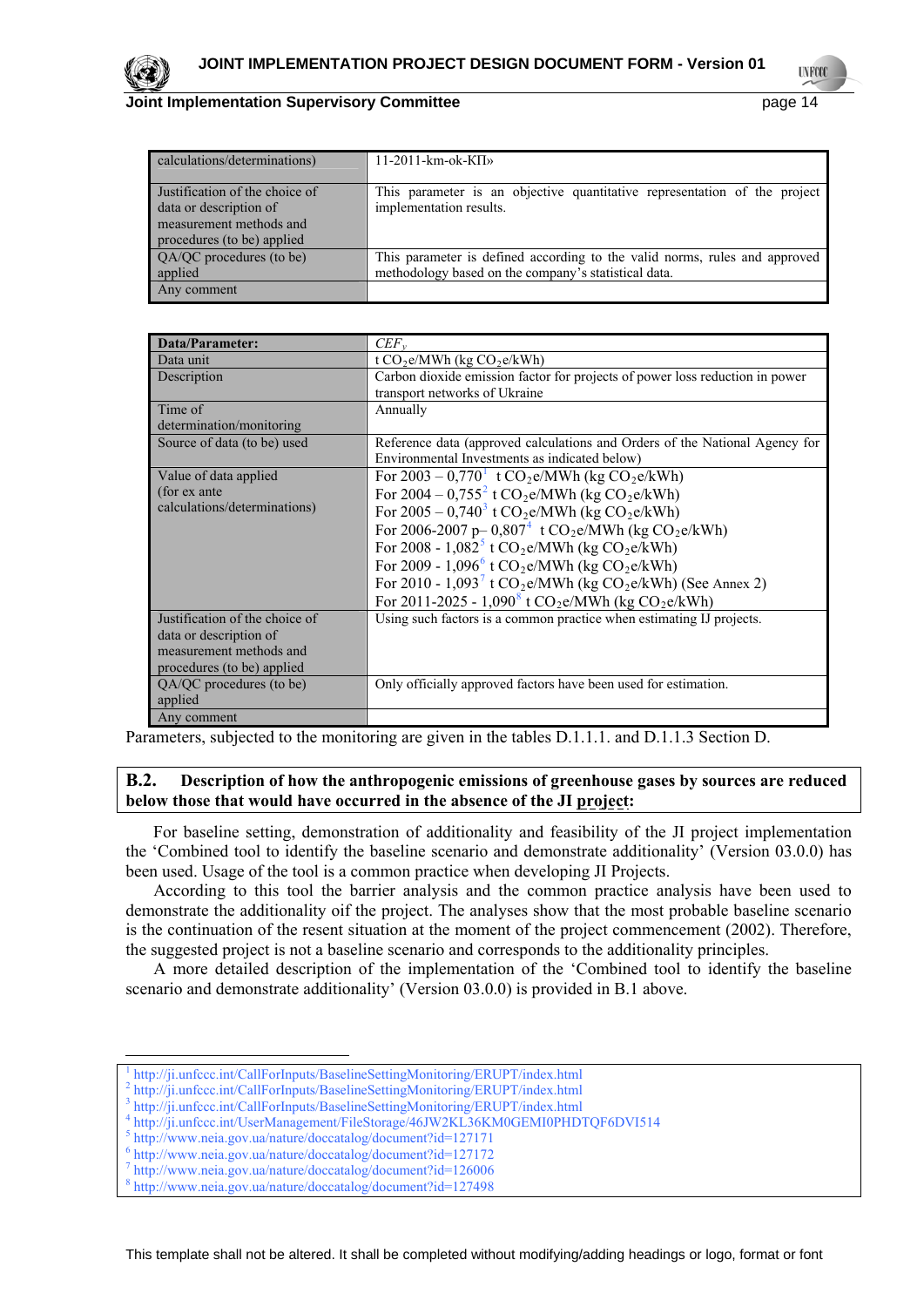

**UNFOOL** 

## **B.3.** Description of how the definition of the project boundary is applied to the project:

#### **Project boundaries**

The approach method at the emission calculation takes into consideration the  $CO<sub>2</sub>$  emission only, which is formed as a result of the electric power production, necessary for the compensation of the losses in the network and in the distributing transformer stations, and in the substations of Crimenergo PJSC, openjoint stock company. The limits of the project scenario are shown on the picture 1,2 (they are encircled by an unbroken line).



Picture 1 Project scenario boundaries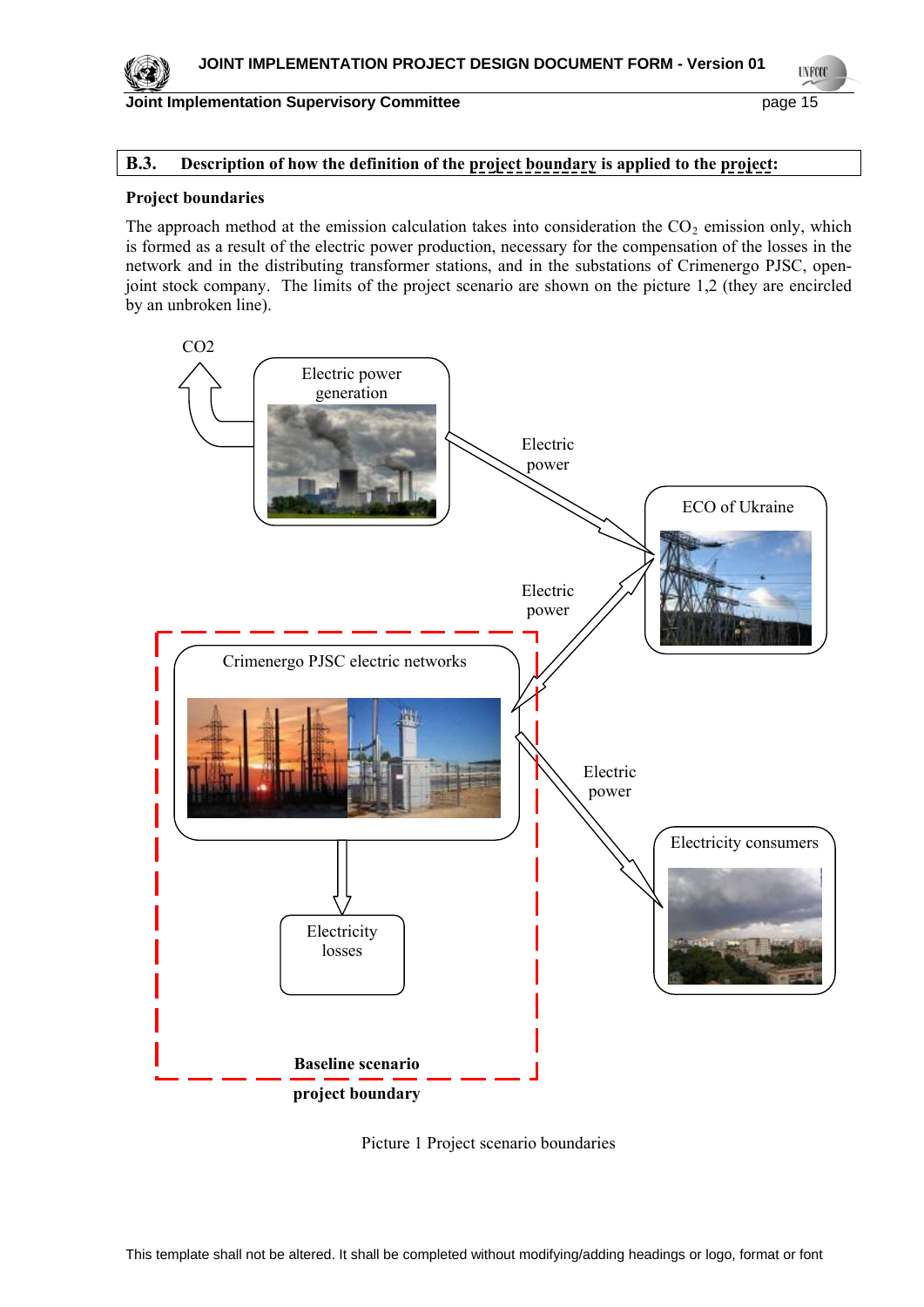





Picture 2 Project scenario boundaries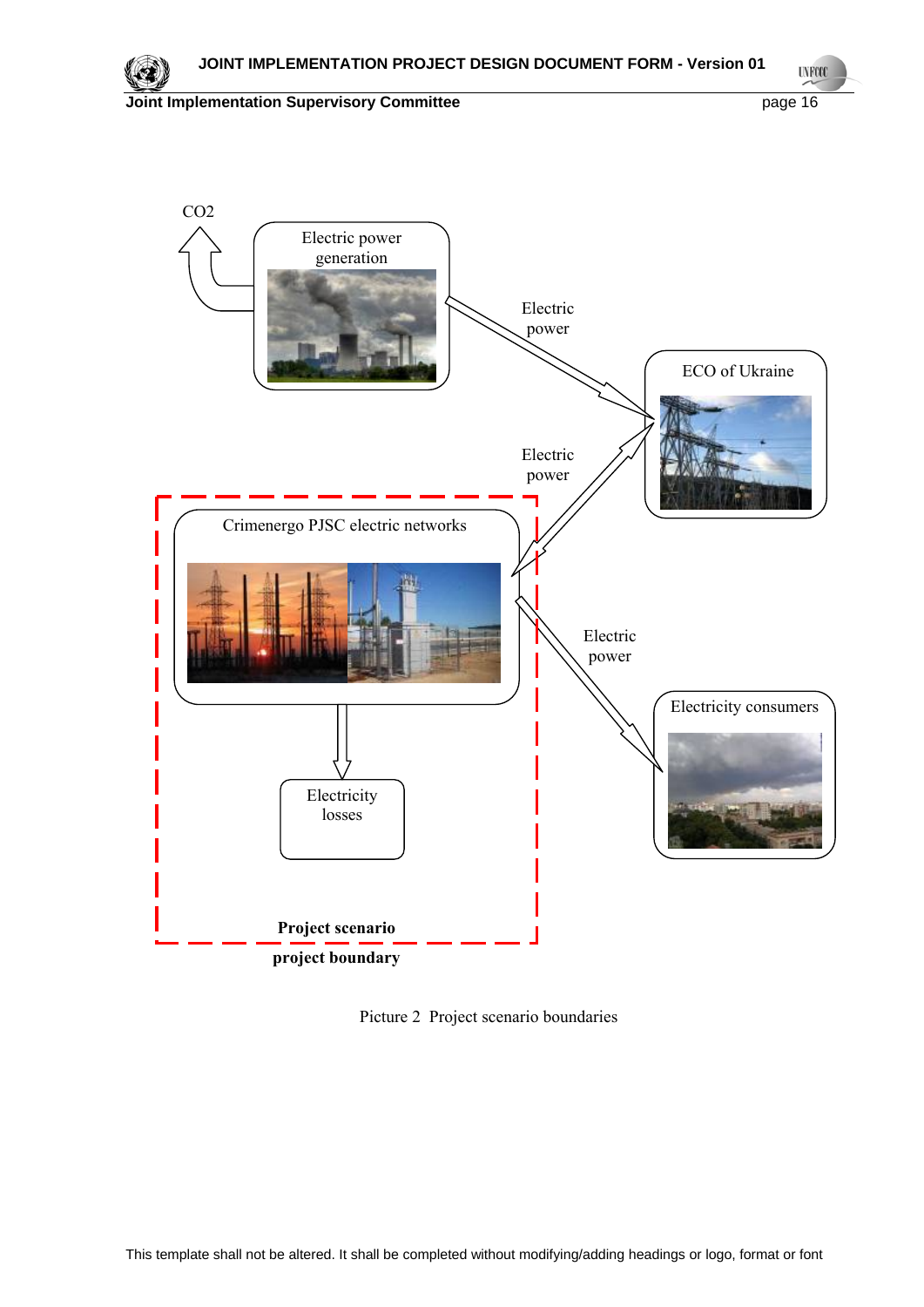| <b>Designation</b>                    | <b>Unit</b> | <b>Quantity</b> | <b>Capacity MVA</b> |
|---------------------------------------|-------------|-----------------|---------------------|
| Power grid total length, incl.:       |             |                 |                     |
| air:                                  | km          | 28108,34        | ---                 |
| 110 kV                                | km          | 1396,55         | ---                 |
| $\overline{3}5$ kV                    | km          | 3440,79         | ---                 |
| 10 kV                                 | km          | 11994,00        | ---                 |
| $6$ kV                                | km          | 383,00          | ---                 |
| 0.4 kV                                | km          | 10894,00        | ---                 |
| cable:                                | km          | 4113,40         | ---                 |
| 35 kV                                 | km          | 1,40            | ---                 |
| 10 kV                                 | km          | 2267,00         | $\overline{a}$      |
| $6$ kV                                | km          | 356,00          | ---                 |
| $0.4$ kV                              | km          | 1489,00         | $---$               |
| <b>Substation total number:</b>       |             |                 |                     |
| 110/35 kV                             | pcs         | 271             | 3452,20             |
| 110 kV                                | pcs         | 72              | 2044,40             |
| 35 kV                                 | pcs         | 199             | 1407,80             |
| <b>Transformer total number:</b>      |             |                 |                     |
| 110/35 kV                             | pcs         | 538             | 3452,20             |
| 110 kV                                | pcs         | 139             | 2044,40             |
| $35$ kV                               | pcs         | 399             | 1407,80             |
| <b>Substation total number:</b>       |             |                 |                     |
| SCTP, KTP, ZTP 10/0.4 kV              | pcs         | 8905            | 2430,90             |
| Single-transformer SCTP               | pcs         | 59              | 8                   |
| <b>KTP</b>                            | pcs         | 5562            | 867,5               |
| No transformers                       | pcs         | 402             | 0                   |
| One transformer                       | pcs         | 5121            | 837,4               |
| Two transformers                      | pcs         | 39              | 30, 1               |
| <b>ZTP</b>                            | pcs         | 3284            | 1555,4              |
| No transformers                       | pcs         | 35              |                     |
| One transformer                       | pcs         | 1466            | 459,3               |
| Two transformers                      | pcs         | 1783            | 1096,1              |
| <b>Transformer total number:</b>      |             |                 |                     |
| 10/0.4 kV                             | pcs         | 10029           | 2483,47             |
| Distribution plant total number 10kV: | pcs         | 217             | 52,6                |
| No transformers                       | pcs         | 135             | 0                   |
| One transformer                       | pcs         | 48              | 23,8                |
| Two transformers                      | pcs         | $\overline{34}$ | 28,8                |

Equipment within the project boundaries is given in the table:

The list of the sources and the greenhouse gases that were included into the boundaries of the project is given in the table 4.0

Table 4. Emission sources and greenhouse gasses that are included into or excluded from the project confines

|                              | <b>Source</b>                                                            | <b>Gas</b>      | Included /<br><b>Excluded</b> | Justification / Explanation                                                                                                                                                                                                                          |
|------------------------------|--------------------------------------------------------------------------|-----------------|-------------------------------|------------------------------------------------------------------------------------------------------------------------------------------------------------------------------------------------------------------------------------------------------|
| <b>Baseline</b><br>emissions | Ukrainian ECO<br>electric power<br>stations that<br>consume fossil fuel. | CO <sub>2</sub> | Included                      | Emission is caused by burning of the fossil<br>fuel by the Ukrainian ECO electric power<br>stations to generate electricity which is<br>necessary to make amends for consumption in<br>the electrical network of Crimenergo PJSC<br>in the baseline. |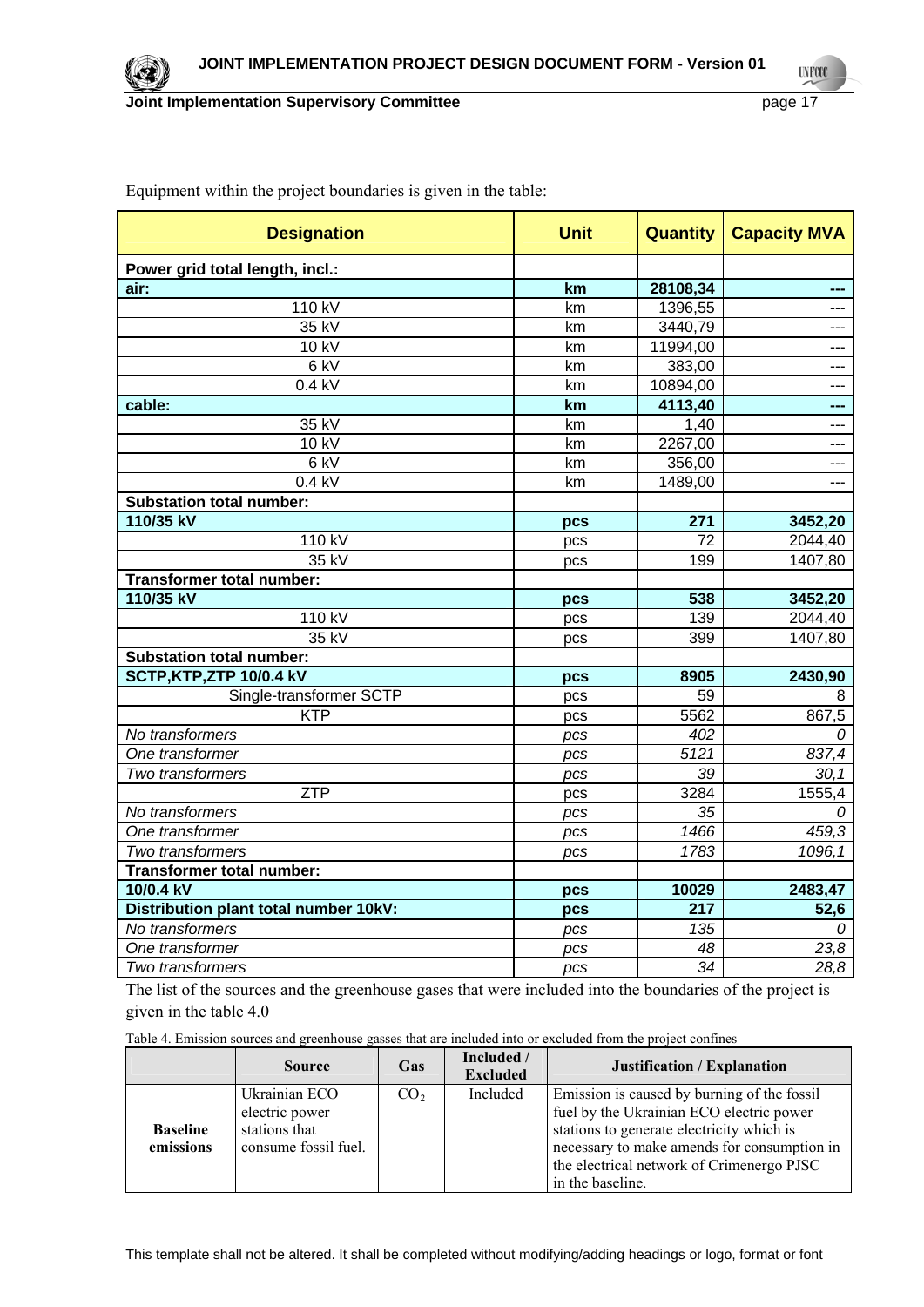

|                      |                                                                         | CH <sub>4</sub> | Excluded | Excluded for simplification                                                                                                                                                                                                                                                                                                                                                                                                                                                                                                                                        |
|----------------------|-------------------------------------------------------------------------|-----------------|----------|--------------------------------------------------------------------------------------------------------------------------------------------------------------------------------------------------------------------------------------------------------------------------------------------------------------------------------------------------------------------------------------------------------------------------------------------------------------------------------------------------------------------------------------------------------------------|
|                      |                                                                         | $N_2O$          | Excluded | Excluded for simplification                                                                                                                                                                                                                                                                                                                                                                                                                                                                                                                                        |
| Project<br>emissions | Emissions related to<br>the equipment<br>installed in the<br>project    | SF <sub>6</sub> | Excluded | Insulating gas (SF6), used in circuit breakers<br>and other equipment Crimenergo PJSC is toxic<br>and is listed as gas circulation and utilization<br>of which is under the control of state<br>environment organizations. Equipment<br>containing Insulating gas is hermetically<br>sealed and prevents leakage of gas into the<br>atmosphere. In the case of it failure or<br>decommissioning SF6 will be collected and<br>reused by filling in new similar equipment. In<br>connection with all the above SF6 emissions<br>were excluded from the calculations. |
|                      | Ukrainian ECO<br>electric power<br>stations that<br>consume fossil fuel | CO <sub>2</sub> | Included | Emission is caused by burning of the fossil<br>fuel by the Ukrainian ECO electric power<br>stations to generate electricity which is<br>necessary to make amends for technological<br>power consumption in the electrical network<br>of Crimenergo PJSC<br>after the reduction of the technological power<br>consumption volume as a result of the project<br>activity.                                                                                                                                                                                            |
|                      |                                                                         | CH <sub>4</sub> | Excluded | Excluded for simplification                                                                                                                                                                                                                                                                                                                                                                                                                                                                                                                                        |
|                      |                                                                         | $N_2O$          | Excluded | Excluded for simplification                                                                                                                                                                                                                                                                                                                                                                                                                                                                                                                                        |

## **B.4. Further baseline information, including the date of baseline setting and the name(s) of the person(s)/entity(ies) setting the baseline:**

#### **Finalization date of the baseline developing –** 29/08/2011**.**  Baseline was set by Ltd «ЕЕS»

|  |  | Table 5. Project developer - personal information |
|--|--|---------------------------------------------------|
|  |  |                                                   |

| Organisation:   | Ltd " Ekologichni Energetychni Systemy " |
|-----------------|------------------------------------------|
|                 |                                          |
| Street/P.O.Box: | Mitskevycha                              |
| Building:       | 8                                        |
| City:           | Lviv                                     |
| State/Region:   | Lviv region                              |
| Postal code:    | 79000                                    |
| Country:        | Ukraine                                  |
| Phone:          | 0324 451601, 0322 427545                 |
| Fax:            | 0324 451601, 0322 444462                 |
| E-mail:         | ecoees@mail.ru, peklviv@meta.ua          |
| Title:          | Director                                 |
| Last Name:      | <b>Shpak</b>                             |
| First Name:     | Yaroslav                                 |
| Middle Name:    | Fedorovych                               |
| Phone (direct): | 0324 451601, 0322 427545                 |
| Fax (direct):   | 0324 451601, 0322 444462                 |
| Mobile:         | 0504315929                               |

Ltd «ЕЕS» is not Project Participant.

**UNFOOL**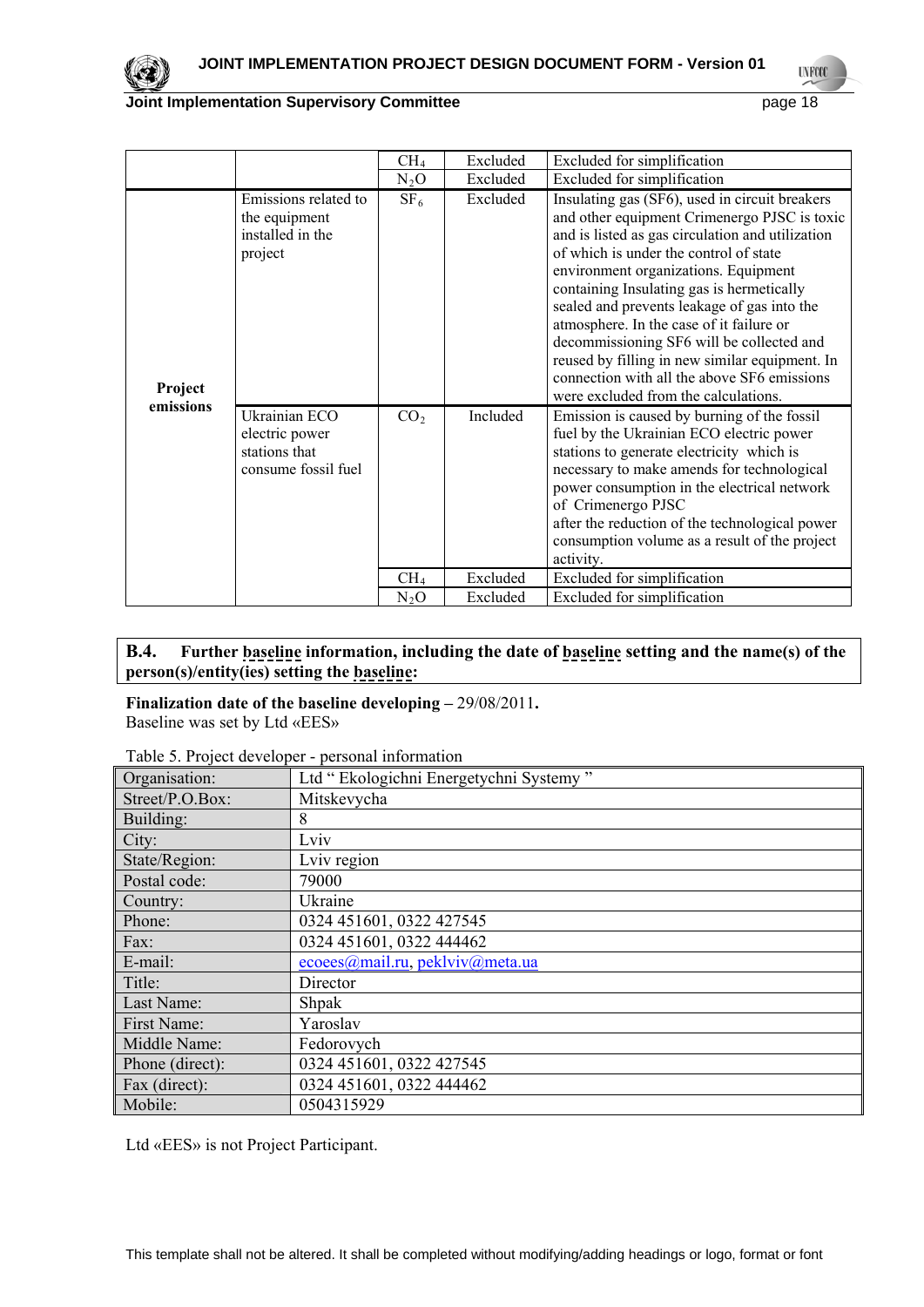

## **TNETS**

#### **Joint Implementation Supervisory Committee** page 19

## **SECTION C. Duration of the project / crediting period**

## **C.1. Starting date of the project:**

#### Project start date - 25.12.2002

The Company consider the date of 2003 investment programme implementation, that was approved by the NCPR decree of 25.12.2002 № 1444, as the start of the project. That programme includes the chapter " TPL reduction measures".

#### **C.2. Expected operational lifetime of the project:**

22 years (264 months) or more – the program provides perpetual realization of the measures towards the reduction of electricity loses in the electrical network of Crimenergo PJSC

## **C.3. Length of the crediting period:**

Duration period is 22 years (264 months):

- $\cdot$  2004-2007 early financing period;
- $\cdot$  2008-2012 obligation period;
- $\cdot$  2013-2025 post-obligation period.

Financing period start date - January, 1, 2004. Finalization date – December, 31, 2025.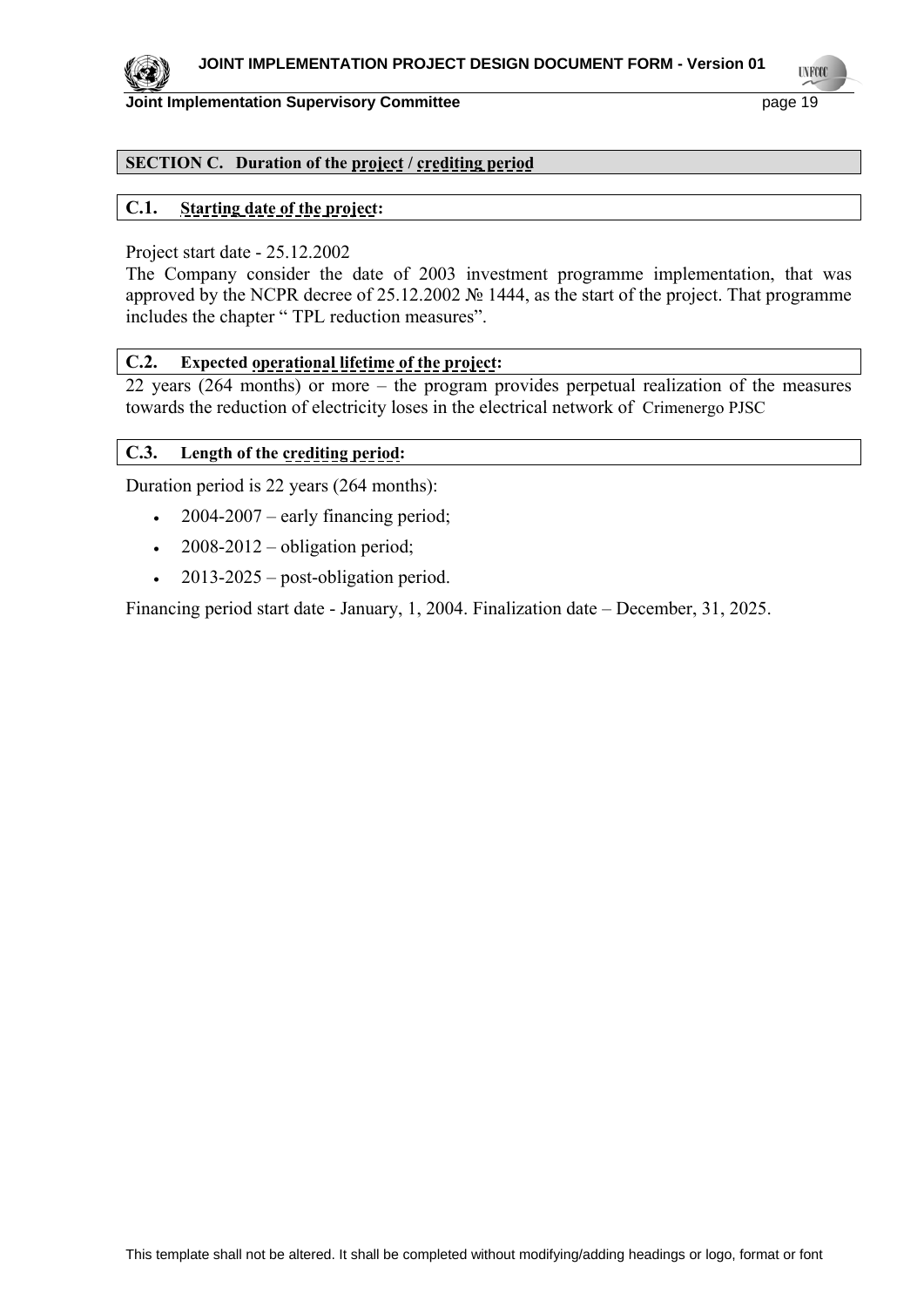



#### **SECTION D. Monitoring plan**

## **D.1. Description of monitoring plan chosen:**

Data collected for the monitoring should be kept in electronic form or on paper. All the measurements are taken by the calibrated measurement equipment according to the correspondent industrial standards.

The main index that objectively shows any reduction of СО2 emission is the reduction of losses volume in the electrical network of Crimenergo PJSC, open joint stock company. Level of electricity losses shows the portion of electricity wasted from the total scope of the electric power that was delivered to the network.

The main parameters that should be observed during the financing period and also the parameters that should be determined once for the whole financing period and should not be subjected to the monitoring are provided hereinafter. Other parameters that are not included to the monitoring are derived and should be calculated using initial parameters Not applicable

## **Parameters for the project emission that are calculated only once for the whole financing period:**

Not applicable

## **Parameters for the project emission that are calculated only once for the whole financing period:**

Not applicable

Parameters for the baseline emission monitoring:

 $V_y$  = Total reduction of technical power losses in the power grid during the period y of the project scenario compared with the baseline scenario

This parameter is defined according to the valid norms, rules and approved methodology based on the company's statistical data. This parameter is an objective quantitative representation of the project implementation results.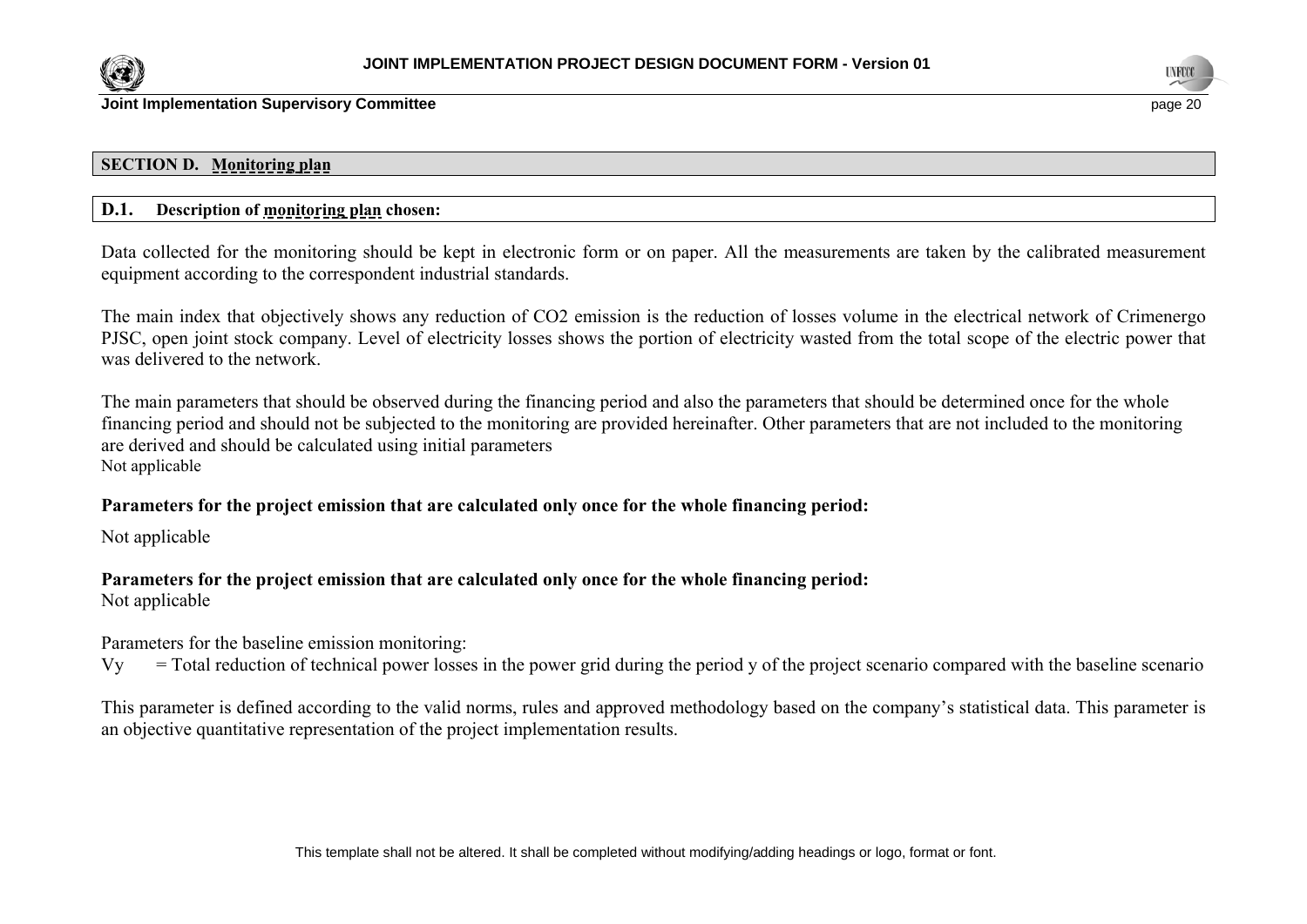



СEFy = Carbon dioxide emission factor for projects of power loss reduction in power transport networks of Ukraine. This value objectively reflects specific carbon dioxide emissions due to power losses during transportation. Using such factors is a common practice when estimating JI projects. Only officially approved factors have been used for estimation.

Scheme of data collection and data management is provided in Section D.3.

Emission reduction units verification will be based on annual data. Responsible for documentation and submission to Accredited Independent Entities (AIEs) is Ltd "EES".

| D.1.1. Option 1 – Monitoring of the emissions in the project scenario and the baseline scenario: |
|--------------------------------------------------------------------------------------------------|
|--------------------------------------------------------------------------------------------------|

| D.1.1.1. Data to be collected in order to monitor emissions from the project,, and how these data will be archived: |                              |                              |           |                            |           |              |                         |         |
|---------------------------------------------------------------------------------------------------------------------|------------------------------|------------------------------|-----------|----------------------------|-----------|--------------|-------------------------|---------|
| ID number                                                                                                           | Data variable                | Source of data               | Data unit | Measured $(m)$ , Recording |           | Proamount of | How will the            | Comment |
| (Please use                                                                                                         |                              |                              |           | calculated (c),            | frequency | data to be   | data be archived?       |         |
| numbers to ease                                                                                                     |                              |                              |           | estimated (e)              |           | monitored    | (electronic/            |         |
| $\mathit{cross}$ -                                                                                                  |                              |                              |           |                            |           |              | paper)                  |         |
| referencing to                                                                                                      |                              |                              |           |                            |           |              |                         |         |
| D.2.)                                                                                                               |                              |                              |           |                            |           |              |                         |         |
| $PE_{v}$                                                                                                            | Greenhouse<br>gasses project | Greenhouse<br>gases emission | tCO2e     | $\mathbf{c}$               | yearly    | 100 %        | Electronic and<br>paper |         |
|                                                                                                                     | emission                     | monitoring                   |           |                            |           |              |                         |         |

**D.1.1.2.** Description of formulae used to estimate project emissions (for each gas, source etc.; emissions in units of CO<sub>2</sub> equivalent):

The mission reduction will be achieved by reducing power losses in the company's power grids which in its turn will be achieved as a result of the project implementation.

Since the baseline emissions are calculated based on difference between of power loss before and after the project implementation, consequently the project emission will equal zero.

 $PE_v = 0$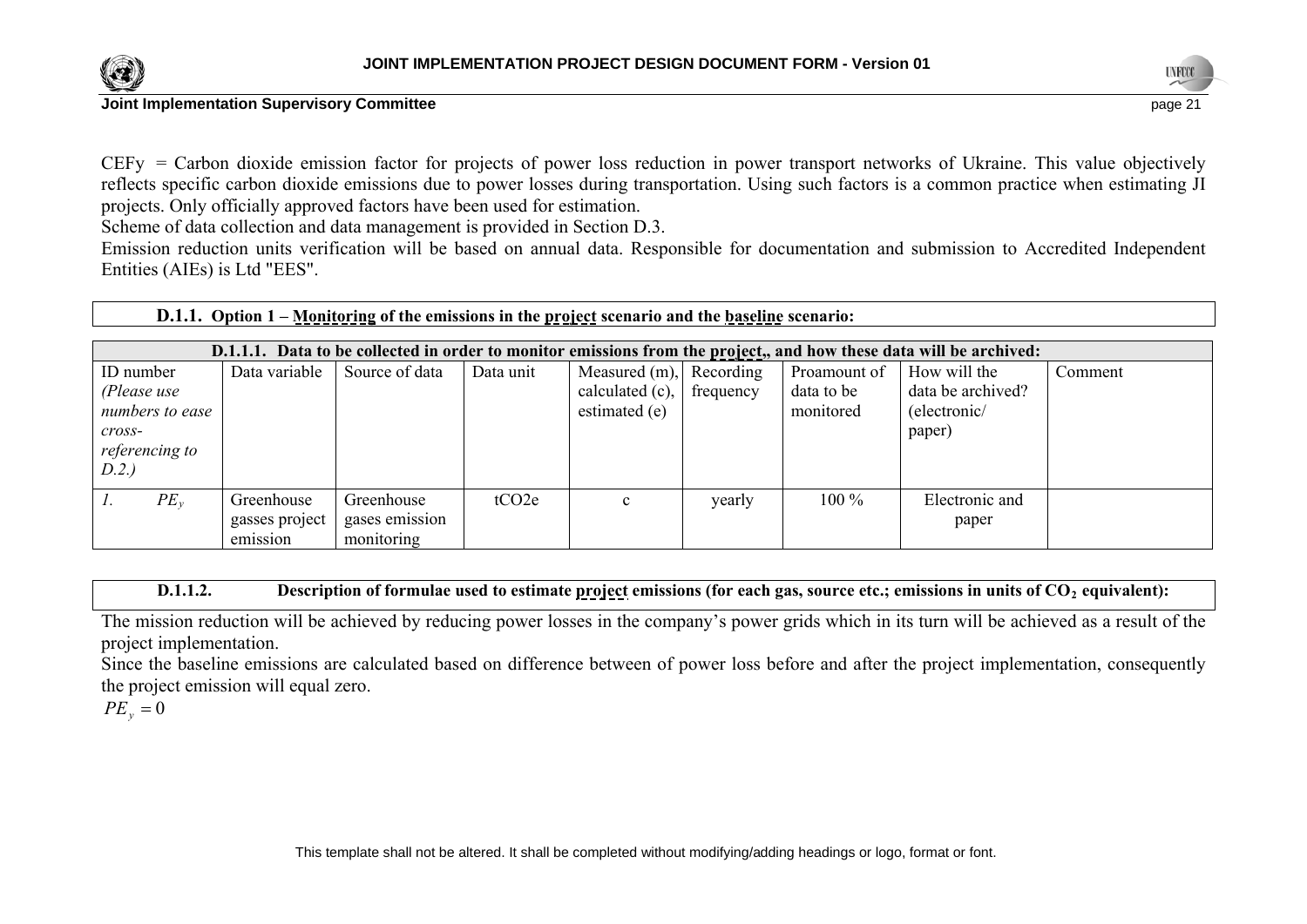



| D.1.1.3. Relevant data necessary for determining the baseline of anthropogenic emissions of greenhouse gases by sources within the |                                                                                                                       |                                            |                   |                                                   |                        |                                         |                                                                 |                                                                                                                  |  |
|------------------------------------------------------------------------------------------------------------------------------------|-----------------------------------------------------------------------------------------------------------------------|--------------------------------------------|-------------------|---------------------------------------------------|------------------------|-----------------------------------------|-----------------------------------------------------------------|------------------------------------------------------------------------------------------------------------------|--|
|                                                                                                                                    | project boundary, and how such data will be collected and archived:                                                   |                                            |                   |                                                   |                        |                                         |                                                                 |                                                                                                                  |  |
| ID number                                                                                                                          | Data variable                                                                                                         | Source of data                             | Data unit         | Measured (m),<br>calculated (c),<br>estimated (e) | Recording<br>frequency | Proamount of<br>data to be<br>monitored | How will the<br>data be archived?<br>(electronic/<br>hard copy) | Comment                                                                                                          |  |
| $BE_v$<br>2.                                                                                                                       | Baseline<br>emissions                                                                                                 | Greenhouse<br>gases emission<br>monitoring | tCO <sub>2e</sub> | $\mathbf{c}$                                      | annually               | $100\%$                                 | Electronic and<br>paper                                         |                                                                                                                  |  |
| $V_{\nu}$<br>3.                                                                                                                    | Power loss<br>reduction in<br>power<br>distribution<br>system during<br>period $y$                                    | Greenhouse gas<br>emission<br>monitoring   | <b>MWh</b>        | $\mathbf{c}$                                      | annually               | 100 %                                   | Electronic and<br>paper                                         | Calculated in line<br>with approved<br>methodology<br>$(V_y = \Delta A_{Alamount}^{emissions}$ ,<br>see Annex 3) |  |
| $CEF_{v}$<br>4.                                                                                                                    | t $CO2$ e<br>emission factor<br>in UES of<br>Ukraine for the<br>the power<br>replacement<br>projects in the<br>year y | Default value                              | t $CO2e/MWh$      | e                                                 | annually               | 100%                                    | Electronic and<br>paper                                         |                                                                                                                  |  |

**D.1.1.4.** Description of formulae used to estimate baseline emissions (for each gas, source etc.; emissions in units of CO<sub>2</sub> equivalent):

Therefore, the baseline emissions are:

$$
BE_{y} = V_{y} \cdot CEF_{y},\tag{1}
$$

where

 $BE<sub>v</sub>$  = baseline emissions (tCO2e);

 $V_y$  = total technical loss reduction in the power distribution system during the period y of the project scenario compared with the baseline, MWh;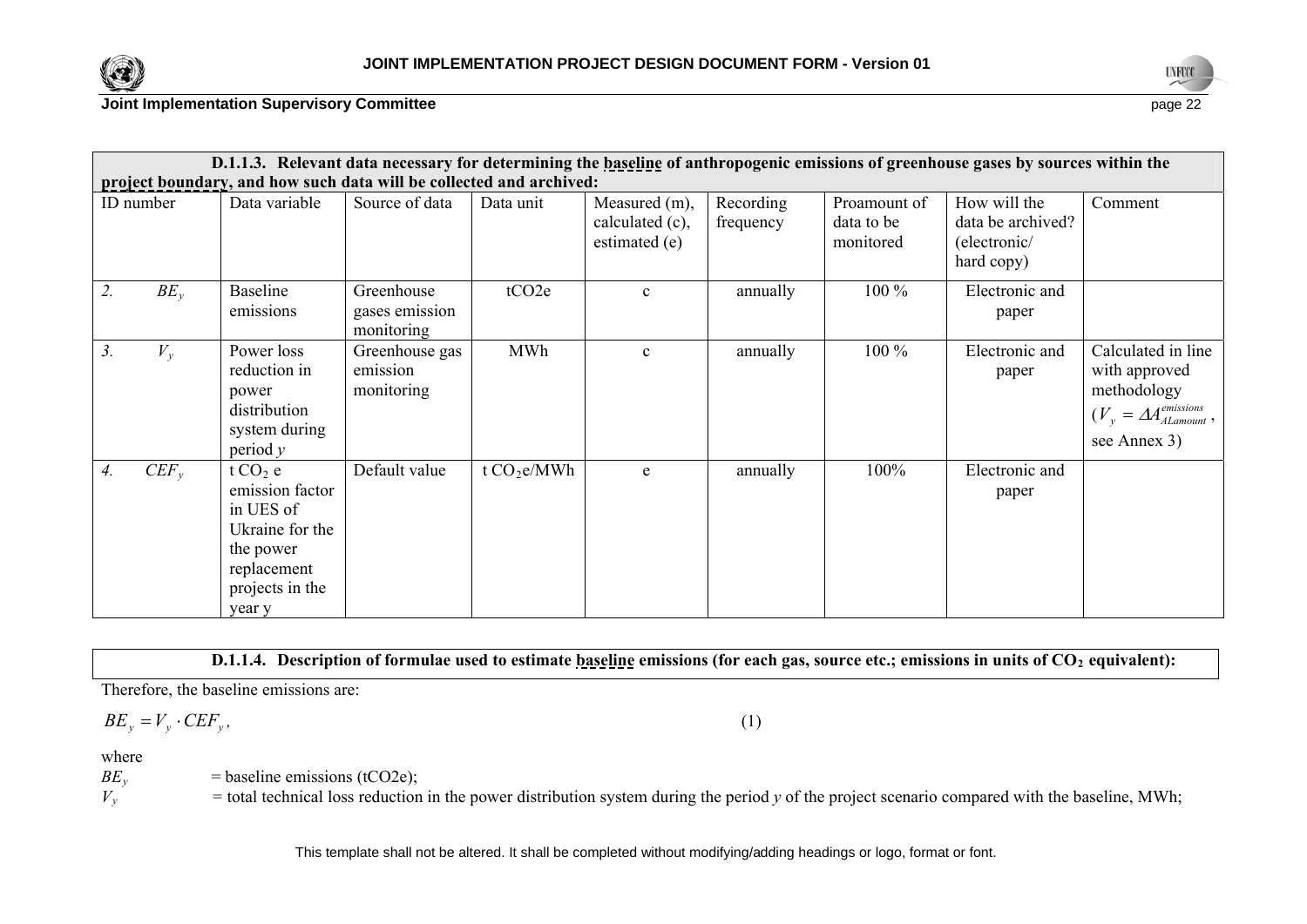





 $CEF_y$  =  $CO_2$  emission factor in UPS of Ukraine for the the power replacement projects in the year y, tCO<sub>2</sub>e/MWh;

 $y =$  the year for which estimates are made.

| D. 1.2. Option 2 – Direct monitoring of emission reductions from the project (values should be consistent with those in section E.): |               |                            |  |                            |  |              |                                                                                                                     |         |
|--------------------------------------------------------------------------------------------------------------------------------------|---------------|----------------------------|--|----------------------------|--|--------------|---------------------------------------------------------------------------------------------------------------------|---------|
| Not applicable                                                                                                                       |               |                            |  |                            |  |              |                                                                                                                     |         |
|                                                                                                                                      | D.1.2.1.      |                            |  |                            |  |              | Data to be collected in order to monitor emission reductions from the project, and how these data will be archived: |         |
| ID number                                                                                                                            | Data variable | Source of data   Data unit |  | Measured $(m)$ , Recording |  | Proamount of | How will the                                                                                                        | Comment |

| TD TRITION<br>(Please use<br>numbers to ease<br>$\mathcal{C} \mathcal{C} \mathcal{C} \mathcal{S} \mathcal{S}$ -<br>referencing to<br>D.2.) | Data variavit | DUULU UI UAIA | Data unit | $1$ vicasulcu $(111)$ , $ $<br>calculated $(c)$ ,<br>estimated (e) | <i>INCORDINA</i><br>frequency | I TUANNUMIL UI<br>data to be<br>monitored | <b>ILOW WILL LILE</b><br>data be<br>archived?<br>(electronic/<br>paper) | COMMICHE |
|--------------------------------------------------------------------------------------------------------------------------------------------|---------------|---------------|-----------|--------------------------------------------------------------------|-------------------------------|-------------------------------------------|-------------------------------------------------------------------------|----------|
|                                                                                                                                            |               |               |           |                                                                    |                               |                                           |                                                                         |          |

**D.1.2.2. Description of formulae used to calculate emission reductions from the project (for each gas, source etc.; emissions/emission**  reductions in units of  $CO<sub>2</sub>$  equivalent):

Not applicable

## **D.1.3. Treatment of leakage in the monitoring plan:**

Increase of the greenhouse gas emission outside the project, which may be caused by the project activity is not anticipated.

| D.1.3.1. If applicable, please describe the data and information that will be collected in order to monitor leakage effects of the project: |               |                |           |                    |           |               |                   |         |
|---------------------------------------------------------------------------------------------------------------------------------------------|---------------|----------------|-----------|--------------------|-----------|---------------|-------------------|---------|
| ID number                                                                                                                                   | Data variable | Source of data | Data unit | Measured (m),      | Recording | Proportion of | How will the data | Comment |
| (Please use numbers                                                                                                                         |               |                |           | calculated $(c)$ , | frequency | data to be    | be archived?      |         |
| to ease cross-                                                                                                                              |               |                |           | estimated (e)      |           | monitored     | (electronic/      |         |
| referencing to $D.2$ .)                                                                                                                     |               |                |           |                    |           |               | paper)            |         |
|                                                                                                                                             |               |                |           |                    |           |               |                   |         |
|                                                                                                                                             |               |                |           |                    |           |               |                   |         |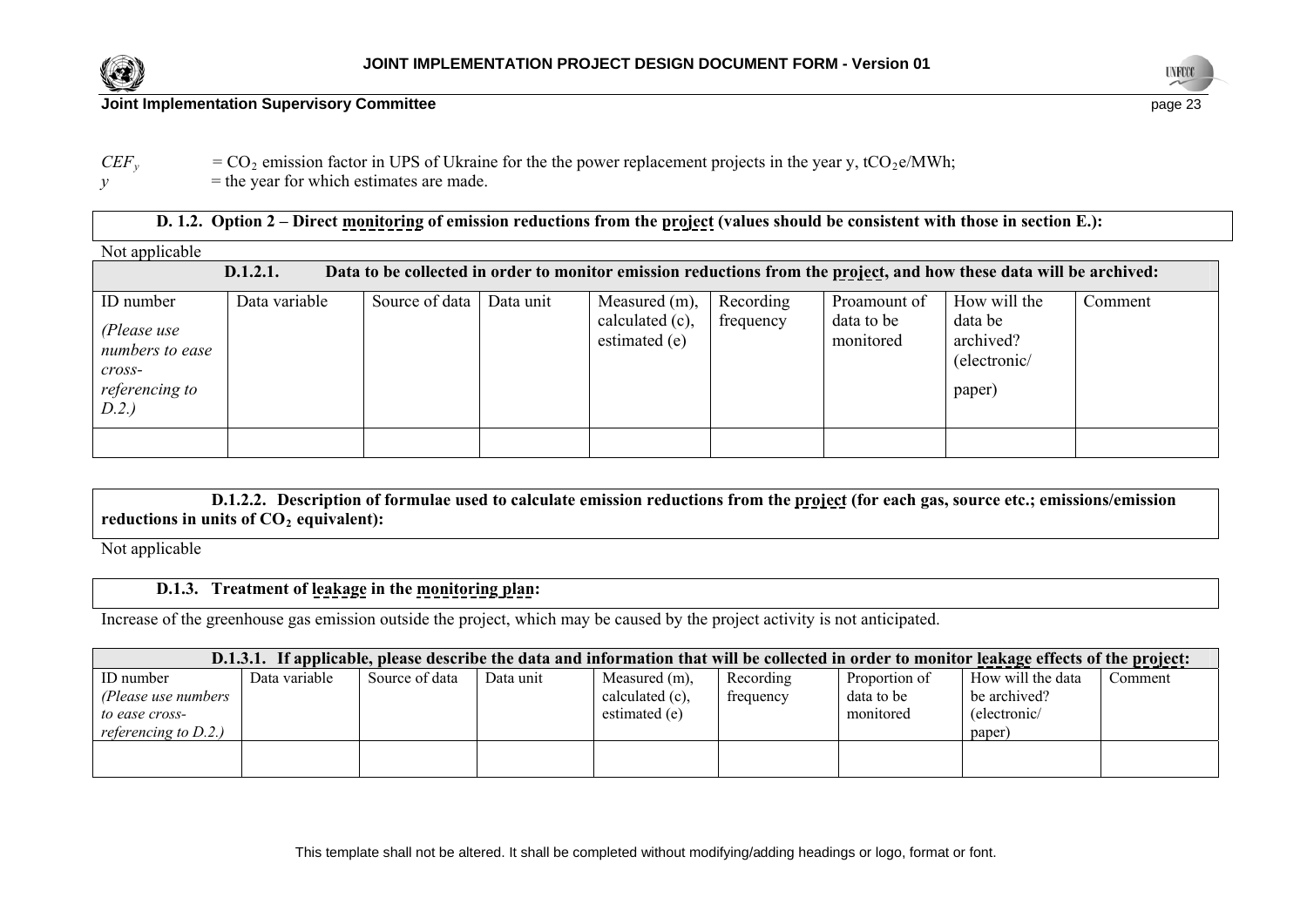



**Joint Implementation Supervisory Committee page 24 page 24 page 24 page 24 page 24 page 24** 

#### **D.1.3.2.** Description of formulae used to estimate leakage (for each gas, source etc.; emissions in units of CO<sub>2</sub> equivalent):

Not applicable

 **D.1.4. Description of formulae used to estimate emission reductions for the project (for each gas, source etc.; emissions/emission reductions in**  units of CO<sub>2</sub> equivalent):

Emissions reductions are defined by the following equation:

$$
ER_y = BE_y - (PE_y + LE_y),\tag{2}
$$

Where:

| $ER_{v}$ | $=$ emission reduction during the year y, t CO2e;                                   |
|----------|-------------------------------------------------------------------------------------|
| $BE_v$   | $=$ baseline emission of the greenhouse gases in the year y, t CO2e;                |
| $PE_v$   | $=$ greenhouse gases emission caused by the project activity in the year y, t CO2e; |
| $LE_v$   | $=$ escape emission in the year y, t CO2e.                                          |

## **D.1.5. Where applicable, in accordance with procedures as required by the host Party, information on the collection and archiving of information on the environmental impacts of the project:**

The project implementation does not require gathering of information on the influence on the environment in excess of information collected at the company prior to the project inception.

| D.2.<br>Quality control (QC) and quality assurance (QA) procedures undertaken for data monitored: |                           |                                                                                                        |  |  |
|---------------------------------------------------------------------------------------------------|---------------------------|--------------------------------------------------------------------------------------------------------|--|--|
| Data                                                                                              | Uncertainty level of data | Explain QA/QC procedures planned for these data, or why such procedures are not necessary.             |  |  |
|                                                                                                   | (high/medium/low)         |                                                                                                        |  |  |
| Table D.1.1.3.4                                                                                   | low                       | Defined according to the approved methodology as in Appendix 3 based on the company's statistical data |  |  |
| Table D.1.1.3.5                                                                                   | low                       | Only officially approved factors have been used for estimation                                         |  |  |

## **D.3. Please describe the operational and management structure that the project operator will apply in implementing the monitoring plan:**

The monitoring plan does not anticipate any additional measures neither of any measuring equipment installation nor of any additional parameters collection, except those that are being taken in the company. Data collection scheme according to the monitoring plan is shown on the Figure 4.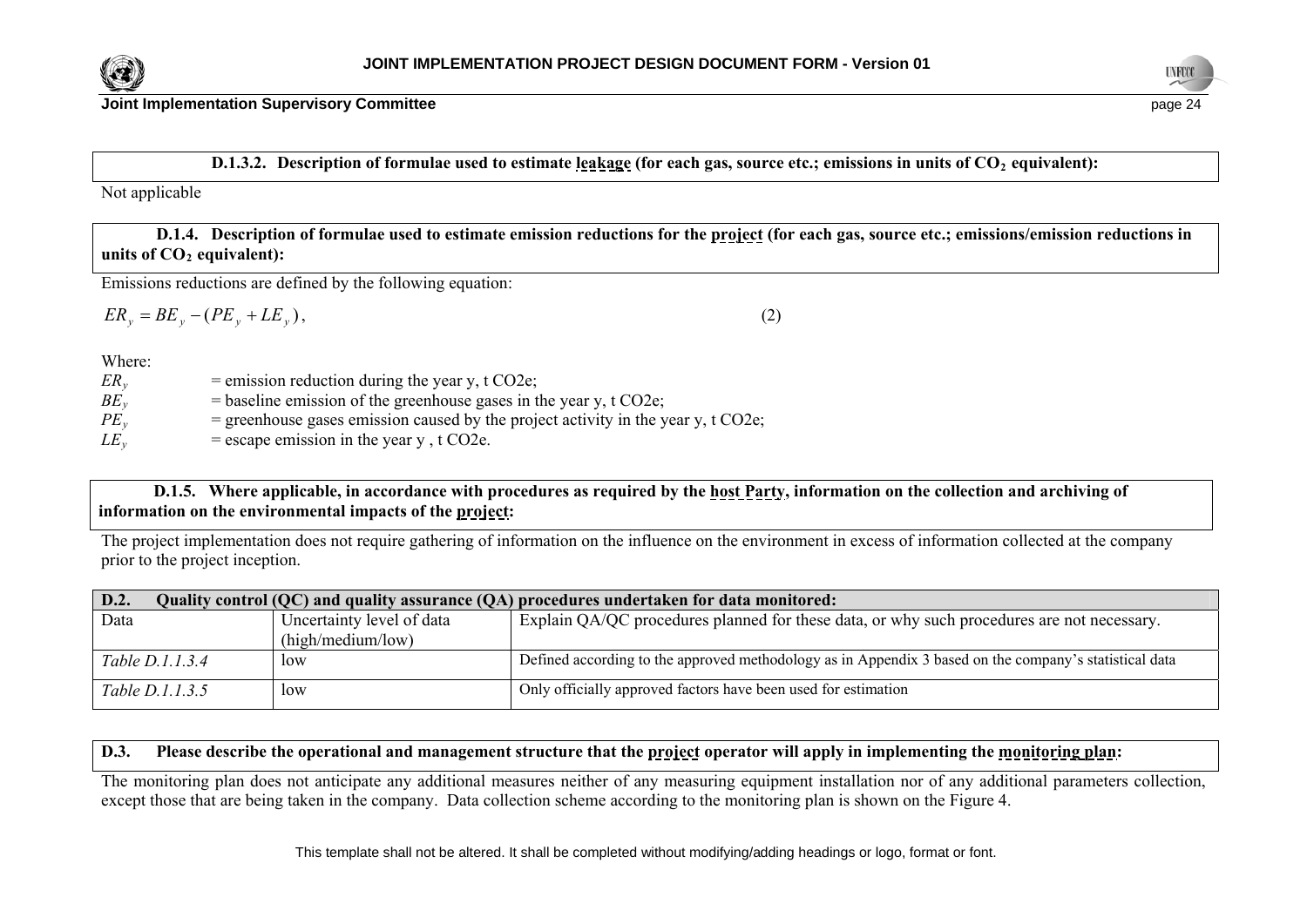





Figure 4 Scheme of data collection for the monitoring of the project parameters

Reduction of power losses in the grids of Crimenergo PJSC is annually calculated by the specialists of the technical counselor (Ltd «EES»), using the approved technology «Methodology of compiling of the power balance structure in the grids 0,38-150 kV, analysis of its components as well as the regulation of technological power losses GND 34.09.104-2003 on the basis of statistical data of the company.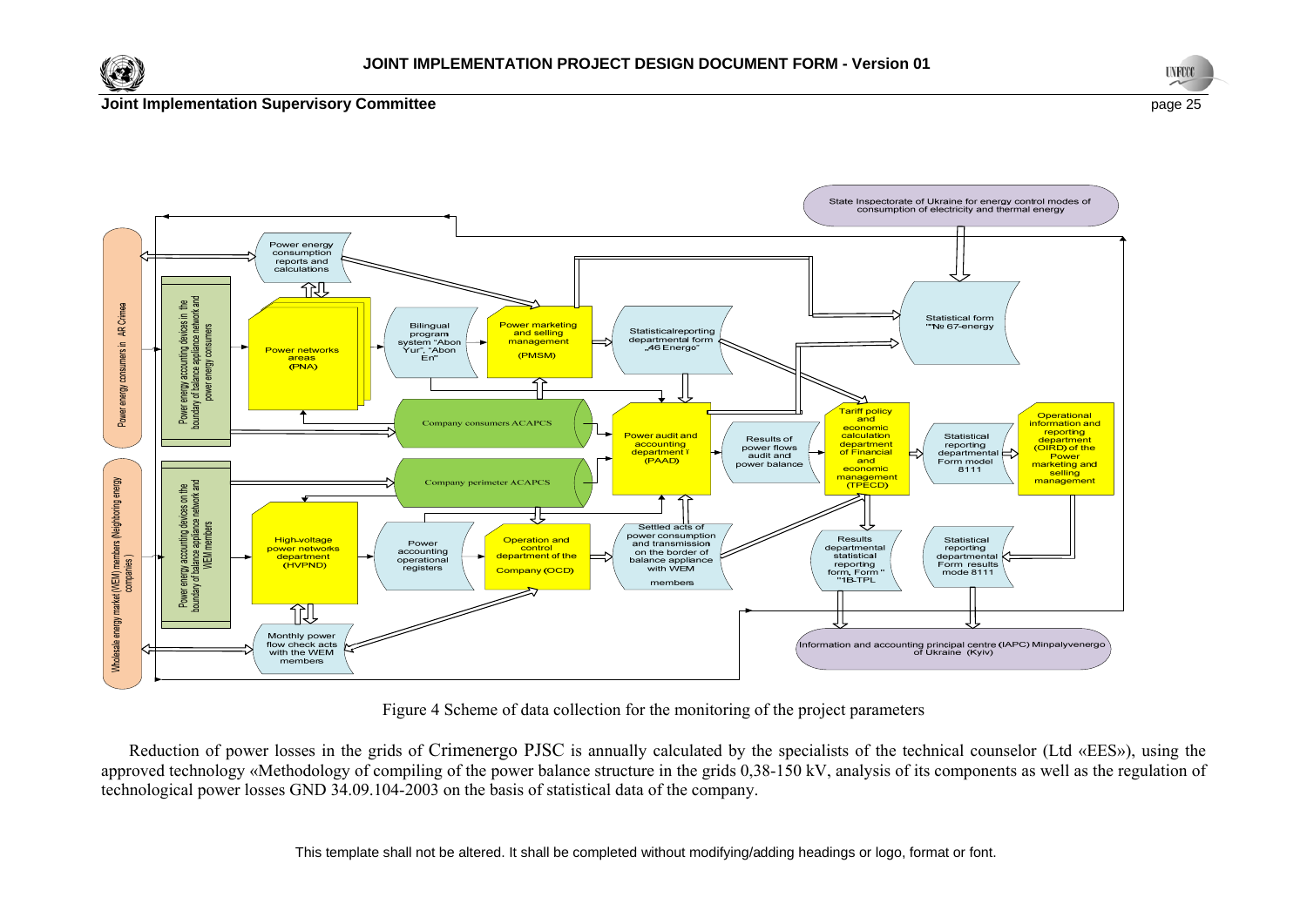

The monitoring plan does not anticipate any additional measures on installation of any new measuring equipment or collecting any new parameters except those already existing in the company.

To calculate the monthly balance of power in Crimenergo PJSC such steps should be taken:

1.During the whole month the structural units of Crimenergo PJSC measure the amount of power consumed (on the basis of indexes of the meters— this information is provided by the consumers, by the company workers, who take the indexes from the power, ASCAPC data). At the end of the month the monthly amount of effective power transmission is calculated and passed to the power registration and realization service of the Company registration apparatus;

2.During the whole month Crimenergo PJSC takes control over the power bought on the Wholesale power market of Ukraine (WPM) according to the data of ASCAPC of the company perimeter;

3.Every first day of a month after the calculation one, the Company workers fix the indexes of the meters for WPM as well as the indexes of the meters which count the flows in the company grids; indexes of the meters for WPM are compared with the perimeter data of ASCAPC;

4.On the basis of the indexes taken, the amount of flows through the structural subunits of the Company is calculated;

According to the amount of flows and to the annual effective power transmission the report form 1B-ТPL is formed for a structural subunit which is submitted to the Administration Apparatus of Crimenergo PJSC (balance and regime department);

5.In the Аdministration apparatus the report forms 1B-ТPL and 2-NKRE are formed on the basis of 1B-ТPL.

The data collected are submitted to «ЕЕS» for preparing of Monitoring Reports.

All data that will be collected during the monitoring process must be kept on paper and electronic media in the archives of Crimenergo PJSC for at least 2 years after the ending of period of transfer ERU to the purchaser, and along with the issue of an appropriate order on the regional energy companies and mentioning the persons that will be responsible for storage

Actuality of the indirect coefficient of carbon dioxide specific emissions connected with the power losses in the process of its transmission to the power networks of Ukraine will be yearly checked by the representatives of the technical (Ltd «ЕЕS»). If needed the coefficient will be renewed.

## **D.4. Name of person(s)/entity(ies) establishing the monitoring plan:**

#### **Crimenergo PJSC,(Project Paticipant)**

Kovalenko, Tetyana Pavlivna Position: Head, Investment Project Implementation Department Phone/Fax: +380652548384

#### **Ltd "Ekologichni Energetychni Systemy" (not Project Participant)**

Technical director Prots Roman tel: +38024451601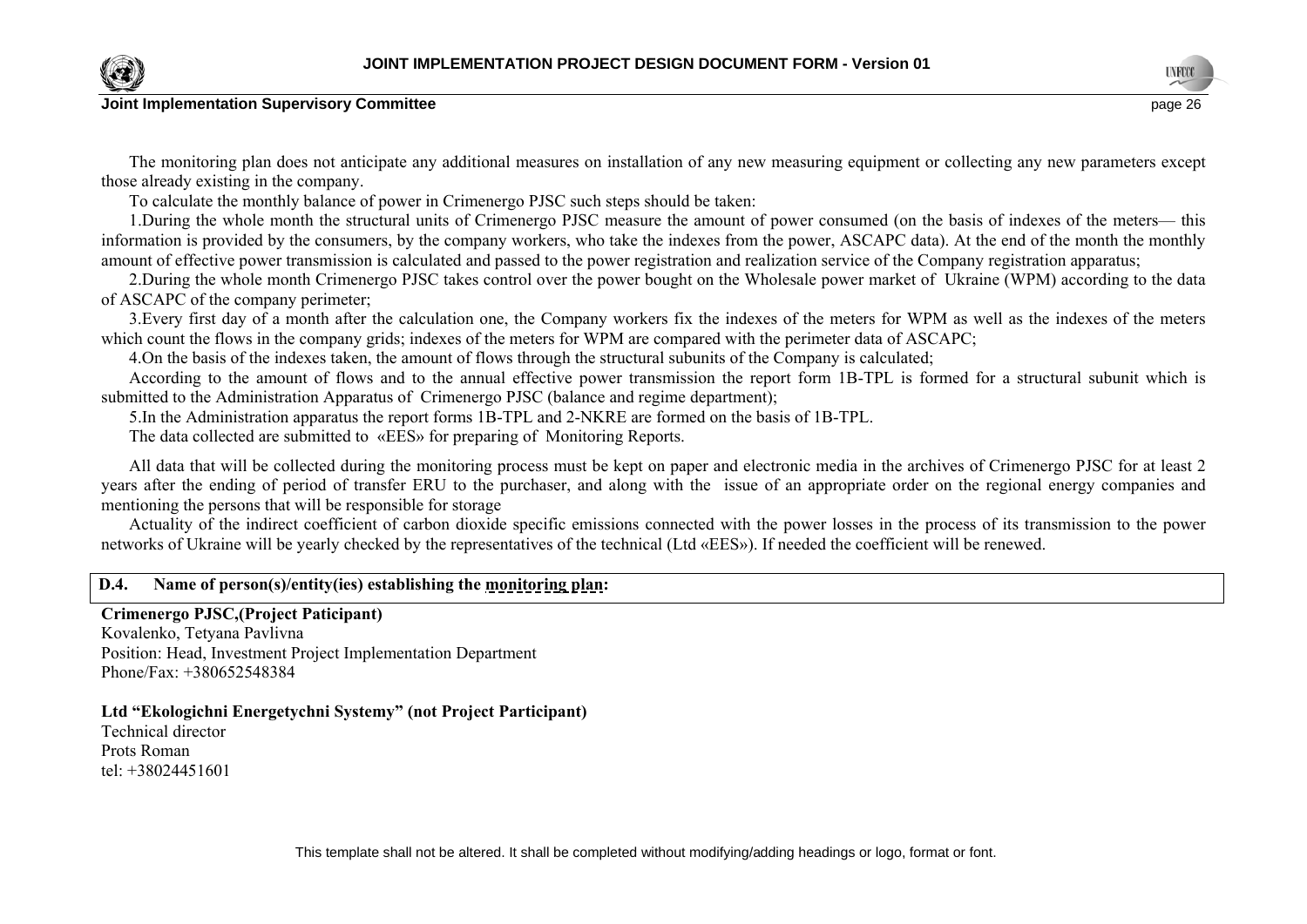

## **UNFOOL Joint Implementation Supervisory Committee** *page 27* **and the state of the state of the state of the state of the state of the state of the state of the state of the state of the state of the state of the state of the stat**

## **SECTION E. Estimation of greenhouse gas emission reductions**

#### **E.1. Estimated project emissions:**

According to D.1.1.2

 $PE_y = 0$ 

#### **E.2. Estimated leakage:**

Leakage is not expected.

#### **E.3. The sum of E.1. and E.2.:**

Since the leakage LEy = 0, and the project emissions  $PE<sub>y</sub> = 0$  the sum of the leakage and project emissions  $PE_v + LE_v = 0$ .

#### **E.4. Estimated baseline emissions:**

Estimate of the basic level emission was done according to the formulae shown in the issue D.1.1.4.

Results of the calculation are shown in the table below. The calculations are in the «KRYM-1БТВЕ-2002-2010-01-11-2011-km-ok-КП» file, attached hereto.

For usability of calculation of emission reductions in the Excel file the «KRYM-1БТВЕ-2002-2010-01- 11-2011-km-ok-КП», all values are rounded to integers. Therefore, the summation of the emission reductions that are listed in Tables  $\mathbb{N}$  1,2,3,6,7,8,9,10,11,12,13,14, may slightly differ.

In Table 6, 7, 8 estimated baseline emissions are shown.

*Table 6 Baseline emissions by 01/01/2004 - 31/12/2007* 

| Year                             | <b>Estimated baseline emissions</b><br>$(tCO2$ equivalent) |
|----------------------------------|------------------------------------------------------------|
| 2004                             | 203409                                                     |
| 2005                             | 150455                                                     |
| 2006                             | 261833                                                     |
| 2007                             | 248119                                                     |
| <b>Total for:</b>                | 863817                                                     |
| Average amount of emissions in : | 215954                                                     |

*Table 7 Baseline emissions by 01/01/2008 - 31/12/2012* 

| Year                            | <b>Estimated baseline emissions</b><br>(tCO2 equivalent) |
|---------------------------------|----------------------------------------------------------|
| 2008                            | 385202                                                   |
| 2009                            | 392835                                                   |
| 2010                            | 415190                                                   |
| 2011                            | 397595                                                   |
| 2012                            | 397595                                                   |
| <b>Total for:</b>               | 1988418                                                  |
| Average amount of emissions in: | 397684                                                   |

*Table 8 Baseline emissions by 01/01/2013 - 31/12/2025* 

| Year | <b>Estimated baseline emissions</b><br>(tCO2 equivalent) |
|------|----------------------------------------------------------|
| 2013 | 397595                                                   |
| 2014 | 397595                                                   |
| 2015 | 397595                                                   |
| 2016 | 397595                                                   |
| 2017 | 397595                                                   |
| 2018 | 397595                                                   |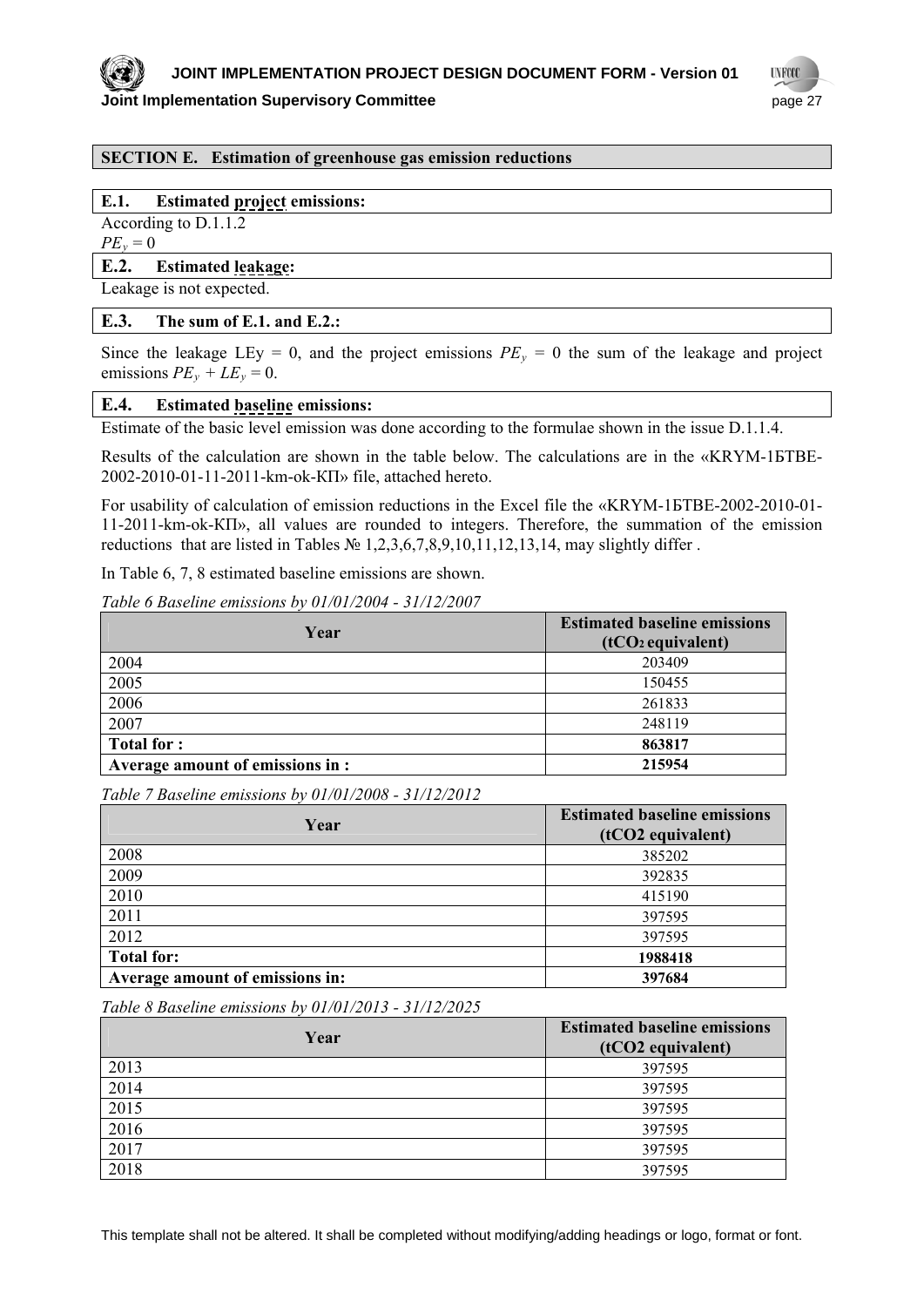

**JOINT IMPLEMENTATION PROJECT DESIGN DOCUMENT FORM - Version 01**

#### **Joint Implementation Supervisory Committee** <br> **Joint Implementation Supervisory Committee**

**UYFOO** 

| 2019                            | 397595  |
|---------------------------------|---------|
| 2020                            | 397595  |
| 2021                            | 397595  |
| 2022                            | 397595  |
| 2023                            | 397595  |
| 2024                            | 397595  |
| 2025                            | 397595  |
| <b>Total for:</b>               | 5168737 |
| Average amount of emissions in: | 397595  |

## **E.5. Difference between E.4. and E.3. representing the emission reductions of the project:**

Emission reductions are calculated according to the formula (2) hereinbefore. The results are shown in the table 9,10,11 hereinafter.

*Table 9 Emission reductions by 01/01/2004 – 31/12/2007* 

| Year                           | Sum of the<br>project leakage<br>and emissions<br>tCO2e | <b>Estimated baseline</b><br>emissions<br>tCO2e | <b>Estimated</b><br>emission<br>reductions tCO2e |
|--------------------------------|---------------------------------------------------------|-------------------------------------------------|--------------------------------------------------|
| 2004                           |                                                         | 203409                                          | 203409                                           |
| 2005                           |                                                         | 150455                                          | 150455                                           |
| 2006                           |                                                         | 261833                                          | 261833                                           |
| 2007                           |                                                         | 248119                                          | 248119                                           |
| <b>Total for:</b>              |                                                         | 863817                                          | 863817                                           |
| <b>Average number of cuts:</b> |                                                         | 215954                                          | 215954                                           |

#### *Table 10 Emission reductions by 01/01/2008 - 31/12/2012*

| Year                           | Sum of the<br>project leakage<br>and emissions<br>tCO2e | <b>Estimated baseline</b><br>emissions<br>tCO2e | <b>Estimated</b><br>emission<br>reductions tCO2e |
|--------------------------------|---------------------------------------------------------|-------------------------------------------------|--------------------------------------------------|
| 2008                           |                                                         | 385202                                          | 385202                                           |
| 2009                           |                                                         | 392835                                          | 392835                                           |
| 2010                           |                                                         | 415190                                          | 415190                                           |
| 2011                           |                                                         | 397595                                          | 397595                                           |
| 2012                           |                                                         | 397595                                          | 397595                                           |
| <b>Total for:</b>              |                                                         | 1988418                                         | 1988418                                          |
| <b>Average number of cuts:</b> |                                                         | 397684                                          | 397684                                           |

*Table 11 Emission reductions by 01/01/2013 - 31/12/2025* 

| Year | Sum of the project<br>leakage and emissions<br>tCO <sub>2</sub> e | <b>Estimated baseline</b><br>emissions<br>tCO <sub>2e</sub> | <b>Estimated</b><br>emission<br>reductions tCO2e |
|------|-------------------------------------------------------------------|-------------------------------------------------------------|--------------------------------------------------|
| 2013 |                                                                   | 397595                                                      | 397595                                           |
| 2014 |                                                                   | 397595                                                      | 397595                                           |
| 2015 |                                                                   | 397595                                                      | 397595                                           |
| 2016 |                                                                   | 397595                                                      | 397595                                           |
| 2017 |                                                                   | 397595                                                      | 397595                                           |
| 2018 |                                                                   | 397595                                                      | 397595                                           |
| 2019 |                                                                   | 397595                                                      | 397595                                           |
| 2020 |                                                                   | 397595                                                      | 397595                                           |
| 2021 |                                                                   | 397595                                                      | 397595                                           |
| 2022 |                                                                   | 397595                                                      | 397595                                           |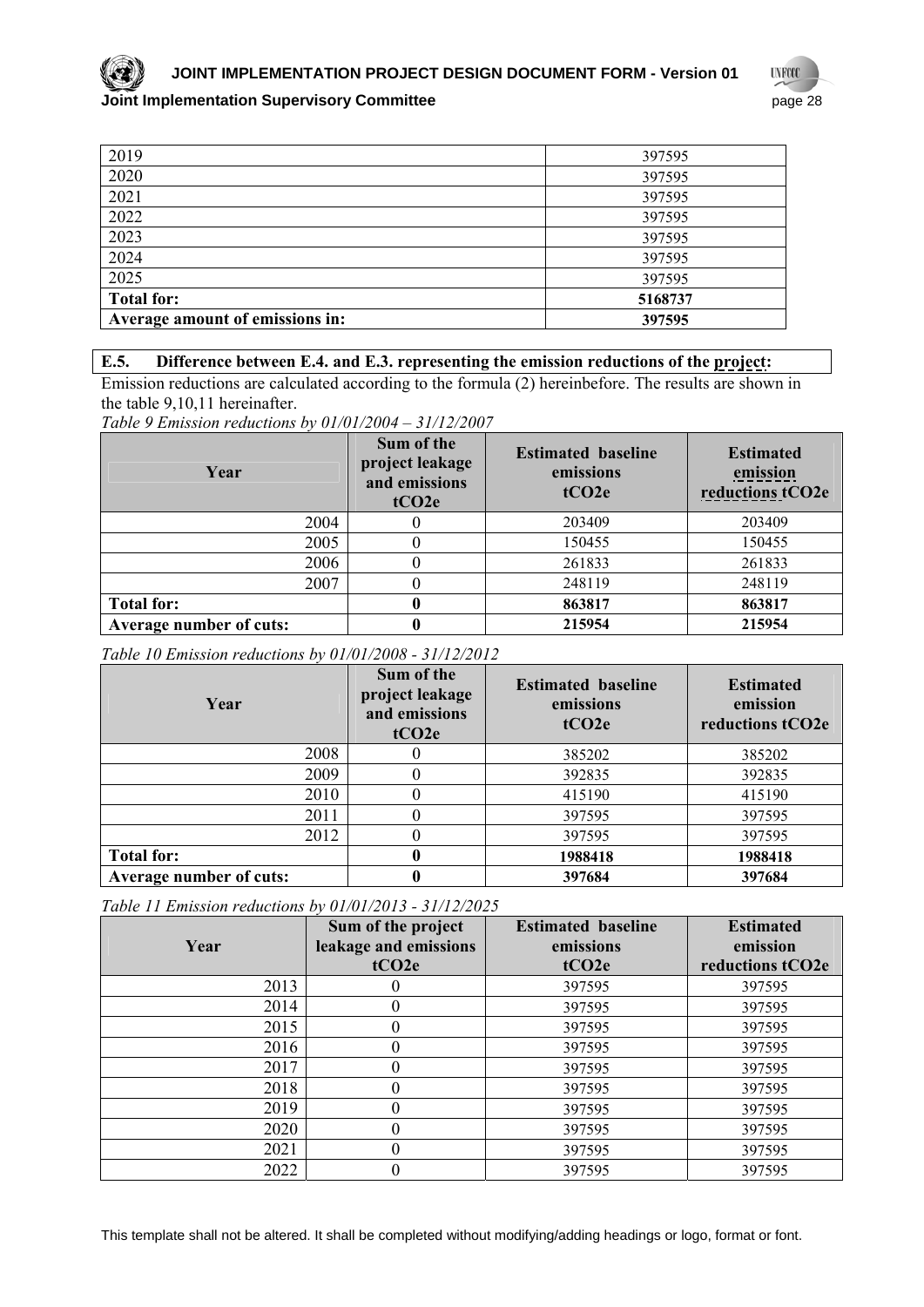

## **JOINT IMPLEMENTATION PROJECT DESIGN DOCUMENT FORM - Version 01**

## **UNFOOT Joint Implementation Supervisory Committee page 29** page 29

| 2023                    | 397595  | 397595  |
|-------------------------|---------|---------|
| 2024                    | 397595  | 397595  |
| 2025                    | 397595  | 397595  |
| <b>Total for:</b>       | 5168737 | 5168737 |
| Average number of cuts: | 397595  | 397595  |

## **E.6. Table providing values obtained when applying formulae above:**

#### *Table 12 Emission reductions by 01/01/2004 – 31/12/2007*

| Year                    | PEy<br>тСО2екв | LEy<br>тСО2екв | <b>BEy</b><br>тСО2екв | <b>ERy</b><br>тСО2екв |
|-------------------------|----------------|----------------|-----------------------|-----------------------|
| 2004                    |                |                | 203409                | 203409                |
| 2005                    |                |                | 150455                | 150455                |
| 2006                    |                |                | 261833                | 261833                |
| 2007                    |                |                | 248119                | 248119                |
| <b>Total for:</b>       |                |                | 863817                | 863817                |
| Average number of cuts: |                |                | 215954                | 215954                |

## *Table 13 Emission reductions by 01/01/2008 - 31/12/2012*

| Year                    | PEy<br>тСО2екв | LEy<br>тСО2екв | <b>BEy</b><br>тСО2екв | <b>ERy</b><br>тСО2екв |
|-------------------------|----------------|----------------|-----------------------|-----------------------|
| 2008                    |                |                | 385202                | 385202                |
| 2009                    |                |                | 392835                | 392835                |
| 2010                    |                |                | 415190                | 415190                |
| 2011                    |                |                | 397595                | 397595                |
| 2012                    |                |                | 397595                | 397595                |
| <b>Total for:</b>       |                |                | 1988418               | 1988418               |
| Average number of cuts: |                |                | 397684                | 397684                |

#### *Table 14 Emission reductions by 01/01/2013 - 31/12/2025*

|                         | <b>PEy</b>     | LEy              | <b>BEy</b> | <b>ERy</b> |
|-------------------------|----------------|------------------|------------|------------|
| Year                    | тСО2екв        | тСО2екв          | тСО2екв    | тСО2екв    |
| 2013                    | $^{(1)}$       | $\theta$         | 397595     | 397595     |
| 2014                    | $\overline{0}$ | $\boldsymbol{0}$ | 397595     | 397595     |
| 2015                    | $\mathbf{0}$   | $\boldsymbol{0}$ | 397595     | 397595     |
| 2016                    | $\overline{0}$ | $\boldsymbol{0}$ | 397595     | 397595     |
| 2017                    | $\Omega$       | $\boldsymbol{0}$ | 397595     | 397595     |
| 2018                    | $\overline{0}$ | $\boldsymbol{0}$ | 397595     | 397595     |
| 2019                    | $\overline{0}$ | $\boldsymbol{0}$ | 397595     | 397595     |
| 2020                    | $\overline{0}$ | $\boldsymbol{0}$ | 397595     | 397595     |
| 2021                    | $\overline{0}$ | $\boldsymbol{0}$ | 397595     | 397595     |
| 2022                    | $\overline{0}$ | $\boldsymbol{0}$ | 397595     | 397595     |
| 2023                    | $\overline{0}$ | $\mathbf{0}$     | 397595     | 397595     |
| 2024                    | $\mathbf{0}$   | $\boldsymbol{0}$ | 397595     | 397595     |
| 2025                    | $\Omega$       | $\boldsymbol{0}$ | 397595     | 397595     |
| <b>Total for:</b>       | $\mathbf{0}$   | $\boldsymbol{0}$ | 5168737    | 5168737    |
| Average number of cuts: | 0              | $\boldsymbol{0}$ | 397595     | 397595     |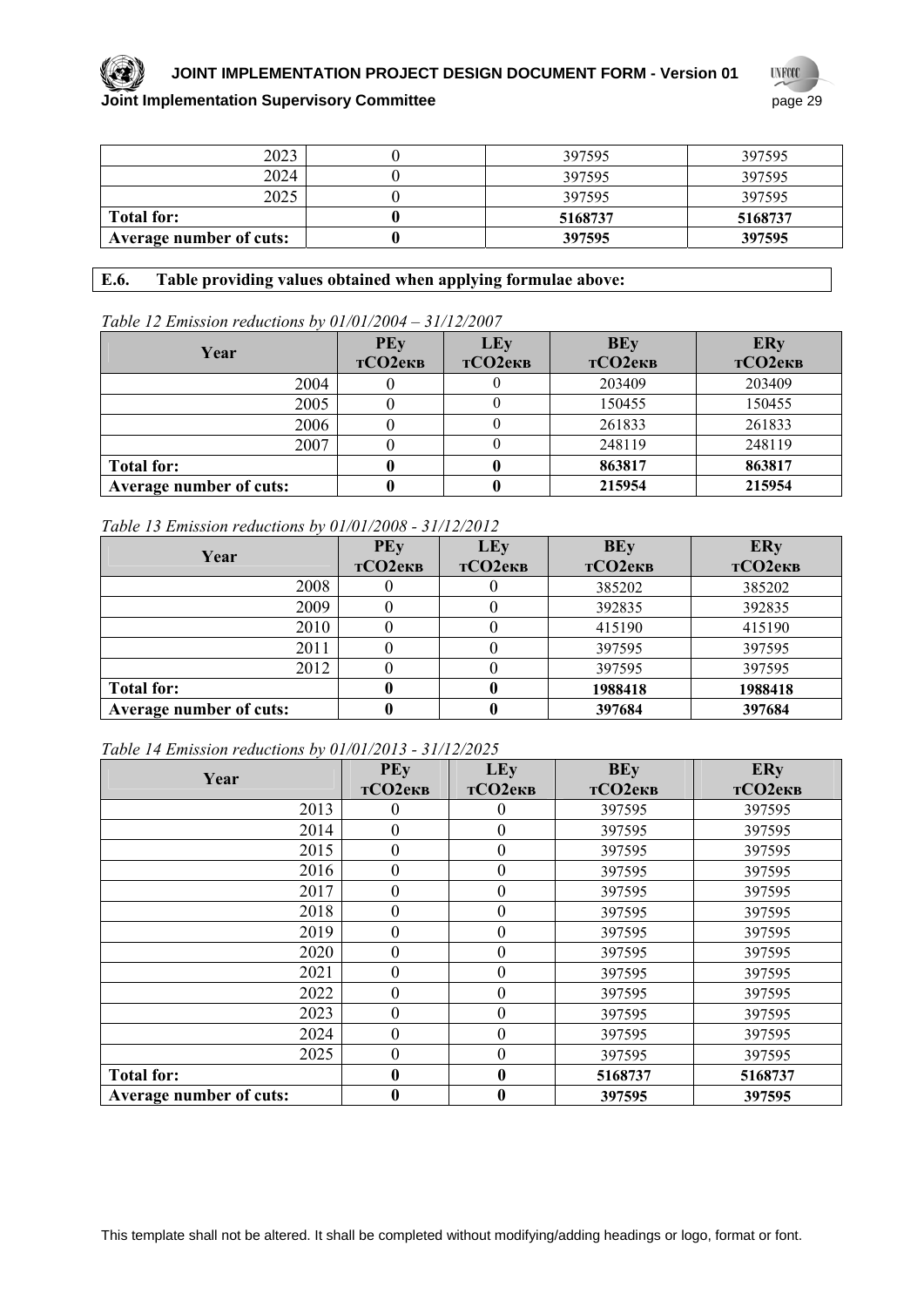

**Joint Implementation Supervisory Committee** *page* **30 and the state of the state of the state of the state of the state of the state of the state of the state of the state of the state of the state of the state of the stat** 

### **SECTION F. Environmental impacts**

## **F.1. Documentation on the analysis of the environmental impacts of the project, including transboundary impacts, in accordance with procedures as determined by the host Party:**

EIA was not elaborated for this project.

 Rescompryroda AR of the Crimea inspectorate controls observation by the Company of environmental legislation of Ukraine requirements. The places of temporal by-products conservation, atmospheric emissions sources, treating facility documentation, ventilating pipes, sewers schemes are being examined during the verification. All the reports, waste products control registers, atmospheric emissions measurement results, regulations observation of by-products conservation, waste products certificates, land documents were the structural subunit is located, and a line of other nature-oriented documents, are also being inspected.

Crimenergo PJSCcompany provides the following reporting on the environmental protection:

- №1 form " Treatment of the by- products" to the public statistics body, to the NAK " EKU" and to the Rescompryroda AR of the Crimea once a year;
- 2-TP form " Atmosphere protection report", to the public statistics body, to the NAK " EKU" and to the Rescompryroda AR of the Crimea quarterly;
- №1 form ecological expenses "Environmental protection expenses and ecological payments" to the public statistics body and to the NAK " EKU" once a year;
- Crimenergo PJSC water resources application reporting to the NAK " EKU" twice a year;

## **F.2. If environmental impacts are considered significant by the project participants or the host Party, please provide conclusions and all references to supporting documentation of an environmental impact assessment undertaken in accordance with the procedures as required by the host Party:**

During the reconstruction sets up the elegass switchers instead the oil one. There exists the instruction on their usage, which contains the list of actions the staff has to do in the case of emergency.

During the Crimenergo PJSC labour activity process, the following waste products are formed: used fluorescent lamps, used capacitors, used accumulators, used electrolyte, technical and transformer lubricants waste, used oil filters, contaminated with the mazout soil, oiled rags, used oiled silicagel, packing from varnish and paint products, used automobile tyres, carbide, waste that contains asbestos, car wash mud, abrasive, black and nonferrous scrap metal waste, used ceramic insulators, office equipment, waste paper, wood waste, glass waste.

According to the covenants, the Company passes over, all the aforementioned waste, for the recovery to the organizations, which possess the appropriate license.

The suggested project will generally have the positive influence on the environment in comparison with the already existing state, since the reconstructions will improve the use of power resources and will reduce the pollutants emission into the air and into the Black Sea. Therefore in general the influence of the reconstruction is inconsiderable.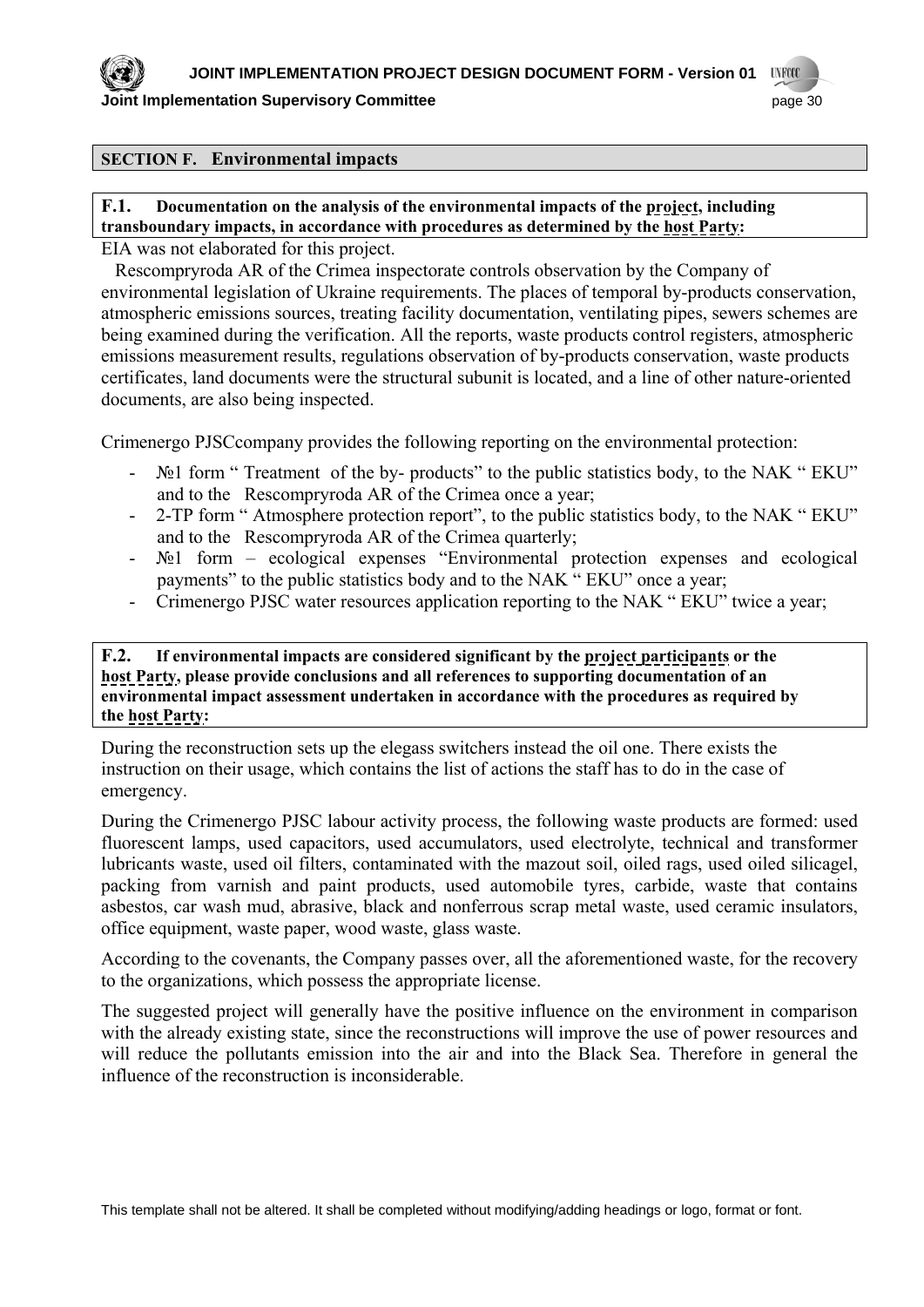

## **SECTION G. Stakeholders' comments**

#### **G.1. Information on stakeholders' comments on the project, as appropriate:**

The concerned parties are the inhabitants of the Autonomous Republic of Crimea, who were informed about the project through the mass media.

Every month on the local TRC "Crym", TRC "Zhysa" and FM-radio "Trans-M-Radio" are held different programs, on which the inhabitants are informed about various aspects of Company's activity, including the TPL reduction programme, herewith the one hour broadcast on "Trans-M-Radio" has a feedback - the common run of men has an opportunity to call and put a question they are worried about. The Company's workers also regularly give interviews for the mass media, concerning different questions.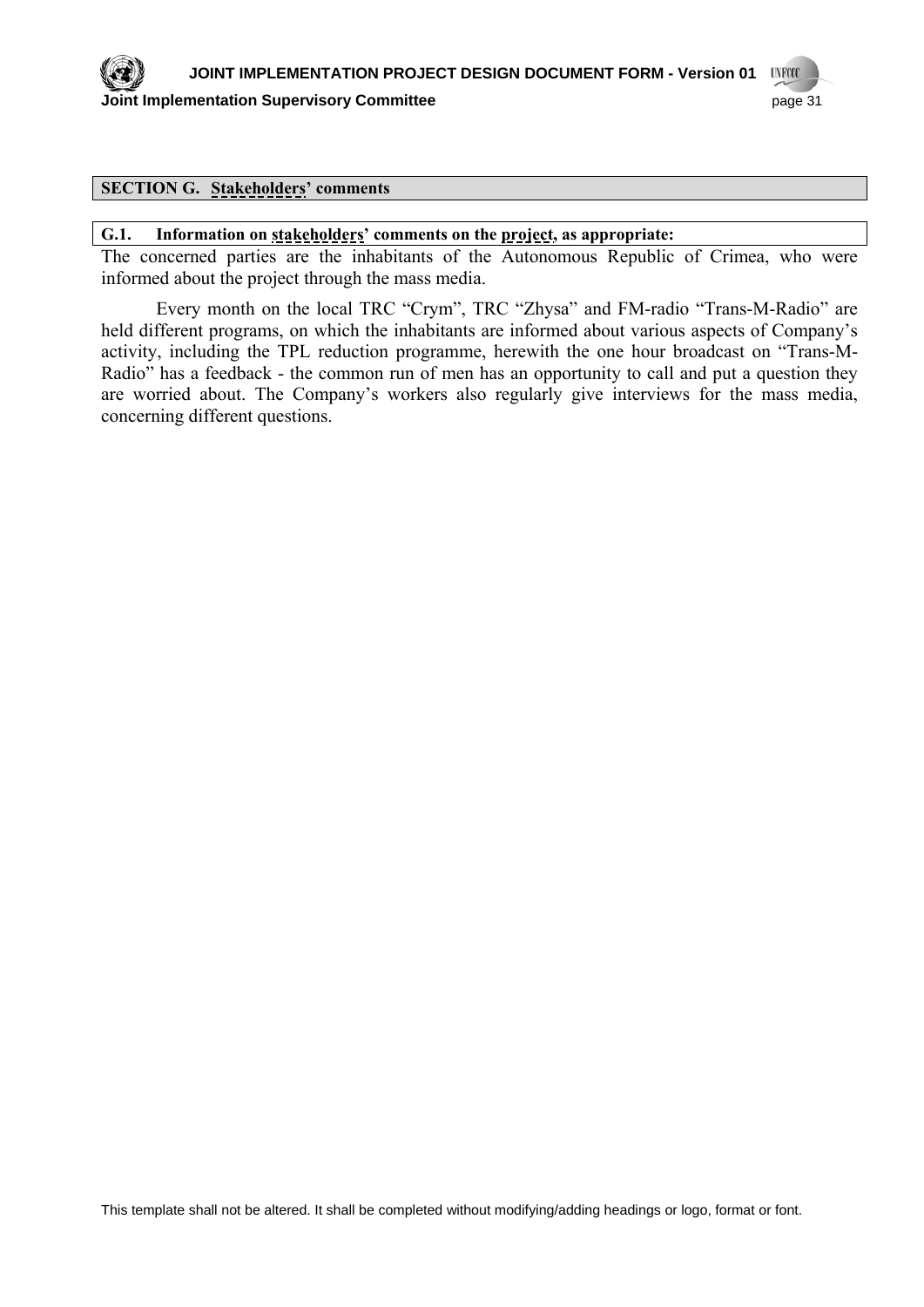## Annex 1

## **CONTACT INFORMATION OF THE PROJECT PARTICIPANTS**

| <b>Project owner</b> |                                   |
|----------------------|-----------------------------------|
| Organisation:        | Crimenergo PJSC                   |
| Street/P.O.Box:      | Kyivska                           |
| Building:            | 74/6                              |
| City:                | Simferopol                        |
| State/Region:        | Autonomous Republic of the Crimea |
| Postal code:         | 95034                             |
| Country:             | Ukraine                           |
| Phone:               | $(0652)$ 54-83-59                 |
| Fax:                 | $(0652) 54-83-57$                 |
| E-mail:              | http://crenergo.com.ua            |
| URL:                 |                                   |
| Represented by:      | administration head               |
| Title:               |                                   |
| Salutation:          | Hruba                             |
| Last name:           | Ivanovych                         |
| Middle name:         | Hryhoriy                          |
| First name:          |                                   |
| Department:          |                                   |
| Phone (direct):      | $(0652) 54-83-58$                 |
| Fax (direct):        | $(0652)$ 27-56-10                 |
| Mobile:              | 050-344-86-50                     |
| Personal e-mail:     | gruba@gaek.sf.energy.gov.ua       |

## **Partner of the project:**

| Organisation:    | "Imex Energo" Sp.z o. o. |
|------------------|--------------------------|
| Street/P.O.Box:  | Przemyslowa              |
| Building:        | 14                       |
| City:            | Rzeshow                  |
| State/Region:    |                          |
| Postal code:     | 35-105                   |
| Country:         | Poland                   |
| Phone:           | +48 603366 67 00         |
| Fax:             | +48 1 777 88 408         |
| Represented by:  |                          |
| Title:           | Director                 |
| Salutation:      |                          |
| Last name:       | Warchol                  |
| Middle name:     | Janusz                   |
| First name:      |                          |
| Department:      |                          |
| Fax (direct):    | +48 1 777 88 408         |
| Phone (direct):  | +48 603366 67 00         |
| Mobile:          | +48 603366 67 00         |
| Personal e-mail: | jwarehol@wp.pl           |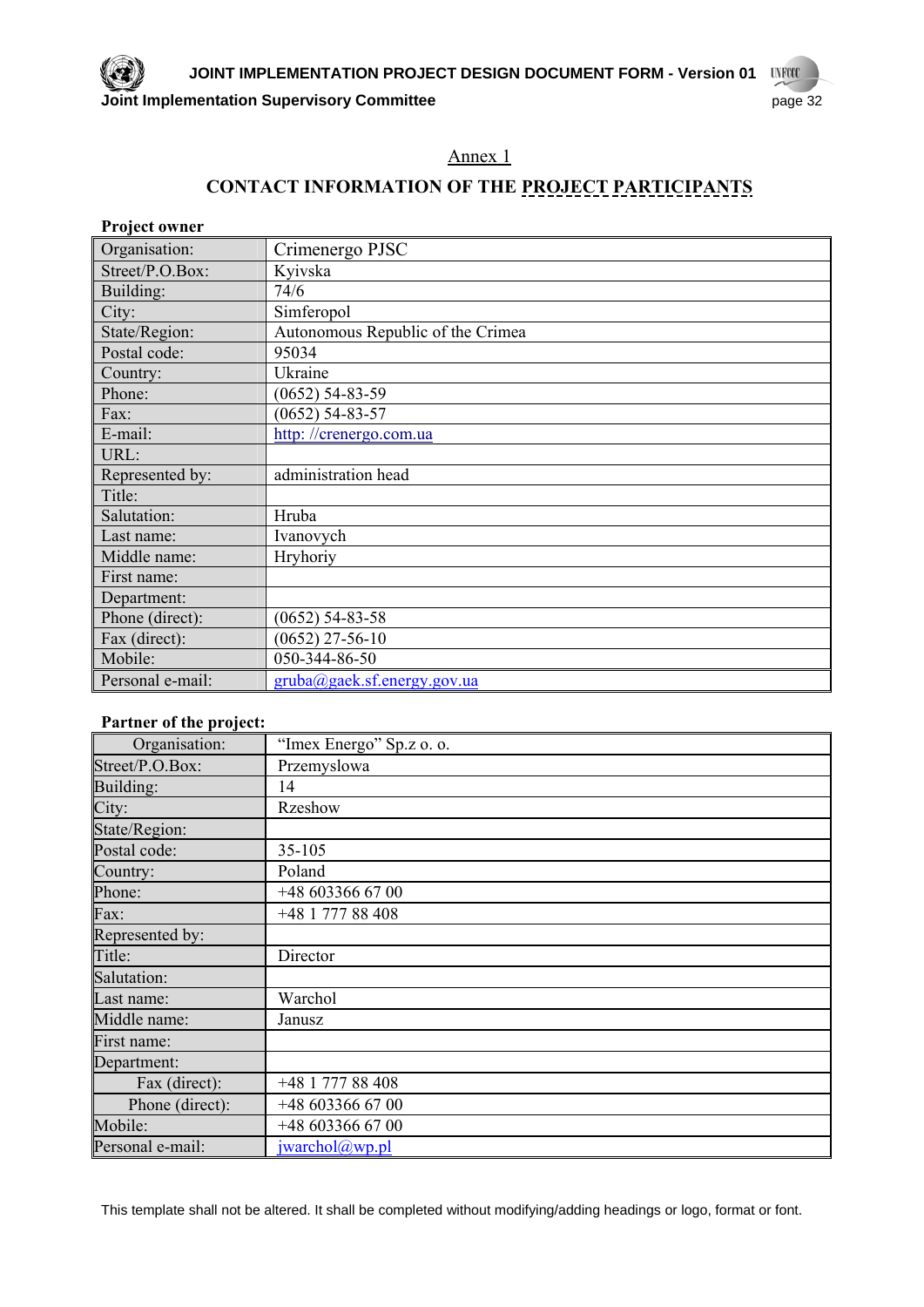## Annex2

## **BASELINE INFORMATION**

#### **See Section B**

## **1. Key information and data used for baseline setting**

| <b>ID</b> number    | <b>Description</b>                                                                                                                                | Data variable |
|---------------------|---------------------------------------------------------------------------------------------------------------------------------------------------|---------------|
| Table<br>D.1.1.3.3. | Total reduction of technical power losses in the<br>power grid during the period y of the project<br>scenario compared with the baseline scenario | $V_{\nu}$     |
| Table<br>D.1.1.3.4. | Carbon dioxide emission factor for projects of<br>power loss reduction in power transport<br>networks of Ukraine                                  | $CEF_{v}$     |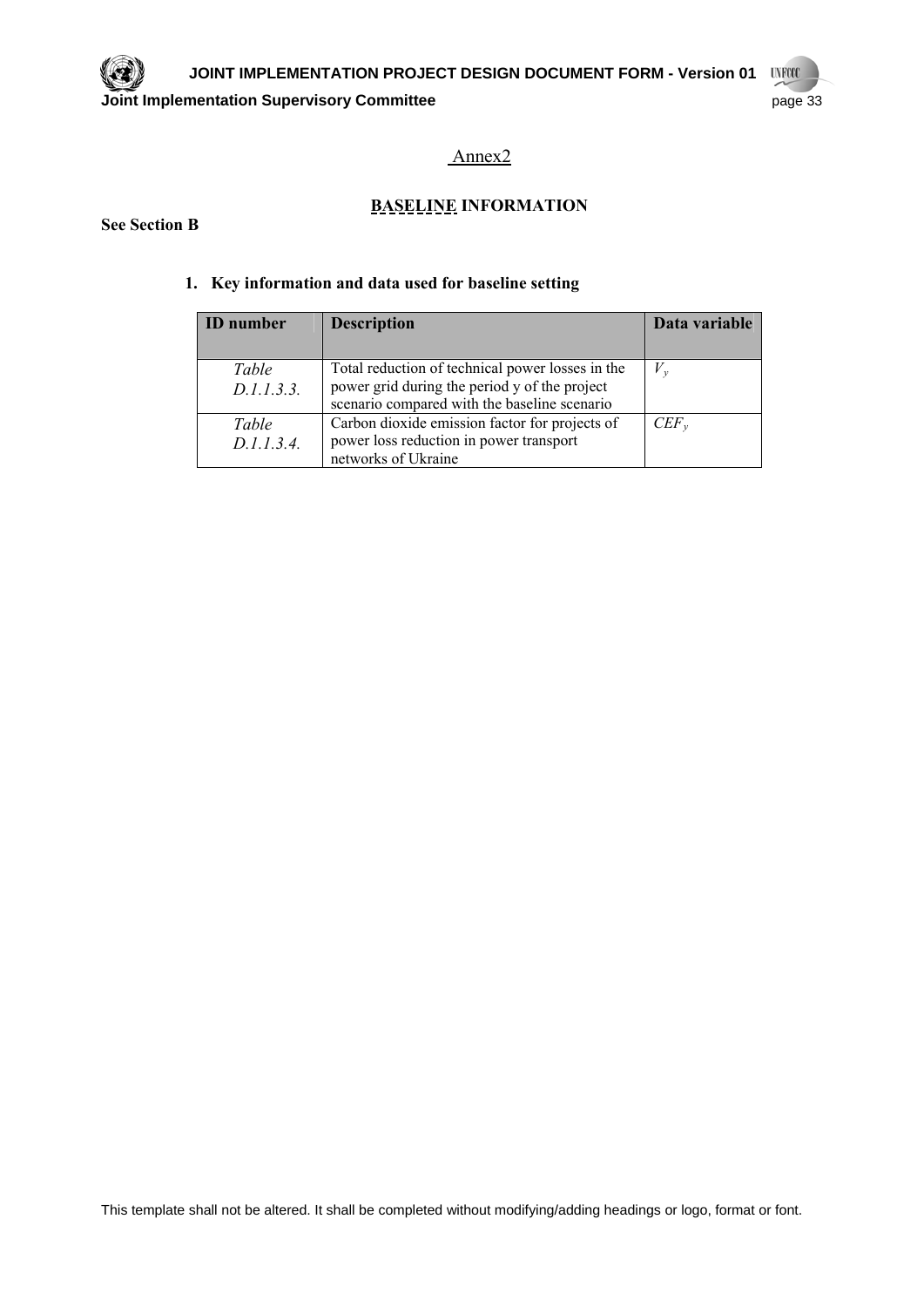## **2. Emission factor in the Ukrainian ЕСO (tonnes of CO2 equivalent)**



## **UKRAINE ECOLOGICAL INVESTMENTS NATIONAL AGENCY**

## **DECREE**

Kyiv

28.03.2010 № 43

About indices confirmation,

of carbon dioxide specific emissions in 2010

In order to execute clause 2.1 of the decree dated 21.03.2011 № 39 " About the carbon dioxide specific emissions, during power production on power plants and its consumption , calculation methodology confirmation" and to normalize the calculation of carbon dioxide specific emissions, during power production on power plants and its consumption, Hereby I decree:

- 1) To establish the following indices of carbon dioxide specific emissions in 2010:
	- carbon dioxide specific emissions, during power production on the thermal electric power station, that are linked with the Unified Energy System of Ukraine - 1,067 kg СС>2/kW\*h;
	- indirect carbon dioxide specific emissions during power consumption by users that refer to the 1class according the Users class determination arrangement, approved by the NCPR of Ukraine decree of 13.08.1998 № 1052 - 1,093 kg С02/kW\*h;
	- indirect carbon dioxide specific emissions during power consumption by users that refer to the 2class according to the Users class determination arrangement, approved by the NCPR of Ukraine decree of 13.08.1998
	- $\mathcal{N}_2$  1052 1,225 kg C02/kW\*h;
	- indirect carbon dioxide specific emissions, connected with the power losses during its transmission by the local networks - 1,093 kg С02/kW\*h.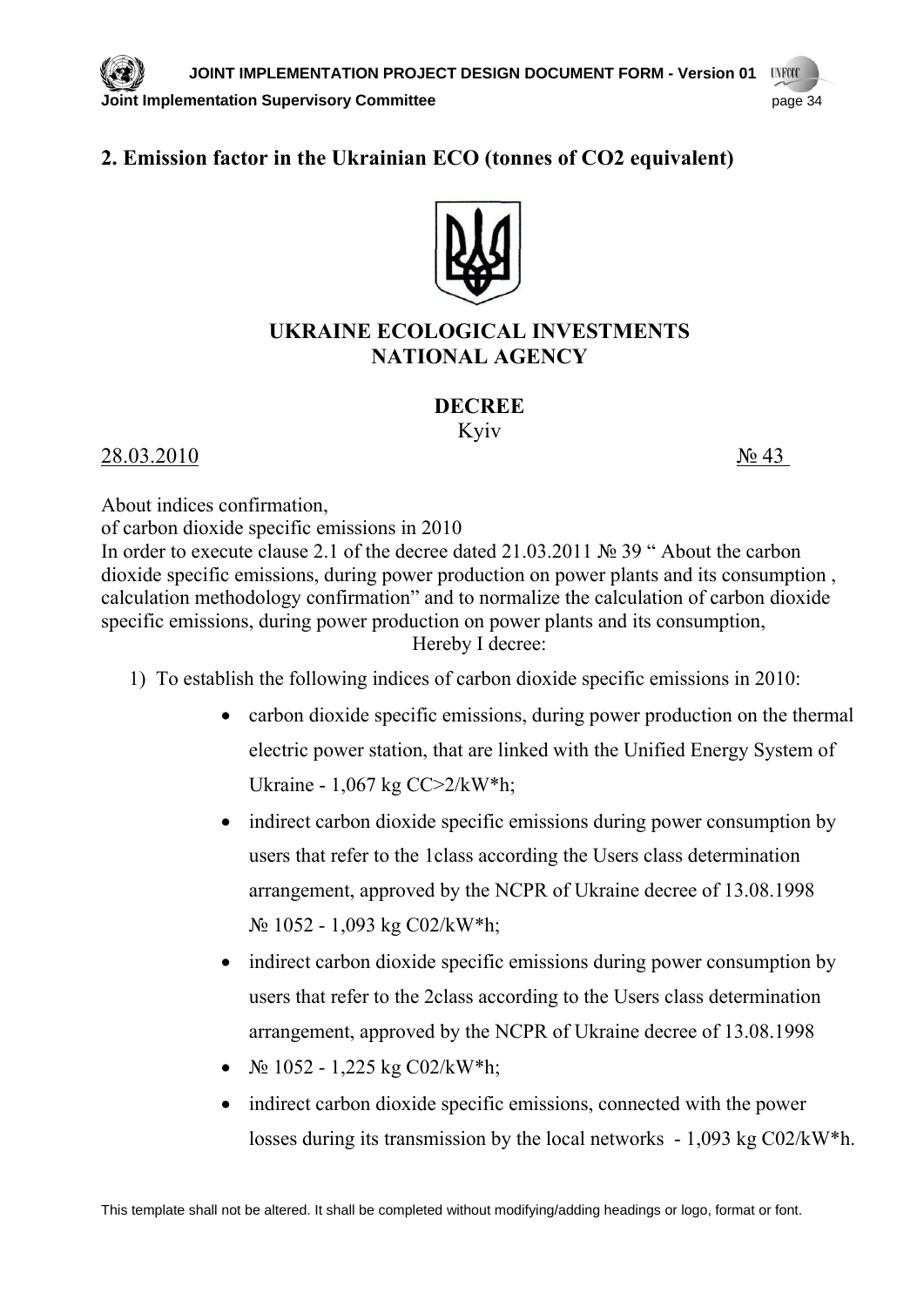#### **JOINT IMPLEMENTATION PROJECT DESIGN DOCUMENT FORM - Version 01 UVFCO Drivial implementation Supervisory Committee** *page* **35**

- 2) Carbon dioxide specific emissions indices in 2010, that were indicated in the clause № 1 of the given decree, are recommended to be used during the preparation of:
	- project proposal concerning anthropological GHG emissions reduction, project technical documentation, emissions reduction scopes annual reports, that are worked out according to "Projects, directed on the anthropological GHG emissions reduction preparation, examination, approval and realization order", sanctioned by the Ukraine Cabinet of Ministers decree of 22.02.2006 № 206 ;
	- GHG planned emissions reduction calculations, that are worked out according to the Order of projects examination, approval and realization, directed on the ecological investments, and proposals concerning suchlike projects, and obligations discharge by the parties of Kyoto protocol to the UN Framework Convention on Climate Change, sanctioned by the Ukraine Cabinet of Ministers decree of 22.02.2008 № 221, and actual GHG emissions, as the result of suchlike projects realization, reduction calculation.
- 3) Kyoto protocol flexible mechanisms administration (Shevchenko O.V) and Ecological investments and market development scheme administration (Yermakov V.M.) are to be directed by this decree during the JI and ecological investments projects documents verification.
- 4) GHG national accounting system administration (Khabatu'k O.P.) is to be directed by this decree during the JI projects, that are verified according the Instruction about the procedures concerning JI documents examination and arrangement, sanctioned by the Nacecoinvestagenstvo decree of 08.12.2010 № 184.
- 5) Public relations and mass media department (Zaets' I.V.) is to ensure this decree placement on the Nacecoinvestagenstvo web site.

Reorganization commission chairman I.Varga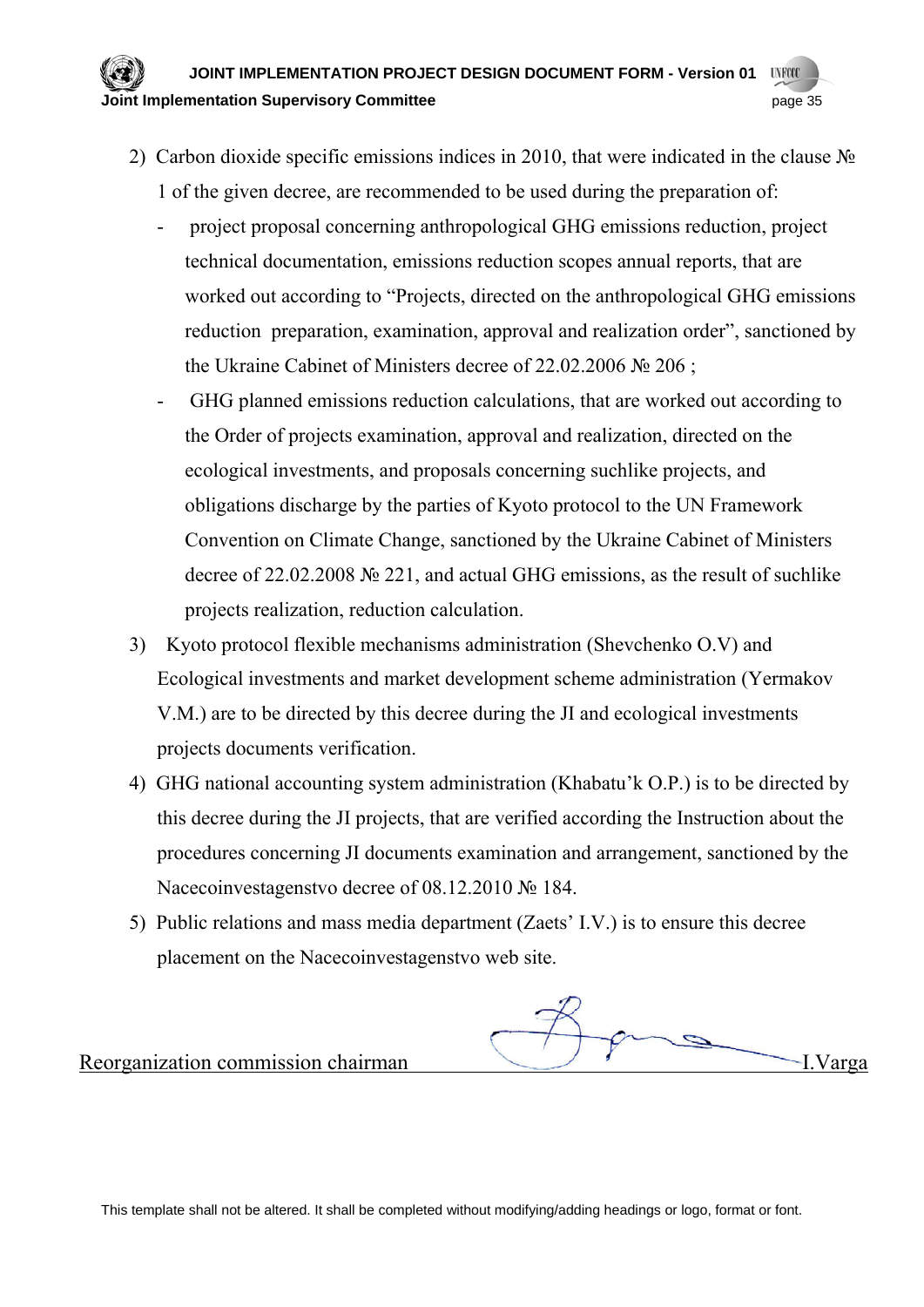Annex3

## **MONITORING PLAN**

Detailed description of the monitoring plan presented in Section D of this PDD. The Methodology of technical power losses amount determination, in 0.38-150 kV power grids power supply company for the indirect carbon dioxide emission estimation that has been used to monitoring plan develop presented below.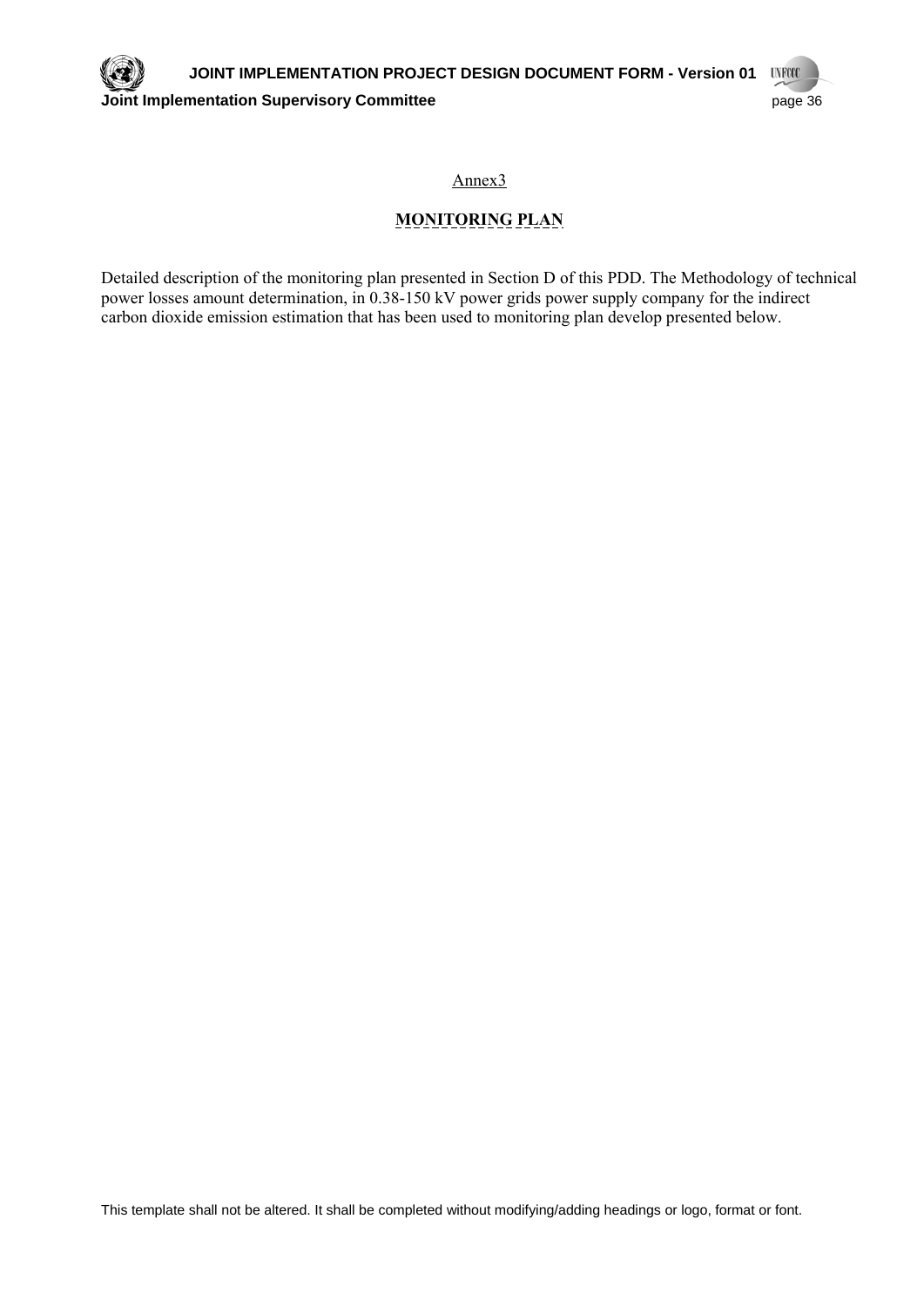## **Ltd " EKOLOGICHNI ENERGETYCHNI SYSTEMY "**

## **THE METHODOLOGY**

## **OF TECHNICAL POWER LOSSES AMOUNT DETERMINATION, IN 0.38- 150 kV POWER GRIDS POWER SUPPLY COMPANY FOR THE INDIRECT CARBON DIOXIDE EMISSION ESTIMATION**

**Lviv 2011**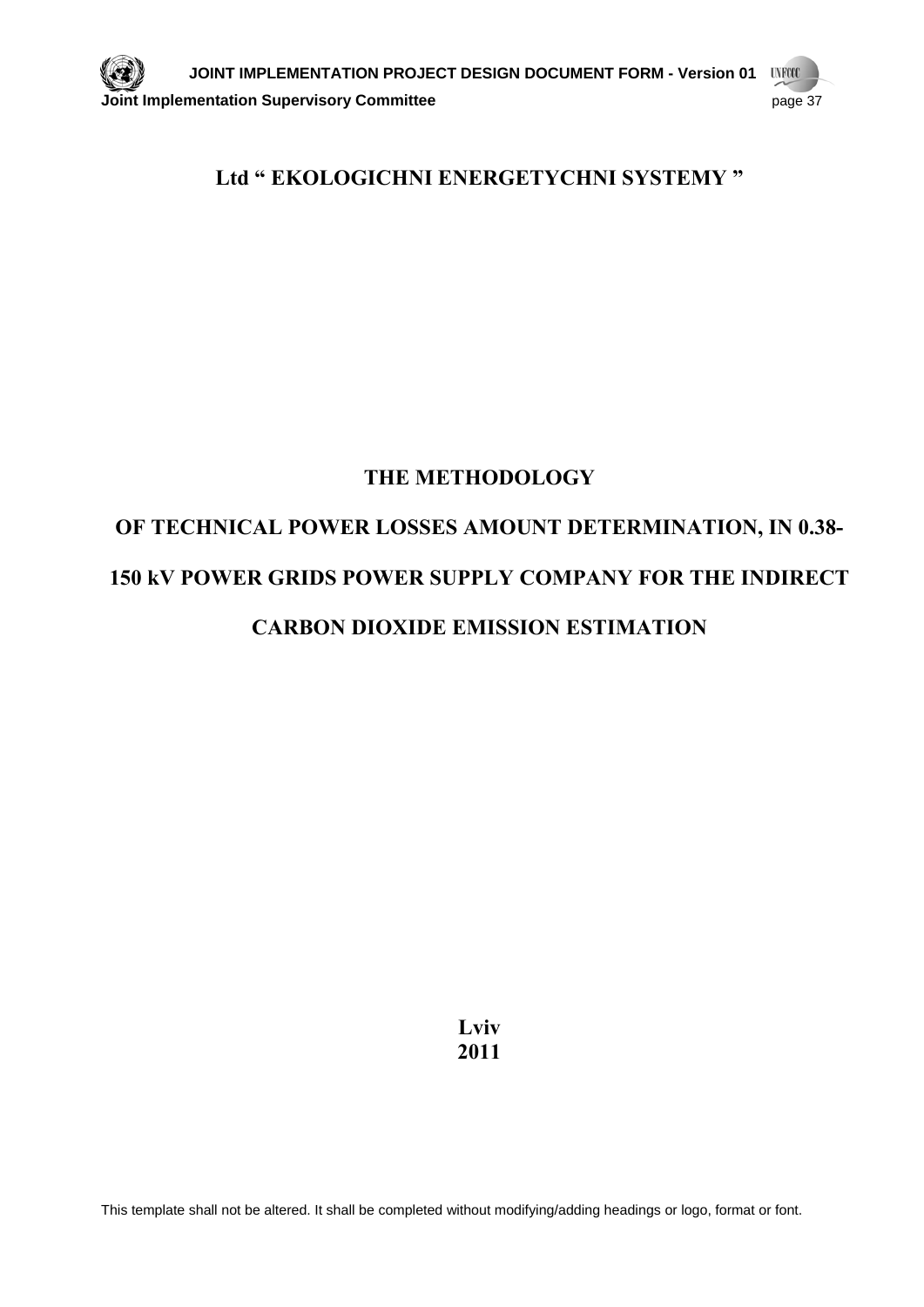**JOINT IMPLEMENTATION PROJECT DESIGN DOCUMENT FORM - Version 01 UNFOCO Joint Implementation Supervisory Committee** <br> **Joint Implementation Supervisory Committee** 

#### PREFACE

| 1 ORDERED     | Ltd "Ekologichni Energetychni Systemy"                       |
|---------------|--------------------------------------------------------------|
| 2 DEVELOPED   | <b>OJSC "LvivORGRES"</b>                                     |
| 3 EXECUTOR    | Y.Koval                                                      |
| 4 COORDINATED | Energy conservation and management institution               |
|               | National technical university of Ukraine "KPI", A.Prakhovnyk |

| I.Kavych      |
|---------------|
|               |
| V.Kondratenko |
|               |
| V.Kaminskyi   |
|               |
| I.Lutsyk      |
|               |
|               |
| Y.Koval       |
|               |

#### APPROVED APPROVED

| Ltd " Ekologichni Energetychni Systemy " director |  |  |  |
|---------------------------------------------------|--|--|--|
|---------------------------------------------------|--|--|--|

|           |          |                                        | Energy conservation and management institution |  |  |
|-----------|----------|----------------------------------------|------------------------------------------------|--|--|
|           |          |                                        | National technical university of Ukraine "KPI" |  |  |
|           | Y.Schpak |                                        | A.Prakhovnyk                                   |  |  |
| C C<br>,, | 2011     | $\overline{\phantom{a}}$<br>$\epsilon$ | 2011                                           |  |  |

Right of ownership for this document belongs to OJSC " LvivORGRES " and Ltd " Ekologichni Energetychni Systemy ".

Reproduce, duplicate and distribute it fully or partially on any data medium without official permission is forbidden.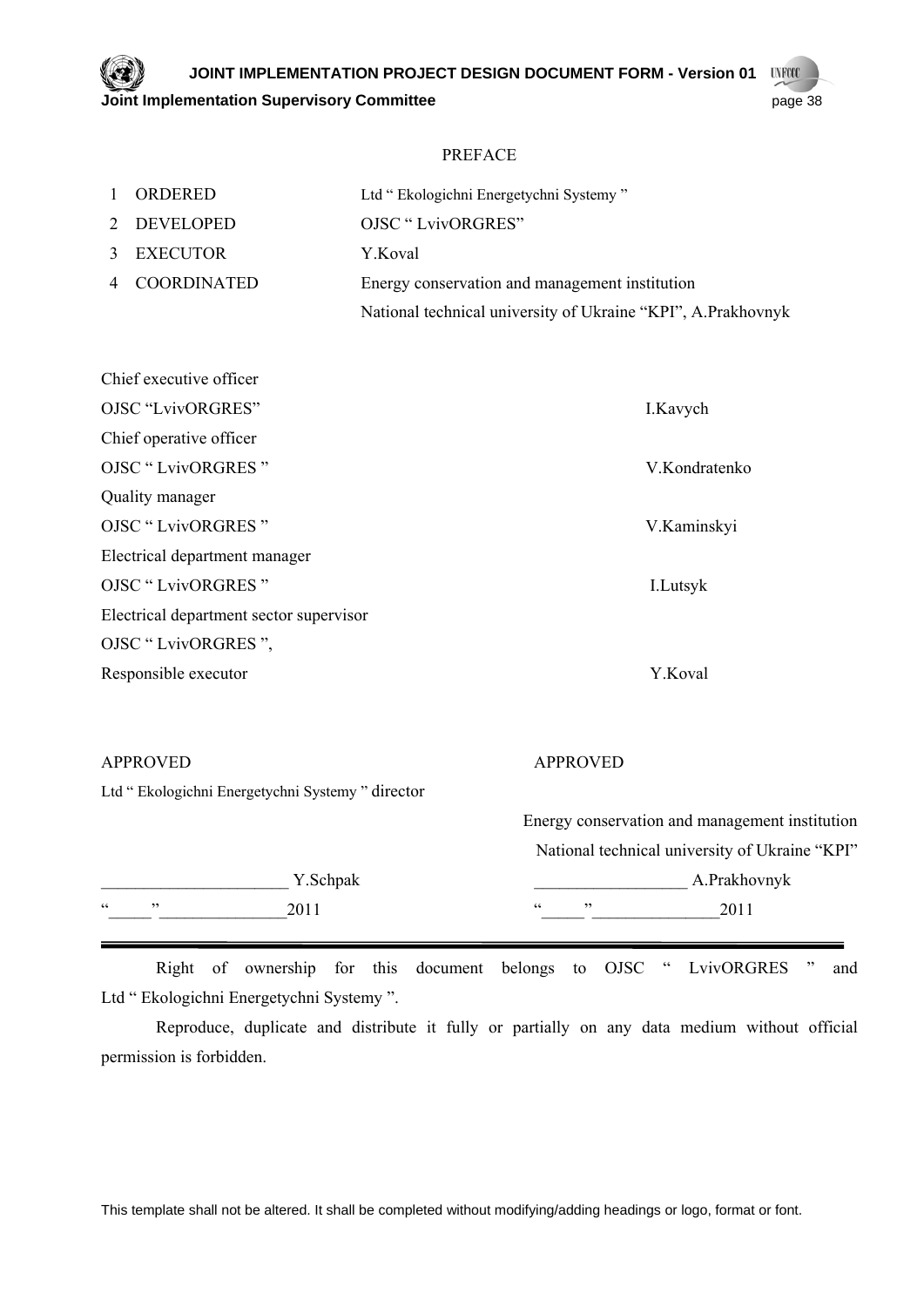## **CONTENTS**

|                |                                                                                                                                                                      | p. |
|----------------|----------------------------------------------------------------------------------------------------------------------------------------------------------------------|----|
| $\mathbf{1}$   |                                                                                                                                                                      | 40 |
| $\overline{2}$ |                                                                                                                                                                      | 40 |
| 3              |                                                                                                                                                                      | 41 |
| $\overline{4}$ |                                                                                                                                                                      | 44 |
| 5              |                                                                                                                                                                      | 45 |
| 6              | Reduction of power balance structure during the estimated periods to equal conditions, and<br>RVTVE adjustment in the 0.38-150 kV power grid of power supply company | 50 |
| 6.1            |                                                                                                                                                                      | 50 |
| 6.2            | Power supply company official statistical reporting list containing input data for the                                                                               | 51 |
| 6.3            |                                                                                                                                                                      | 52 |
| 6.4            | Reduction to equal conditions of power balance structure during the estimated periods in                                                                             | 52 |
| 6.5            | Reduction to equal conditions of power balance structure during the estimated periods in                                                                             | 54 |
| 6.6            |                                                                                                                                                                      | 55 |
| $\tau$         | Monitoring of TVE amount calculation results in 0.38-150 kV power grid in order to                                                                                   | 60 |
|                |                                                                                                                                                                      | 61 |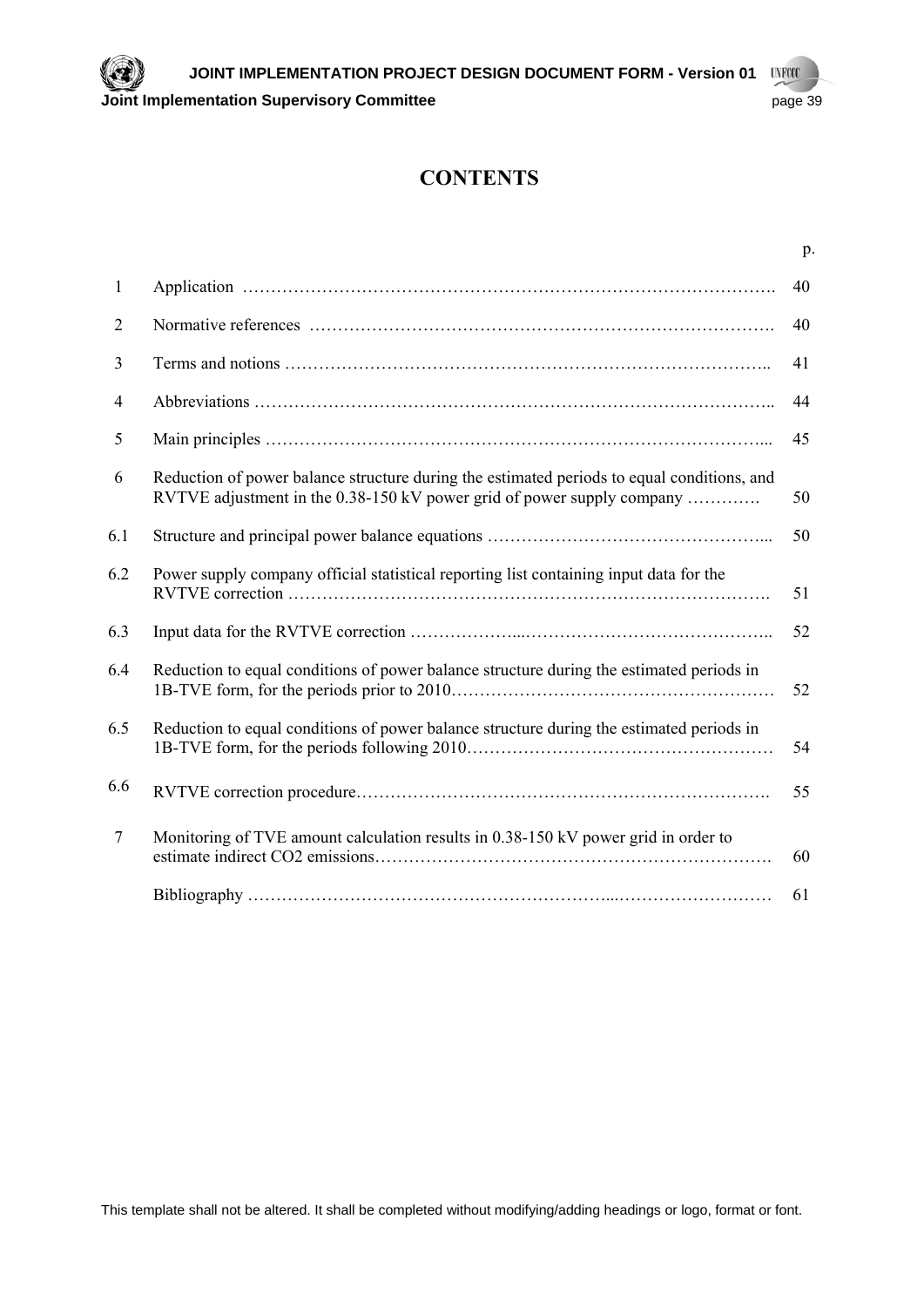## **THE METHODOLOGY**

## **OF TECHNICAL POWER LOSSES AMOUNT DETERMINATION, IN 0.38- 150 kV POWER GRIDS POWER SUPPLY COMPANY FOR THE INDIRECT CARBON DIOXIDE EMISSIONS ESTIMATION**

## **1 APPLICATION**

The methodology of technical power losses amount determination, in 0.38-150 kV power grids power supply company for the indirect carbon dioxide emissions estimation (hereafter – Methodology) is used for the determination of technical power losses amount in 0.38-150 kV power grids power supply company for the indirect carbon dioxide emissions estimation during the transportation and supply of power.

## **2 NORMATIVE REFERENCES**

Law of Ukraine «On electric power engineering» as of October, 16 1997, № 575/97-VR with subsequent amendments.

NST 6570-96 Electric counters of active and reactive power, motor meter. General technical conditions.

ISO 14064-1:2006 Greenhouse gases - Part 1: Specification with guidance at the organizational level for quantification and reporting of greenhouse gas emissions and removals.

Electrical equipment arrangement regulations. Chapter 1.5 Electric power calculation.

Regulations of electric power usage, are sanctioned by Electric power engineering regulation national committee decree as of 31.07.96 №28 (with supplements and changes as of 17.10.2005 № 910)

The methodology of carbon dioxide specific emissions, during power production and its consumption, estimation is sanctioned by the National agency of ecological investments decree of March, 21 2011 № 39

GND 34.09.104-2003 Power balance structure in the 0,38-150 kV power grids, arrangement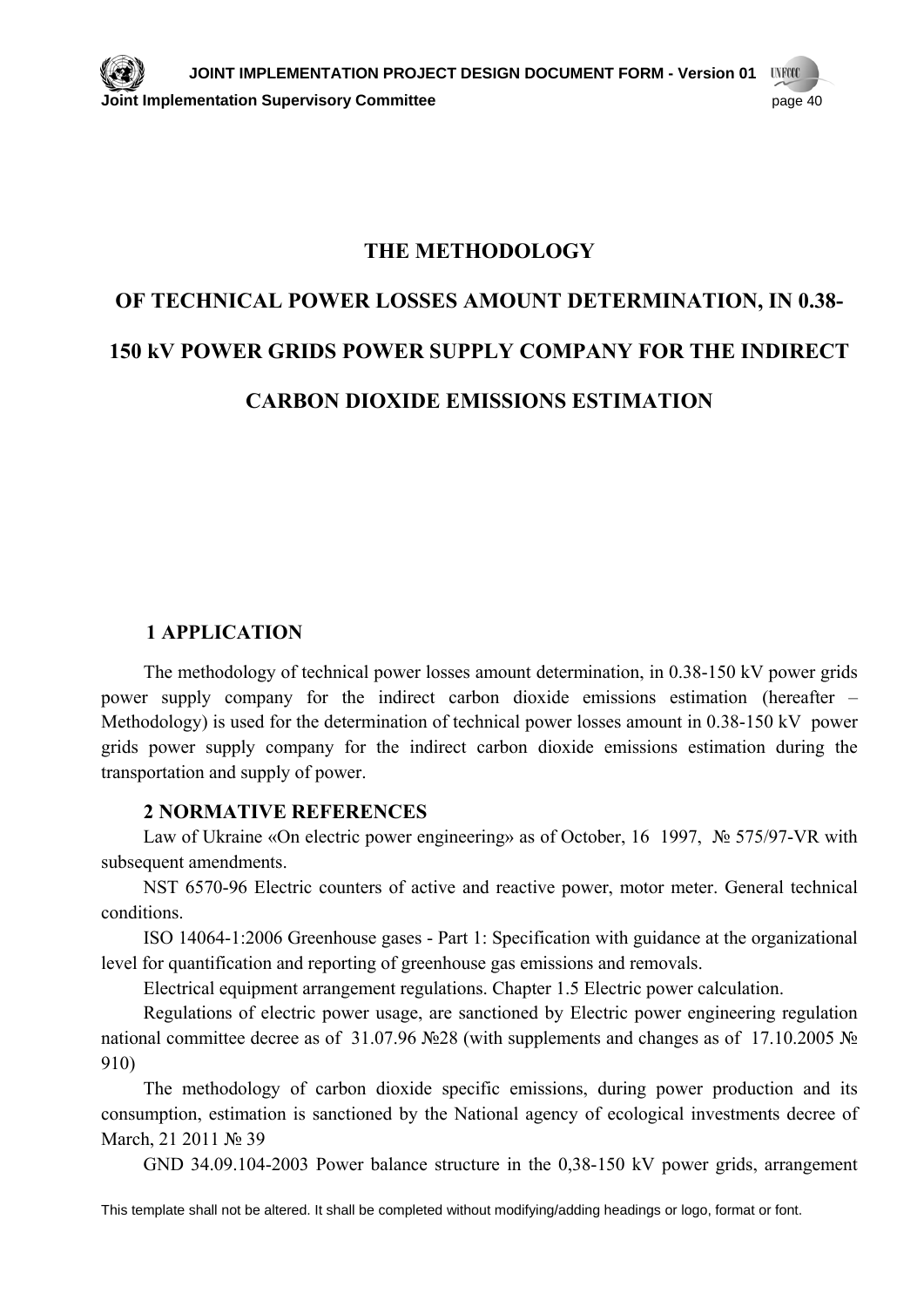#### **JOINT IMPLEMENTATION PROJECT DESIGN DOCUMENT FORM - Version 01 UNFCCC Joint Implementation Supervisory Committee** page 41

methodology, balance components analyses and technological power losses normalization.

Alteration № 1 to GND 34.09.104-2003 Power balance structure in the 0,38-150 kW power grids, arrangement methodology, balance components analyses and technological power losses normalization.

GND 34.09.203-2004 Power losses for 35-750 kW substations personal needs normalization and 6-10 kW distributive points.

Instructions to the power accounting procedure (Appendix 10 to the Contract between Wholesale Power Market members) approved by the Annual assembly on 21.02.2003 and by NCER Decree dated 30.05.2003 with subsequent amendments.

Instruction on compilation, reporting, and analyses of departmental 1B-ТVE reporting form data "Power balance structure and technological power losses for the transition on power grids ", sanctioned by the Ministry of electrification and power engineering of Ukraine, on September, 09 1997.

Form  $\mathcal{N}_2$  67 – "Report on consumers electric power accounting system organization as of 01.01.20 and about establishment in the consumers power grids and power transition organizations of automated power accounting systems and local data collecting and processing equipment (LDCPE)", sanctioned by the Ministry of fuels and energy of Ukraine decree of July, 01 2008 № 352 in the concordance with Ukrainian State Committee on Statistics.

## **3 TERMS AND NOTIONS**

The following are terms used in this method and definition of concepts designated by them:

## **3.1 power return**

The electric energy amount, that is returned by the licensee transferor and consumer and also lost for the economic needs

## **3.2 power issue (consolidated income) into the grid**

The electric energy amount, which consists of the values sum of power for consumers return, for economic needs and reporting value of technical power losses, according to GND 34.09.104- 2003

## **3.3 power losses for economic needs of local grids**

Power consumption under the average purchase price for the ensuring of licensed activity on the transmitting and supply of power (power supply under the regulated tariff according agreement, concluded between the supplier and consumer (legal entity) respectively with the requirements of "Rules of power usage ", is not realized) , according to the GND 34.09.104-2003

## **3.4 power transmitting organization (licensee-transferor)**

Economic entity, that received the NERC license for the right to go into business of power transmitting by the transnational power grids or by local grids, as well as power suppliers under the regulated tariff, that carry out their activity on the settled territory, according to GND 34.09.104- 2003

## 3.5 **power characteristics**

The aggregate data reflecting the power balance structure of a power supply company in the reported year.

## 3.6 **power supply company**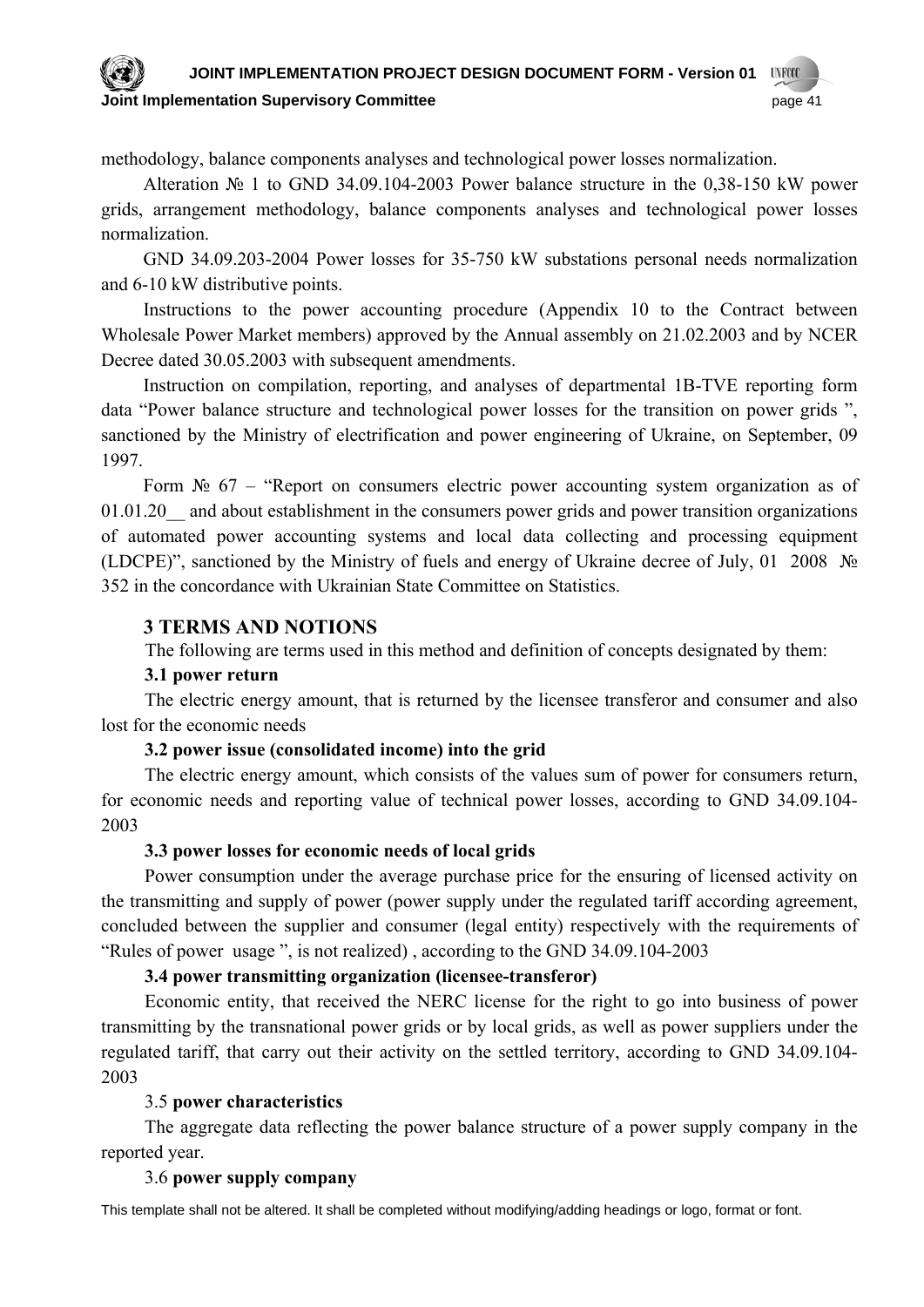#### **JOINT IMPLEMENTATION PROJECT DESIGN DOCUMENT FORM - Version 01 UNFCCC**

### **Dint Implementation Supervisory Committee page 42** page 42

A power transporting company transporting power by local power grids and supplying it at regulated tariff in a fixed area.

## **3.7 reported relative technological power losses in power grids**

Quotient determined in the percent from the division of reporting value of technological power consumption and issue value of power into the grid, according to GND 34.09.104-2003

## **3.8 reported value of technological power losses in power grids**

Power amount, that is determined by the difference between the sum of income value and sum of power return value, that are determined under the indices of calculated power account means, according to GND 34.09.104-2003

## **3.9 reported value of technological power consumption for substation and distributive points own needs**

Constituent part of reporting value of technological power consumption that is equal to the power amount, lost for the substation and distributive points personal needs, that is determined under the indices of calculated power account means, according to GND 34.09.104-2003

## **3.10 Value of nontechnical power losses in the power grids**

Constituent part of reporting value of technological power consumption (for the – conditionally reporting value of technological power consumption ), that is equal to the difference between reporting value of technological power consumption and normative value of technological power consumption according GND 34.09.104-2003

## **3.11 reduction factor (scaling)**

The quotient of the division of a power sale total for the reported year by that of the previous or following year.

## **3.12 conservative approach**

The approach when selecting the TVE component calculation option used for CO2 emission reduction estimation only those options are taken into account aimed at reducing the resulting amounts of TVE components.

## **3.13 main power grid**

Power grid, used for power transmitting from the producer to the linking points of local grids, according to the Law of Ukraine «On electric power engineering»

## **3.14 power grid**

Collection of electrical equipment for power transference and distribution, according the Law of Ukraine «On electric power engineering»

## **3.15 metrological power losses**

Constituent of the nontechnical power losses, stipulated by the power income and return measuring errors, according GND 34.09.104-2003

## **3.16 local power grid**

Joined power grid, aimed at power transfer from the transnational power grid to the consumer, according the Law of Ukraine «About electric power engineering»

## **3.17 power receipt**

Power amount, received by the licensee-transmitter under the balance belonging from the neighboring licensee-transmitters, generating sources and power consumers substations, according to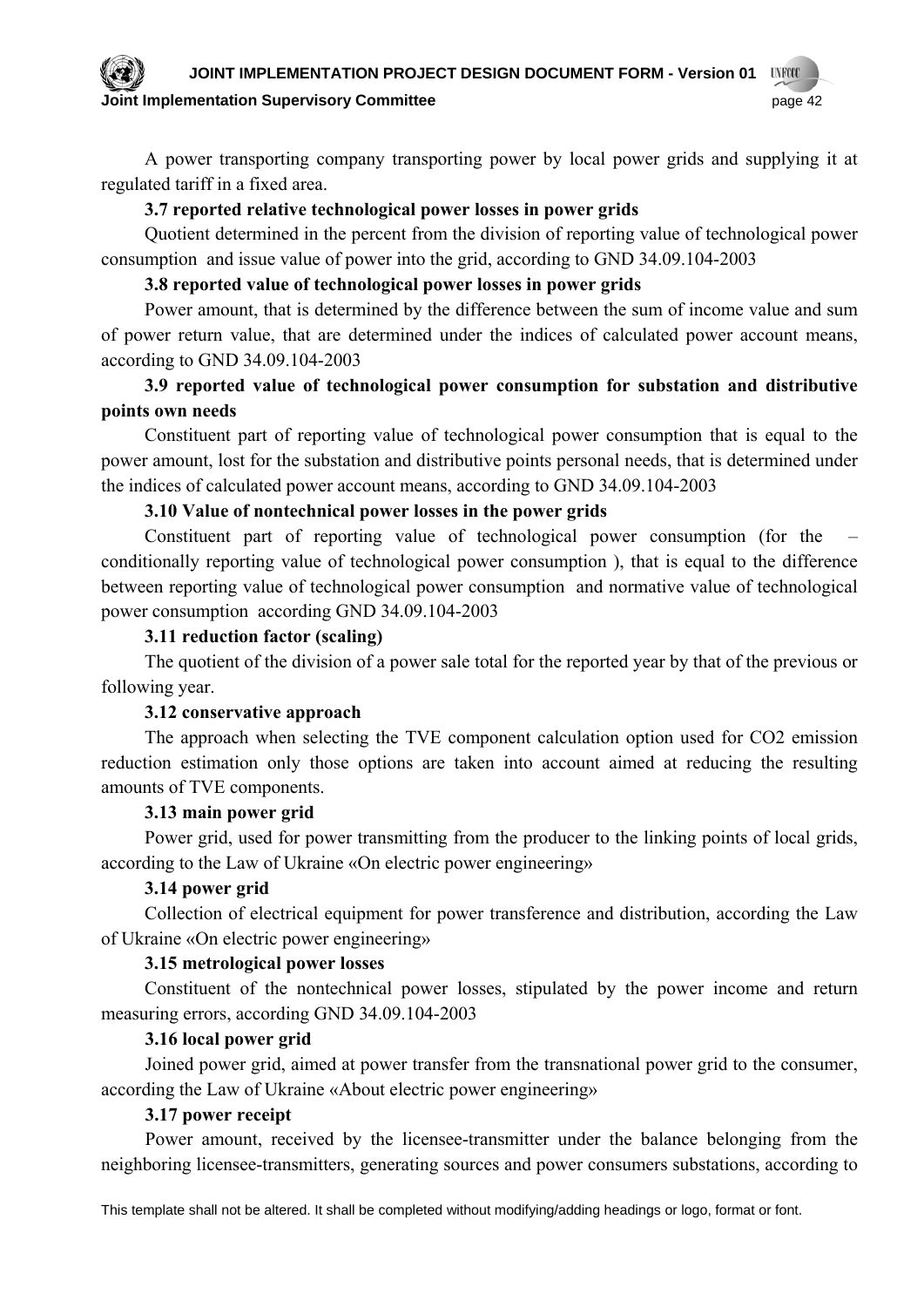**Point Implementation Supervisory Committee page 43** page 43

# **UNFCCC**

## GND 34.09.104-2003

## **3.18 GHG indirect emissions (energetic mediated GHG emissions)**

GHG emissions during power production, that is used by the economic entity or physical entity from the power grid, according to ISO 14064-1:2006

## **3.19 Non-technical power losses in the power grids**

Part of the reporting technological power consumption, that arises during the power supply and is stipulated by the errors of income and power return measurement by the accounting devices, as well as power return understatement for the consumers at the actual payment with the use of retail prices for the electricity, errors during the determination of power consumption amount for the calculated month at the weighted values of power consumption by the consumers without power accounting devices indices taking down, in this calculated period, nonsimultaneous power accounting devices taking down, seasonal component presence and accounting devices with the estimation errors work, that excel their standard values, according to GND 34.09.104-2003

## **3.20 normative value of technological power consumption in the power grids**

Reporting value of technological power consumption constituent, that is equal to the sum of technical calculated values in the power grids elements and normative power losses for the substations and distributive points personal needs, according to GND 34.09.104-2003

## **3.21 relative normative technological power consumption in the power grids**

Quotient determined in the percent from the division of normative value of technological power consumption and issue value of power into the grid, according to GND 34.09.104-2003;

## **3.22 power transfer**

Power transmitting with the help of grids under the agreement, according the Law of Ukraine «About electric power engineering»;

## **3.23 power supply**

Consumer providing with the power with the help of technical means of power transportation and distribution under the agreement, according the Law of Ukraine «About electric power engineering»;

## **3.24 reference year**

The year for which the components of the reported power balance structure are defined in accordance with the norms and used to reduce the power balance structure of the previous or following years to the same power characteristics

## **3.24 calculated period**

Calendar section of time (month, quarter, year), predictable or reporting, for which the calculations of normative technological power consumption values, are carried out, according to GND 34.09.104-2003;

## **3.25 power accounting devices**

Power accounting means, that are used for commercial calculations, according the Regulations of power usage;

## **3.26 power consumer**

Economic entities and legal entities, that use power for their personal needs, under the agreement on its sell and purchase, according the Law of Ukraine «About electric power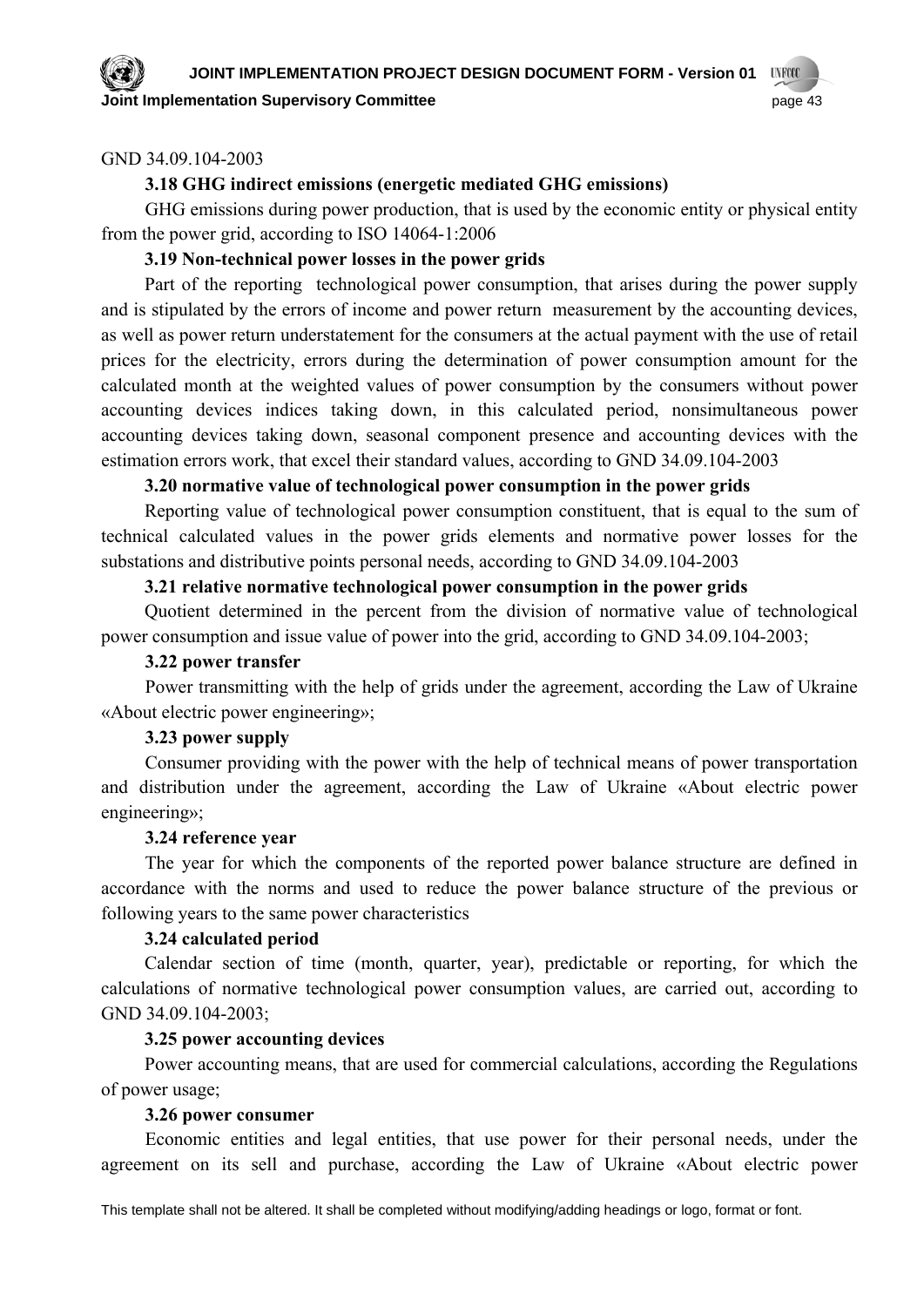**UNFCCC** 

engineering»;

## **3.28 power balance structure**

Licensee-transmitter indices system for the calculate period, that is composed on the ground of accounting devices indexes, and characterizes total power income, return, and transformation values with the spaces on every level and reporting value of technological power consumption structure, according to GND 34.09.104-2003;

## **3.29 neighboring power transmitting organization (neighboring licensee-transmitter)**

Power transmitting company, that is the subject number two, on the balance belonging scale, between power transmitting organizations, according to GND 34.09.104-2003;

## **3.30 technical calculated power losses in the elements of power grids**

Power amount, that is lost for the physical processes of grids elements current supply parts heating, during current running through them, magnetic wires heating and electric equipment elements constructions separate parts, and electricity line crown discharge, that is determined by calculation, taking into account definite conditions and assumptions, that are established by this normative document, according to GND 34.09.104-2003;

## **3.31 technological power consumption in the power grids**

Power amount, that is equal to the sum of power losses in the power grids elements, that arise in them while power transfer, power losses for the substations and distributive points personal needs, and power losses for the glazed frost melting, accordint to GND 34.09.104-2003;

## **3.32 power transformation**

Power amount that is transferred through the transformers from one level to the other in the scale of licensee-transferor grids, according to GND 34.09.104-2003.

## **4 ABBREVIATIONS**

The following abbreviations were used in this methodology: RVTVE – reporting value of technological power consumption in the power grids; NPL – nontechnical power losses value in the power grids; EM **–** electricity meter LEP – transmission line: NVTVE – normative value of technological power consumption in the power grids; NERC **–** National Electricity Regulation Commission of Ukraine;; NCТVE **–** normative characteristic of technological power consumption in the power grids; PUE **–** Rules for electrical installation TVE – technological power consumption in the power grids; CT **–** current transformer; VT **–** voltage transformer;

## **5 MAIN PRINCIPLES**

5.1 Methodology of the specific emissions of carbon dioxide in the process of the power production by the thermal electric power stations and its consumption (hereinafter – DAEI methodology) determines the procedure and is used for carbon dioxide in the process of the power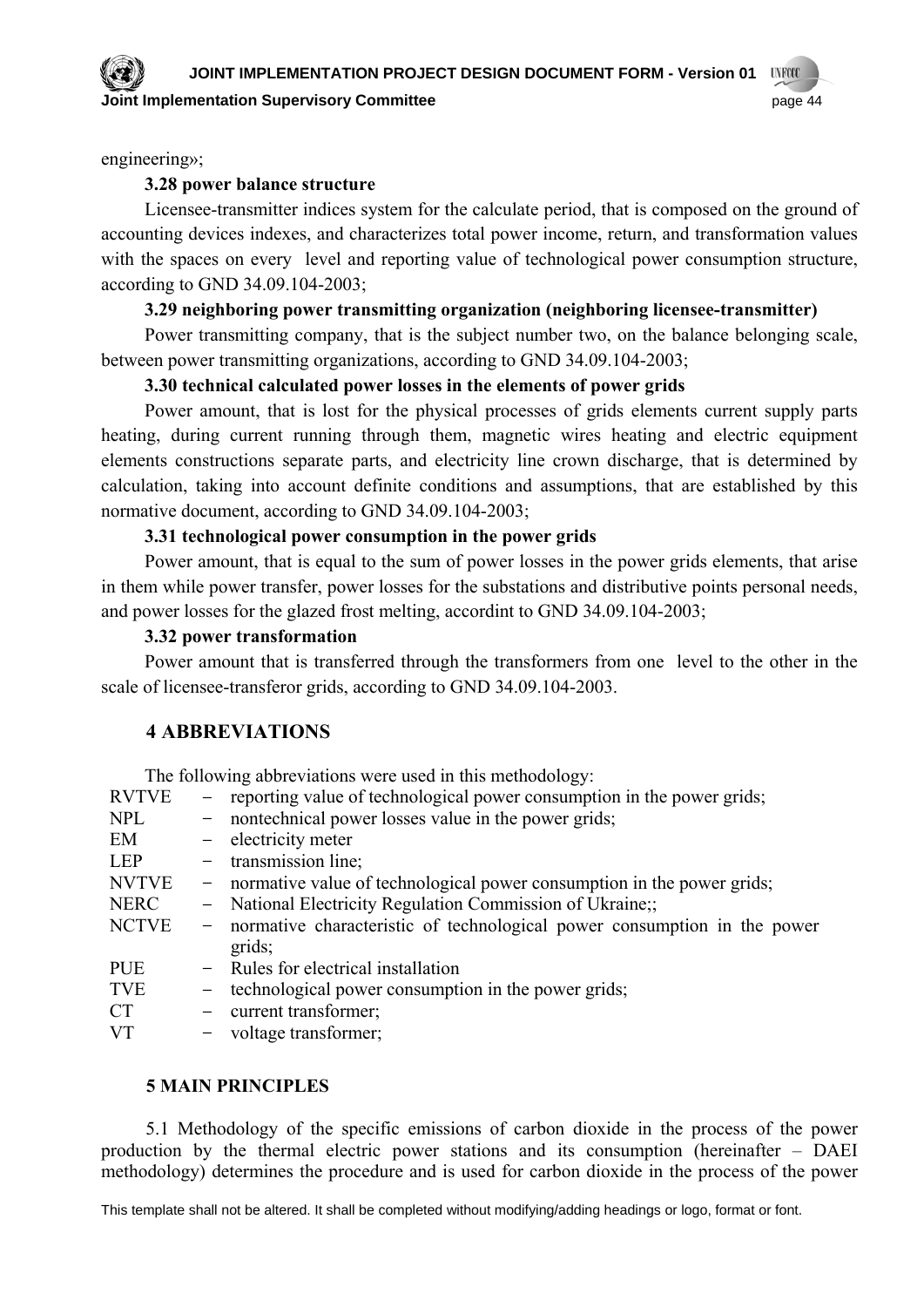#### **JOINT IMPLEMENTATION PROJECT DESIGN DOCUMENT FORM - Version 01 UNFCCC Joint Implementation Supervisory Committee** page 45

production by the thermal electric power station and its consumption by the final consumer specific emissions estimation, is lost while transmitting and supplying during GHG emission reduction estimation in the course of JI projects realization according the article 6 of the Kyoto protocol to UN framework convention on climate changes and other projects, directed on the GHG emissions reduction.

DAEI methodology contains directions as to the indicated indices values calculation arrangement and output data sources that are used in these calculations. Calculation of the indicated indices is carried out according thermal power stations activity actual results, transnational power grids operator, and power supply companies. Carbon dioxide emissions in the process of power consumption calculation or while its transfer and supply is based on the data concerning technological power consumption in the power grids.

According to DAEI methodology the data concerning technological power consumption in the power grids are accepted on the bases of annual report according the form 1B- ТVE "Power balance structure and technological power consumption for the power transfer through the grids " (1B-TVE form).

Specific indirect carbon dioxide emissions for the electric power unit calculation that is used by the consumer and is lost for its transfer and supply should be carried out separately.

Specific indirect carbon dioxide for the electric power unit, that are lost for the its transfer and supply by the power supply company, are determined according the formula (6) of DAEI Methodology, in which the data as to the TVE in the 800-220 kV transnational grids are used, in the percent to the issue (consolidated income) of power into the network and data concerning ТVE in the 0.38-150 kV power grids of power supply companies in the percent to the issue (consolidated income) of power into the grid according the form data 1-B ТVE form for the respective year. So the use of the data of line 19 is expected "RVТVE percent from the power issue into the grid" form 1-B ТVE.

5.2 GHG emission reduction estimation in the course of JI projects realization for the current calculated period (year) according to DAEI methodology is made through the means of difference calculation between the basic emissions (for the basic year) and project emissions (for the current calculated year).

This template shall not be altered. It shall be completed without modifying/adding headings or logo, format or font. The peculiarity of the process of transmission and distribution is that the balance of power structure indicators (income and output power (total value and significance of voltage levels), transformation of energy between degrees of , RVТVE (total value and significance of voltage levels), NVТVE (total value and significance levels of voltage), calculated on the bypass power LEP and transformers for voltage levels and releasing (saldovane revenues) in the electricity network in different accounting periods (baseline and current) differ significantly among themselves, because changing the supply of electricity to consumers and the mutual flow of electricity between neighboring distribution companies. During the insignificant changes of technical characteristics of grids in the calculated periods, the scopes of transfer and power supply structure can change essentially, that is energetic characteristics of the object, concerning which the estimation of GHG emissions reduction in the course of JI projects realization should be made. Such estimation may be done correctly only under condition of object energetic characteristics providing, for the calculated periods to equal conditions. Object energetic characteristic, that is to be provided is the power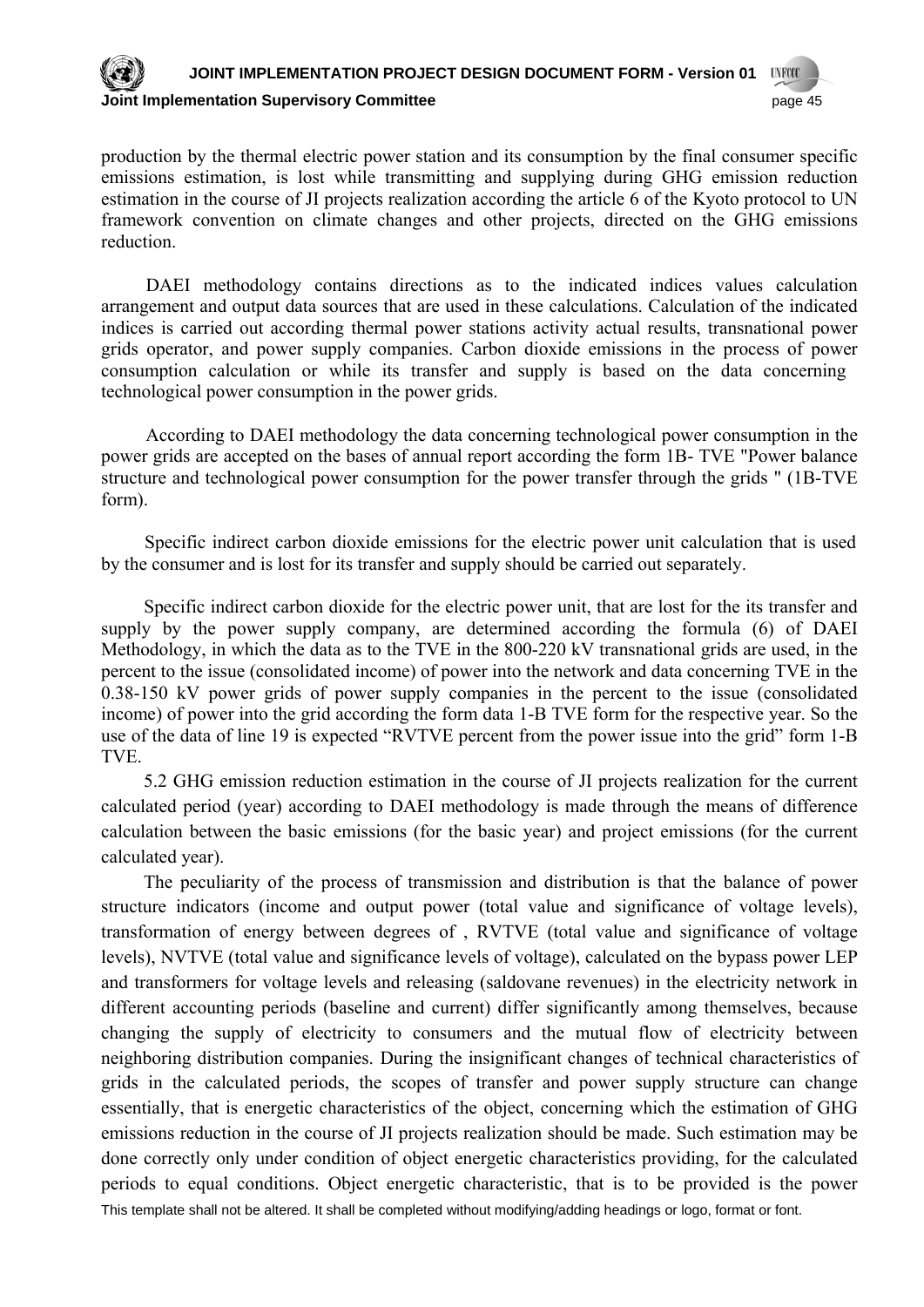#### **JOINT IMPLEMENTATION PROJECT DESIGN DOCUMENT FORM - Version 01 UNFCCC Committee 3 Applementation Supervisory Committee 3 Apple 10 Apple 10 Applementation Supervisory Committee 3 Apple 10 Apple 16 Apple 16 Apple 16 Apple 16 Apple 16 Apple 16 Apple 16 Apple 16 Apple 16 Apple 16 Apple 16 Apple**

balance structure according the form 1-B ТVE "Power balance structure and ТVE for the power transfer through the grids" for the respective year.

That important to note that chapter 8 data "Technical calculated power losses", chapter 9 "Normative power losses for substations personal needs", and chapter 10 "Normative ТVE value" of forms 1-B ТVE in different calculating periods were figured out according to requirements, that were in effect on that time, normative documents and should be adjusted to the normative base that is on effect nowadays.

Chapter 8 data "Technical calculated power losses" to March, 31 2004 were calculated according the requirements GKD 34.09.104-96 "ТVE normalization for transference through 154-0.4 kV power grids. Methodical directions". In the period since April, 1 2004 till March, 31 2009 – according the requirements GND 34.09.104-2003, since April, 1 2009 and till present day according the requirements GND 34.09.104-2003 with the consideration Change № 1 to GND 34.09.104-2003.

Chapter 9 data "Normative power losses for substations personal needs" to March, 31 2004, calculated according the requirements RD 34.09.208-81 «Instruction on the power consumption for 35-500 kV substations personal needs normalization», since April, 1 2004 and till present day according the requirements GND 34.09.203-2004.

So, power balance structure on the form 1-B ТVE for the respective years should be made according the data of form 1-B ТVE 2010.

Power balance structure bringing to equal conditions on the form 1-B ТVE should be made with the use of scoping coefficient, that is equal to 1 for the year 2010, being the reference year.

5.3 Applying the conservative approach, while it is evident, that grids technical characteristics in 2010, from the ТVE point of view are more perfect, than in any previous calculated year, and to proceed from the fact that to calculate indices of chapters 8 and 9 of 1-B ТVE forms for the previous calculated years with the use of data provided in chapters 1,2 and 3 and provided normative ТVE (NCТVE) characteristics that is practically impossible because of necessity to develop for each previous year NCТVE according to normative bases that is in effect at present day, data providing in chapters 8 and 9 should be made in the following way:

5.3.1. Variable technical calculated power losses in LEP (line 8.1) are equal to the value for 2010 on the respective power level multiplied by the calculated overplus transfused square through LEP for the respective previous year on the respective voltage level and divided by the square of calculated overplus transfused through LEP for 2010 on the respective voltage level;

5.3.2. Variable technical calculated power losses in transformers (line 8.3.1) are equal to the value for 2010 on the respective voltage level multiplied on the calculated overplus transfused square on transformers for the respective previous year on the respective level and divided on the square of calculated overplus transfused on transformers for 2010 on the respective voltage levels;

5.3.3. Conditionally-stable technical calculated power losses in transformers (line 8.3.2) for the respective previous year is considered equal to the value of 2010 on the respective voltage level; (for a leap year the Conditionally-stable technical calculated power losses in transformers shall be multiplied by 8784 hours and divided by 8760 hours).

5.3.4. Other conditionally-stable technical calculated power losses in other elements (line 8.4.3)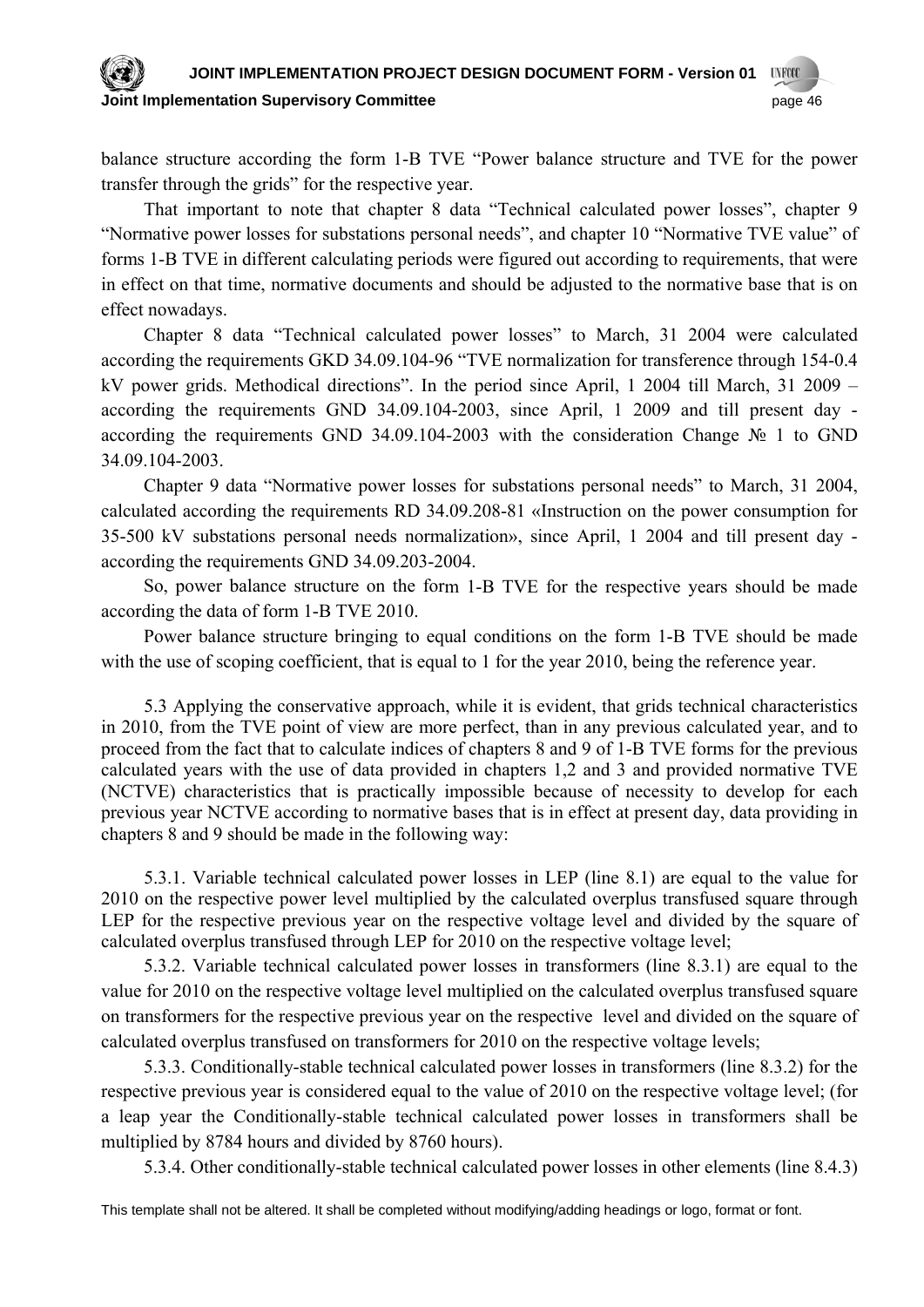#### **JOINT IMPLEMENTATION PROJECT DESIGN DOCUMENT FORM - Version 01 UNFCCC**

**Joint Implementation Supervisory Committee** page 47

for the respective previous year is considered equal to the value of 2010 on the respective voltage level; (for a leap year the Conditionally-stable technical calculated power losses in transformers shall be multiplied by 8784 hours and divided by 8760 hours).

5.3.5. Normative power losses for substations personal needs (chapter 9) for the respective previous year is considered equal to the value of 2010 on the respective voltage level (for a leap year the Conditionally-stable technical calculated power losses in transformers shall be multiplied by 8784 hours and divided by 8760 hours).

5.4. Reduction to equal conditions of the data in chapters 1, 2, 3 of the balance structure shall be made by using the reduction factor equal to 1 for 2010 and for other years the quotient from the division of the power sale in 2010 by the sale in the respective year. Such reduction, made by dividing the values in Chapters 1, 2, 3 for each year by the reduction factor, will be correct only if the following two conditions are simultaneously satisfied:

- relative values of power sale structure on voltage levels, calculated by Chapter 3 data as percentage of the power sale in 2010 and each other year are similar and do not have significant differences;

- reduction factor trend in 2010 and the previous years is stable, without sharp fluctuations and tends to decrease starting with 2010;

The decision to reduce the data in Chapters 1, 2, 3 of power balance structure to equal conditions is taken when the above conditions are satisfied. If not, only the data in Chapters 8 and 9 of 1-B TVE shall be reduced.

If the decision is made to reduce the data in Chapters 1, 2, 3 of the power structure balance to equal conditions the data are divided by the reduction factor. All other data of 1-B TVE form, besides those of Chapters 8 and 9 are calculated by the formulae given in the Instructions to reporting and analysis of the 1-B TVE form data.

The criteria of the 1-B ТVE form data providing correction verification are as follows:

- equality of power sale into the grid values (chapter 18) for 2010 and respective previous years;

- equality of reporting ТVE percentage from the power issue into the grid (line 19) in forms 1- B ТVE for the respective year before and after 1-B ТVE form data providing.

5.5. In case of a change the territory of the energy supply company licensed to supply electricity at regulated tariffs, which took place as a result of its division and the formation of her new utility company in accordance with NERC's decisions and changes as a result, the structure of the balance of power in form 1B-TVE for the year in which was a division, and subsequent years after separation, may be required during the calculation of indirect carbon dioxide emissions, accounting reporting forms 1B-TVE utility company for part of the settlement period (the year in which the division took place, and prior to the year in which the division occurred).

5.6. For the years after 2010 the reduction of the data in Chapters 1,2,3 of 1-B TVE form to equal conditions is made using the reduction factor if such reduction was made for the years prior to 2010.

If the data in Chapters 1,2,3 of 1-B TVE form are reduced to equal conditions after 2010. the data in Chapters 8 and 9 are reduced as follows:

This template shall not be altered. It shall be completed without modifying/adding headings or logo, format or font. 5.6.1. Variable technical calculated power losses in LEP (line 8.1) are equal to the value for the subsequent period on the respective power level multiplied by the calculated overplus transfused square through LEP for the respective previous year on the respective voltage level and divided by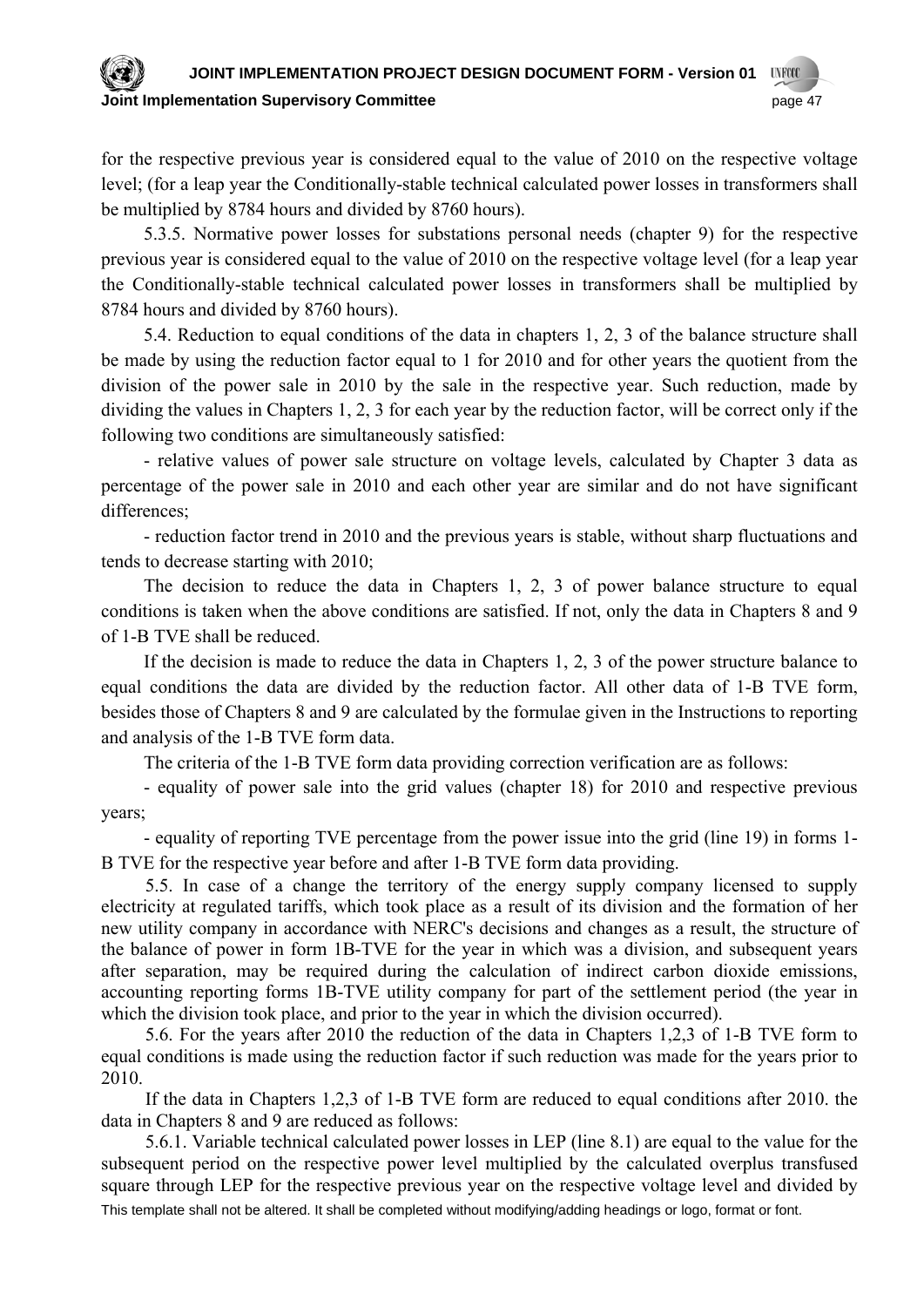## **JOINT IMPLEMENTATION PROJECT DESIGN DOCUMENT FORM - Version 01**

#### **Committee 3 Applementation Supervisory Committee 3 Apple 10 Apple 10 Applementation Supervisory Committee 3 Apple 48**



the square of calculated overplus transfused through LEP for the subsequent period on the respective voltage level;

5.6.2. Variable technical calculated power losses in transformers (line 8.3.1) are equal to the value for the subsequent period on the respective voltage level multiplied on the calculated overplus transfused square on transformers for the respective previous year on the respective level and divided on the square of calculated overplus transfused on transformers for the subsequent period on the respective voltage levels;

5.6.3. Conditionally-stable technical calculated power losses in transformers (line 8.3.2). other conditionally-stable power losses in other elements (line 8.4.3) and normative losses for substation own usage (Chapter 9) are taken as equal to reported values.

5.7. If the data in Chapters 1, 2, 3 of 1-B TVE form for the years after 2010 are equal to reported values than the data in Chapters 8 and 9 are also equal to reported values.

5.8 Total value in section 8, "Technical estimated energy losses" for all billing periods should be multiplied by coefficient of deterioration in electrical indexes over time, the value of which according to statements presented in [1], and Recommendations Appendix A [1] is taken no more than 1,15.

5.9. Structure of RVТVE in the main power grids 800-220 kV, relative value of which is used in the interest of power transmission to the grid (consolidated income) according to the formula (6) "Methodology of the specific emissions of carbon dioxide in the process of the power production by the thermal electric power stations and its consumption" to calculate specific indirect emissions of carbon dioxide for the power unit, contains the technical calculated power losses in the grids, power consumption by the substations as well as the untechnical losses. Untechnical power losses in the main grids are conditioned by the metrological losses, which under the quantitative estimation of the structure of the untechnical losses are to be calculated on the basis of the actual metrological characteristics of the accounting devices. Thus RVТVE in the main power grids are such that are calculated by the power registration system with the actual metrological error and are considered as the indirect emissions of carbon dioxide.

The structure of the RVTVE in the local power grid 0.38-150 kV of the power supply company contains the technical calculation power losses in the grids, power consumption by the substations as well as the untechnical losses. Nontechnical losses in the local power grid of the power supply company are conditioned by the metrological losses as well as by others factors conditioned by the understatement (overstatement) of the power transmission to the consumers.

Metrological power losses in the process of the quantitative estimation of the structure of the untechnical losses are to be calculated on the basis of the actual metrological characteristics of the accounting devices. Peculiar feature of the system of power registration in the local grid 0.38-150 kV of the power supply company is the existence of hundreds of thousands of the accounting devices, actual metrological characteristics of which are unknown. That is why in the process of the quantitative estimation of the metrological losses only fixed metrological characteristics of the accounting devices must be used. The calculated metrological losses should be corrected taking into consideration actual metrological characteristics of the accounting devices of the same type, which are defined with the certain assumptions. As the result we obtain the component of the fixed metrological power losses.

The components of the untechnical losses, conditioned by the understatement (overstatement) of the power transmission to the consumers, arise:

- due to the power theft and to the errors in the process of calculation of the amount of the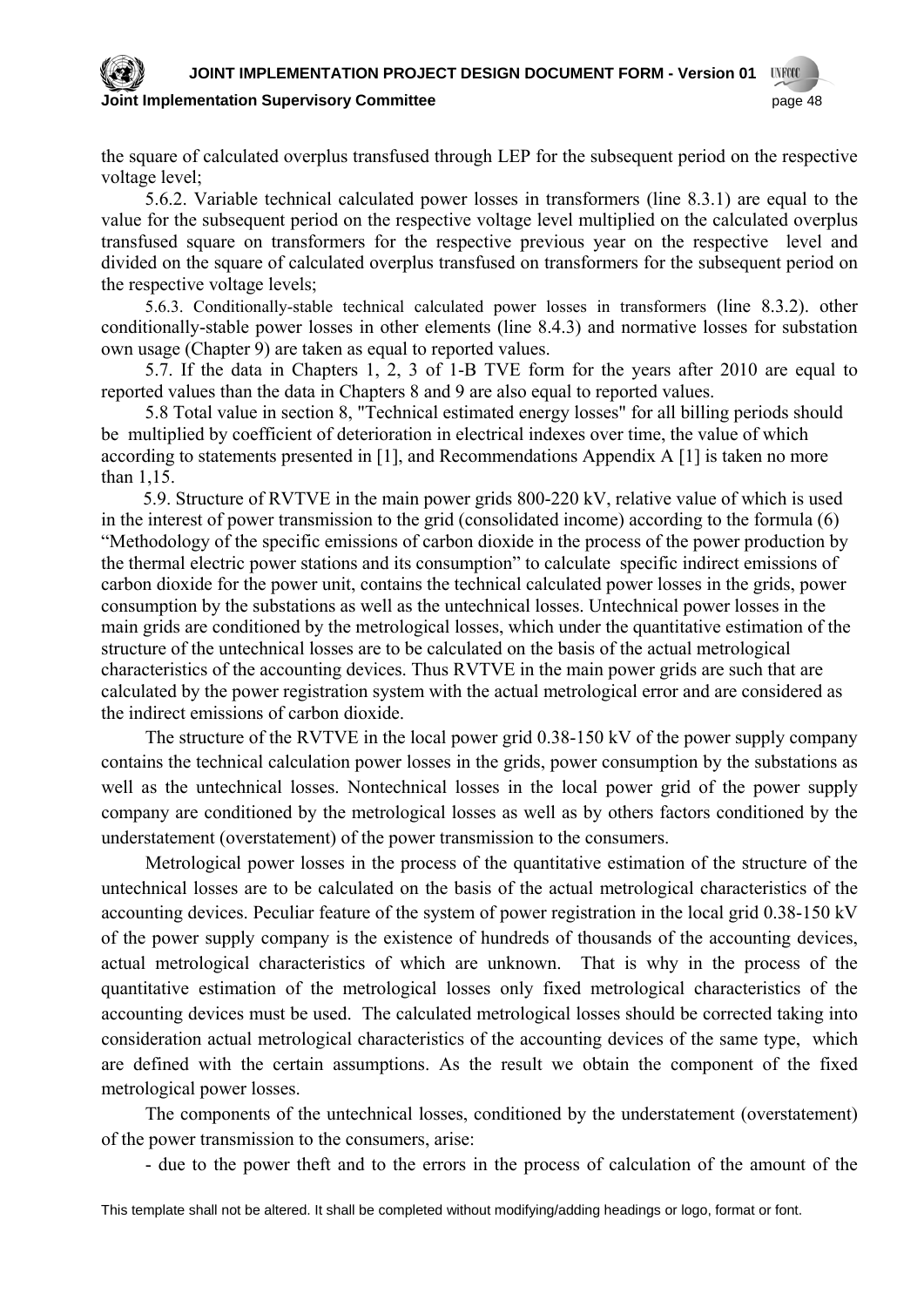#### **JOINT IMPLEMENTATION PROJECT DESIGN DOCUMENT FORM - Version 01 UNFCCC Committee 3 and 10 and 10 and 10 and 10 and 10 and 10 and 10 and 10 and 10 and 10 and 10 and 10 and 10 and 10 and 10 and 10 and 10 and 10 and 10 and 10 and 10 and 10 and 10 and 10 and 10 and 10 and 10 and 10 and 10 and 10**

supplied power and compiling pay-lists;

- due to the technological reasons, connected with the procedure of the estimation of the amount of power supplied to the consumers, i.e. due to the calculation of the amount of power supplied to the consumers at the actual payment using the power retail prices without the pay-lists; usage of the average amounts while compiling the pay-lists; unsumuultaneous taking of indexes from the accounting devices as well as the existence of the seasonal component;

- due to the technical reasons, i.e: due to the errors of the accounting devices, which exceed their fixed indexes.

The first two components of the non-technical losses are conditioned by the power theft and by the drawbacks in the organization of the control over the power consumption and the payment. These losses form the part of RVТVE, conditioned by the faults of power supply organization. They are very difficult to formalize as this component of the nontechnical power losses is predetermined by the social and organizational factors.

The component of the nontechnical power losses, conditioned by the faults of power supply organization cannot be considered as the indirect carbon dioxide emissions, because it is of untechnical nature.

The third component of the nontechnical power losses, connected with the work of the accounting devices with the measuring errors that exceed their fixed indexes, are to be estimated separately, according to the actual metrological characteristics of the accounting devices of the same type, which are defined with the certain assumptions.

Thus, RVТVE in the local power grid of the power supply company (data of the line 19 "The percentage of reporting TVE (RVТVE) from the power supply to the grid" form 1-B ТVE) in the process of calculation should be transferred to the indirect carbon dioxide emissions taking into consideration the fixed metrological power losses and the component of the nontechnical power losses, conditioned by the faults of power supply organization.

5.10 According to the above mentioned the scheme of the putting of the power balance structure of the form 1B-TVE for the accounting periods to the equal condition and the scheme of RVТVE correction in the local power grid 0.38-150 kV of the power supply company to ensure the possibility of usage of the provided corrected RVТVE for the transmission of them to the indirect losses of carbon dioxide are to be worked out.

5.11 In the process of the development of the RVTVE correcting scheme the fact that **NPL** cannot be measured should be taken into consideration. They may be only calculated but with some error. The error depends not only of the power supply and transmission measurement errors in the process of RVТVE calculation, of the component of the nontechnical power losses, conditioned by the faults of power supply organization, etc, but also of the NVТVE calculation errors, and of the technical calculation power losses in the grids. The technical calculation power losses in the grids as well as the losses, conditioned by the measurement errors are the components of the power balance, and in the process of their analysis the interval estimations, which are based on the precision grade of registration devices are used. The literature review affirms that the defining of the errors of this or that measuring device of power losses accounting is usually used for the qualitative estimation of its acceptability. In the practical calculations, including the process of the NVТVE structure calculation, the results are provided as the determined indexes.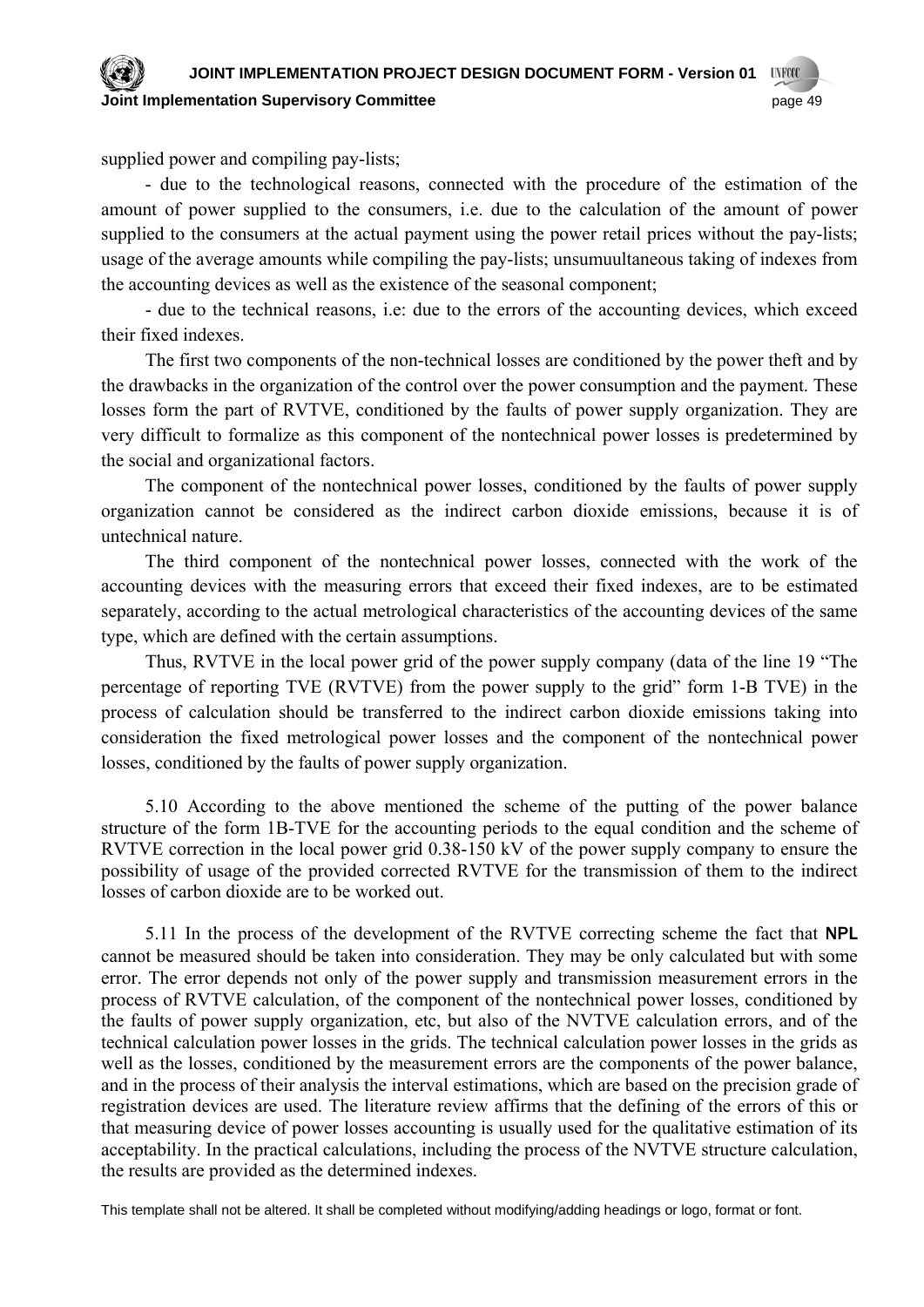#### **6 REDUCTION OF POWER BALANCE STRUCTURE DURING THE ESTIMATED PERIODS TO EQUAL CONDITIONS, AND RVTVE ADJUSTMENT IN THE 0.38-150 KV POWER GRID OF POWER SUPPLY COMPANY**

## **6.1 Structure and principal power balance equations**

6.1.1 According to the principles of GND 34.09.104-2003 the power balance structure is the system of the indexes of the power transmission organization (licensed-transmitter) within the calendar (computation) period, compiled according to the indexes of the accounting devices and characterizes the amounts of delivery, transmission and transformation of power and RVТVE structure.

6.1.2 RVTVE  $\Delta A_{\scriptscriptstyle{AL}}$  is equal to the difference between the sum of the power delivery and the sum of power transmission to the licensed-transmitters (neighboring structural units), consumers as well as to the power for the proper needs, measured by the power accounting devices:

$$
\Delta A_{AL} = A_D - A_{\overline{1}}^{\text{Neig}} - A_{\overline{1}}^C,
$$
\n(1)

where  $\Delta A_D$  - Amount of power delivered to the grid;

*Neig* **-** Amount of power transmitted to the neighboring licensedtransmitters;  $A_r^C$ Amount of power transmitted to the consumers and power used for the proper needs.

6.1.3 Delivery (consolidated delivery) of power to the grid  $A_{DG}$  is the amount of power transmitted to the consumers, used for the proper needs and for RVТVE

$$
A_{DG} = A_T^C + \Delta A_{AL} \tag{2}
$$

6.1.4 Reported relative technological power losses in the grids  $AA^*_{AL}$  are calculated in the interest as the quotient from the division of RVТVE and the amount of power delivery to the network:

$$
\Delta A_{AL}^* = (\Delta A_{AL} | A_{DG}) \times 100\% \tag{3}
$$

6.1.5 Untechnical power losses  $\Delta A_{UT}$  is equal to the difference between RVTVE and NVТVE:

$$
\Delta A_{UT} = \Delta A_{AL} - \Delta A_{MATE} = \Delta A_M + \Delta A_K, \qquad (4)
$$

and consists of: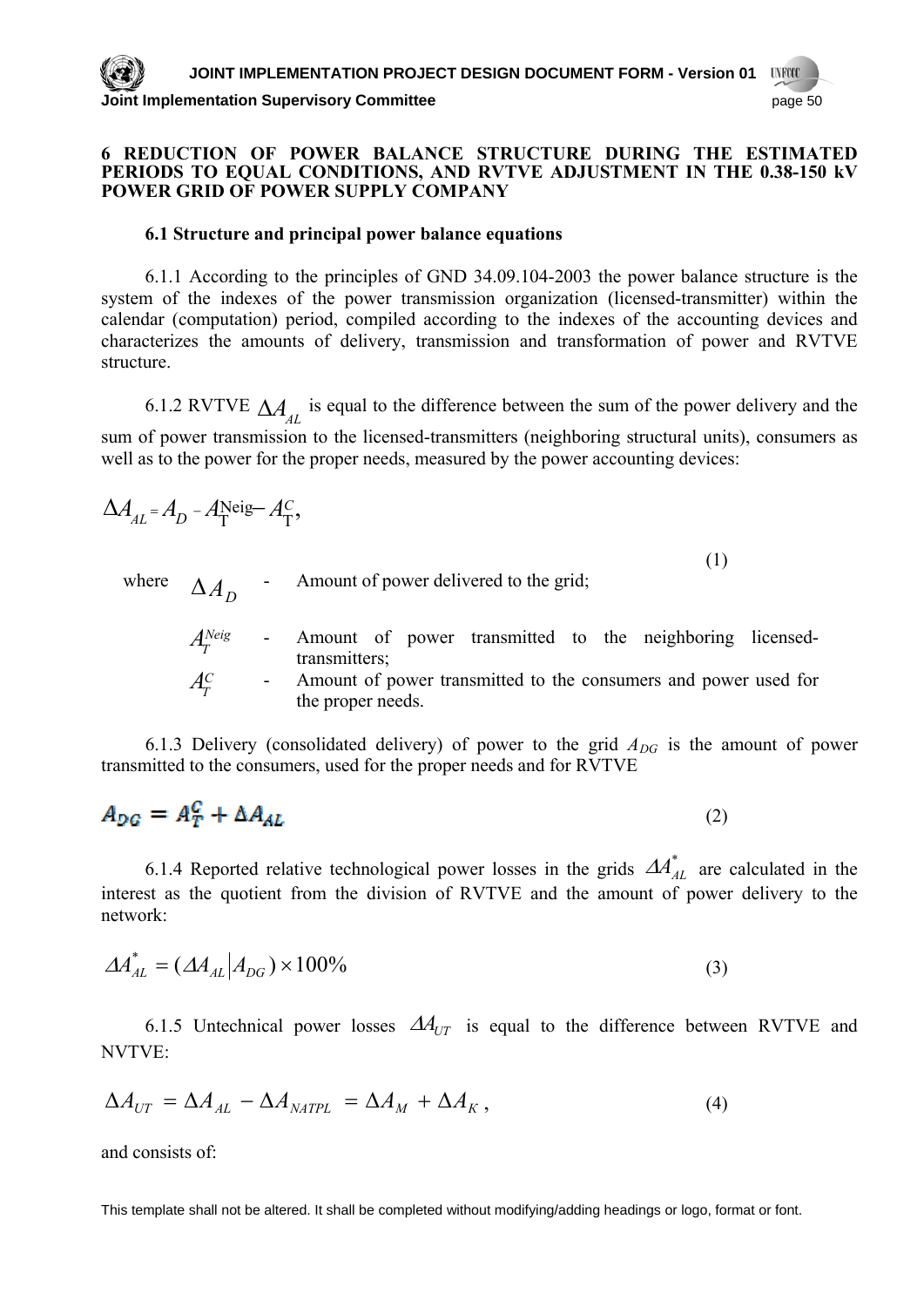- amount of metrological power losses  $\Delta A_M$ , calculated by the formula

 $\Delta A_M = \pm U B_D \cdot A_{DG}$ , (5) where  $UB_D$  - assumptive power unbalance in the grid;

- amount of the nontechnical power losses  $\Delta A_K$ , produced in the process of power transmission and is equal to the difference between the amount of nontechnical power losses and the amount of metrological po wer losses:

$$
\Delta A_K = \Delta A_{UT} - \Delta A_M \tag{6}
$$

**6.2 Power supply company official statistical reporting list containing input data for the RVТVE correction**

RVТV E amount in the power grids of the company, that are transferred to the indirect carbon dioxide 6.2.1 According to the principles of DAEI Methodology the calculation of indexes is carried according to the actual results of activity of the thermal electric power stations, of the main power grids operator as well as of the power supply companies. That is why in the process of calculation of emissions only the data of the official statistical report should be used.

6.2.2 Reduction to equal conditions of the power structure balance is carried out using the data of the official statistical report of the power supply company according to:

the process of its transmission in the power grids " within the year, which is compiled according to the R egulations of compiling and provision of reports and analysis of the data of the report form 1B-- report form 1-B TVE "Structure of the power balance and the technological power losses in ТVE;

the consumers as of  $01.01.20$  and of the installation of the systems of the automatized power regist ration and the local devices of the data collection and processing in the consumers' power grids - form No 67 – energo "Report of the organization of the active power registration system of and in the power transmission companies" within the year.

estimated amounts, calculated by the substantiated assumptions is admissible. 6.2.3 In case of absence of the data of the official statistical report of the year the usage of the

6.2.4 Annual report data from the power supply company of the quantity of domestic power consumers.

## **6.3 Input data for the RVТVE correction**

6.3.1 From the report form 1-B TVE "Structure of the power balance and the technological power losses in the process of its transmission in the power grids" data is used according to:

- power delivery to the grid, МW·h;

- power transmission to the consumers, MW·h;
- power transmission to the neighboring licenced-transmitters, MW·h;
- amount of RVTVE in the grid, MW·h;
- amount of NVТVE in the grid, МW·h;
- amount of NPL in the grid, МW·h;
- delivery (consolidated delivery) of power to the grid, MW·h;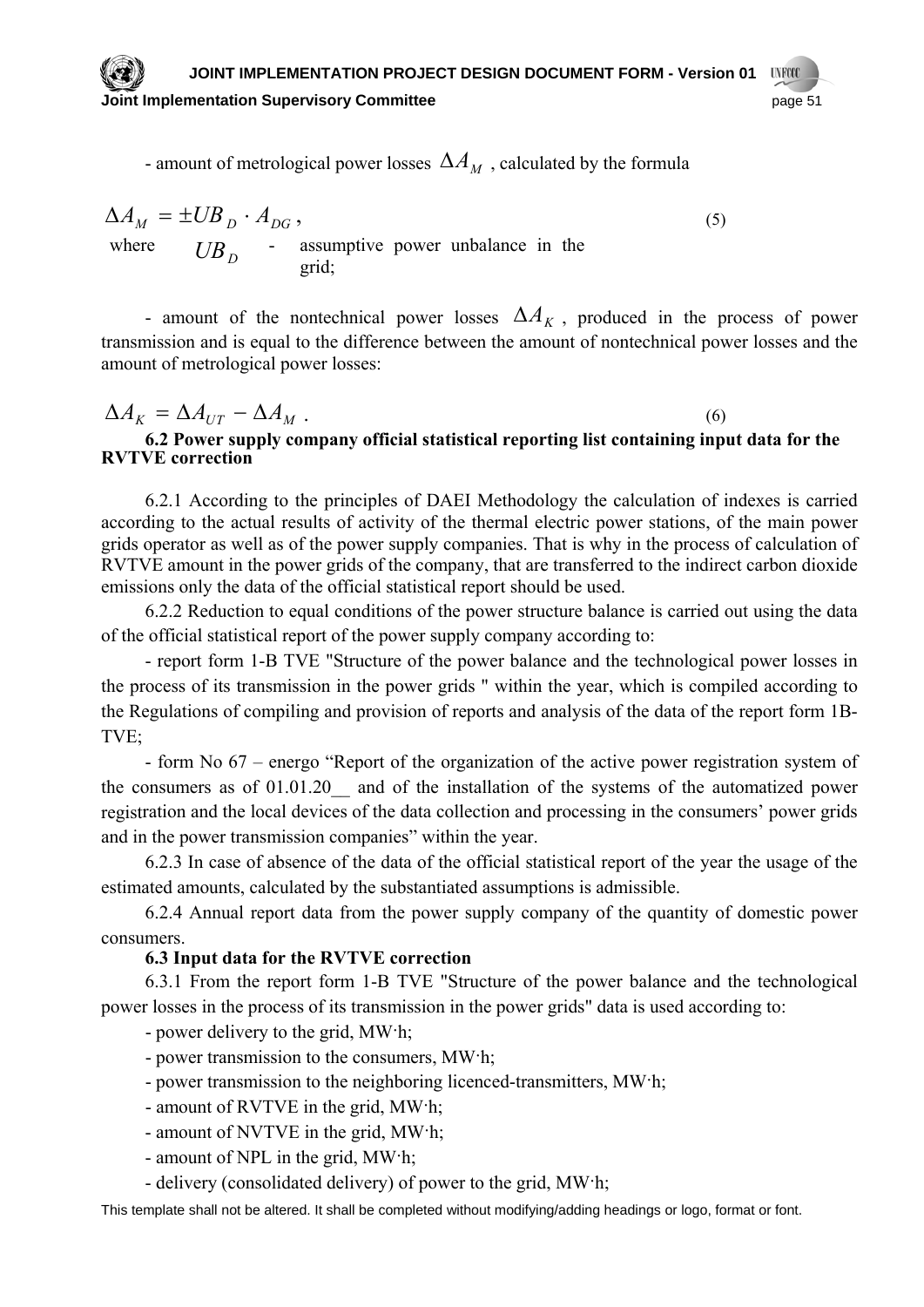#### **JOINT IMPLEMENTATION PROJECT DESIGN DOCUMENT FORM - Version 01 UNFOOT Joint Implementation Supervisory Committee** *page 52* **page 52**

- relative amount of RVТVE in the grid before delivery (consolidated delivery) of power to the grid, %.

6.3.2 From the form No 67 – energo "Report of the organization of the active power registration system of the consumers as of 01.01.20\_\_ and of the installation of the systems of the automatized power registration and the local devices of the data collection and processing in the consumers' power grids and in the power transmission companies" the data of the amount of meters instal led for the domestic users is used:

- single-phase induction meters of the appropriate accuracy class;

- three-phase induction meters of the appropriate accuracy class;

- single-phase electronic meters of the appropriate accuracy class;

- three-phase electronic meters of the appropriate accuracy class.

- data of the total amount of all the types of meters with the overdue term of the state control.

## **6.4 Reduction to equal conditions of power balance structure during the estimated periods in 1B-ТVE form, for the periods prior to 2010**

2010, for others previous computation years it is equal to the quotient of the division of the delivery (consolidated delivery) of power to the grid in 2010 (chapter 18 total) and the delivery (consolidated 6.4.1 The reduction factor is calculated which is equal to one in delivery) of power to the grid for the previous computation year (chapter 18 total).

.2. The relative values of the power sale structure on voltage levels, calculated by Chapter 3 6.4 data as percentage of pow er sale of the respective year, are calculated for 2010 and each computation period.

6.4.3. Based on the analysis of the data calculated under  $6.4.1$  and  $6.4.2$  if the conditions of  $5.4$ are satisfied, the decision is ta ken on the reduction to equal conditions of the data from Chapters 1,2,3 of the power structure balance.

6.4.4. If the reduction to equal conditions of data in Chapters 1,2,3 and chapters 8 and 9 is to be made, then:

6.4.4.1 Amount of power delivery to the grid for the previous computation year in the chapter 1 (lines  $1.1 - 1.12$  in columns 10-15) is divided by the reduction factor.

6.4.4.2 Amount of the power transformation for the corresponding previous computation year in chapter 2 (lines  $2.7 - 2.12$  in columns 10-14) is divided by the reduction factor.

 $6.4.4.3$  Amount of the effective power transmission for the corresponding previous computation year in chapter 3 (lines  $3.1.1 - 3.1.10$  and  $3.2.1 - 3.1.11$  in columns 10-16) is divided by the reduction factor.

transference in LEP for the corresponding previous year (chapter 12 in columns 10-15) with the 6.4.4.4 Variable technical power computation losses in LEP (line 8.1 in columns 10-15 ) for the corresponding previous computation year are equal to the amount in 2010 (line 8.1 in columns 10-15) with the corresponding voltage degree multiplied by the square of the computation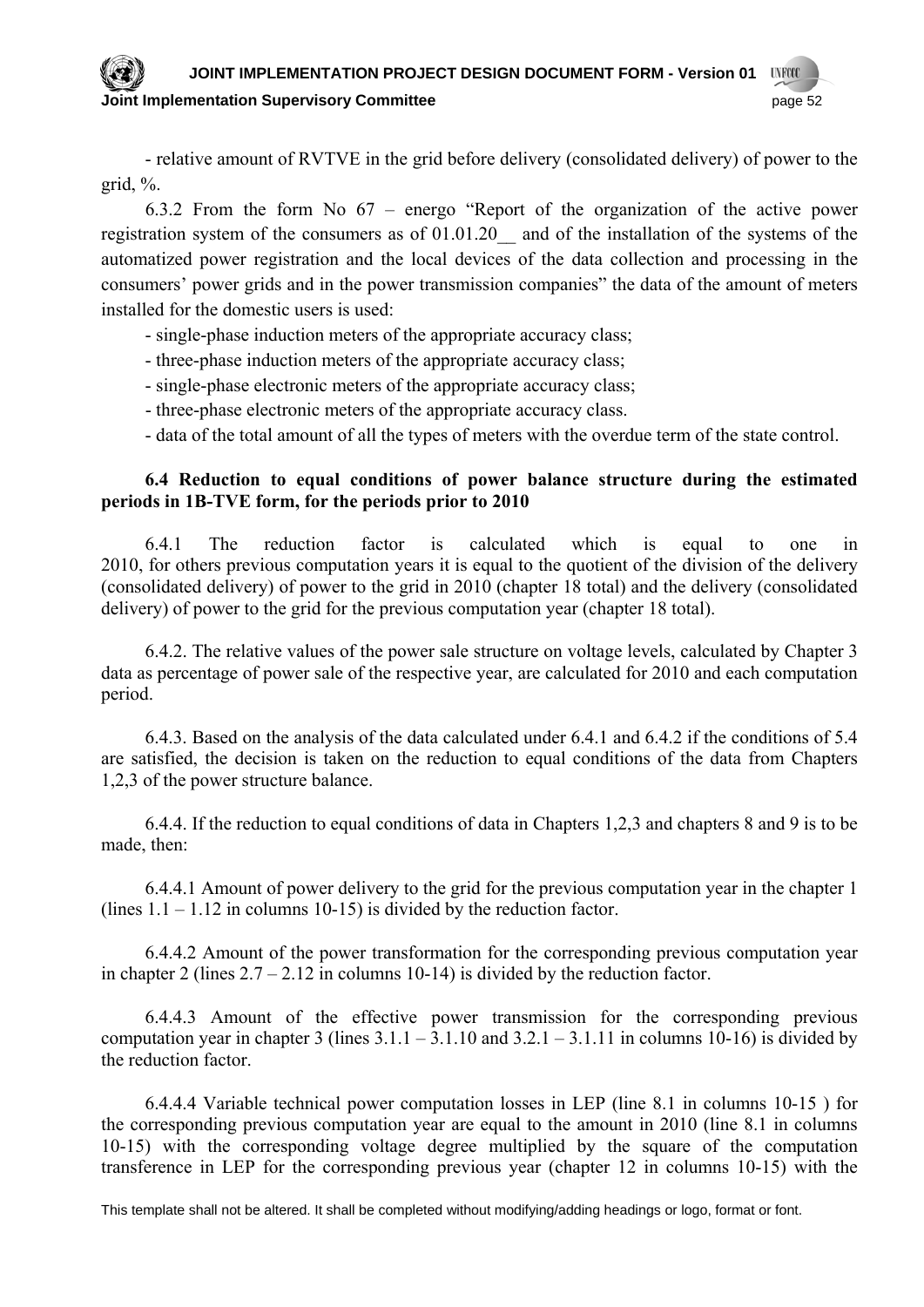#### **JOINT IMPLEMENTATION PROJECT DESIGN DOCUMENT FORM - Version 01 UNFCCC Joint Implementation Supervisory Committee** page 53

corres ponding voltage degree divided by the square of the computation transference in LEP in 2010 with the corresponding voltage degree (chapter 12 in columns 10-15);

computation transference in the transformers for the corresponding previous year (chapter 13 in columns 10-14) with the corresponding voltage degree divided by the square of the computation transf erence in the transformers in 2010 with the corresponding voltage degree (chapter 13 in 6.4.4.5 Variable technical power computation losses in the transformers (line 8.3.1 in columns 10-14 ) for the corresponding previous computation year are equal to the amount in 2010 (chapter 8.3.1 in columns 10-14) with the corresponding voltage degree multiplied by the square of the columns 10-14);

8.3.2 in columns 10-14) for the corresponding previous computation year with the corresponding voltage degree are equal to the amount in 2010 (line 8.3.2 in columns 10-14) with the corresponding voltag e degree; (for a leap year the Conditionally-stable technical calculated power losses in transformers 6.4.4.6 Conditionally-constant technical computation power losses in the transformers (line shall be multiplied by 8784 hours and divided by 8760 hours).

for the corresponding previous computation year with the corresponding voltage degree are equal to the amount in 2010 (line 8.4.3 in columns 10-15) with the corresponding voltage degree; (for a leap year t he Conditionally-stable technical calculated power losses in transformers shall be multiplied by 6.4.4.7 Other conditionally-constant power losses in others units (line 8.4.3 in columns 10-15) 8784 hours and divided by 8760 hours).

10-14) for the corresponding previous computation year with the corresponding voltage degree are equal to the amount in 2010 (chapter 9 in columns 10-14) with the corresponding voltage degree (for a lea p year the Conditionally-stable technical calculated power losses in transformers shall be 6.4.4.8 Normative power losses for the proper needs of the substations (chapter 9 in columns multiplied by 8784 hours and divided by 8760 hours).

6.4.4.9 The amount of power delivery (consolidated delivery) to the grid is verified (chapter 18) for the corresponding previous computation year, which should be equal to the amount of power delive ry (consolidated delivery) to the grid (chapter 18) in 2010. If this condition is not fulfilled the error should be found.

6.4.4.10 The equality of the report ТVE percentage of the power delivery to the grid is verified (line 19) in the forms 1-B ТVE for the corresponding previous year before the reduction and after the reduction.

6.4.5. If only the data of Chapters 8 and 9 are to be reduced to equal conditions the calculation is done according to 6.4.4.4-6.4.4.8/

of deterioration in electrical indexes over time. 6.4.6 Technical calculated energy losses (line 8 in column total) is multiplied by a coefficient

6.4.7 Data of the implemented forms 1-B ТVE for the prior to 2010 calculation periods is used for the calculations in 6.6.

## **6.5. Reduction to equal conditions of power balance structure during the estimated periods in 1B-ТVE form, for the periods following 2010**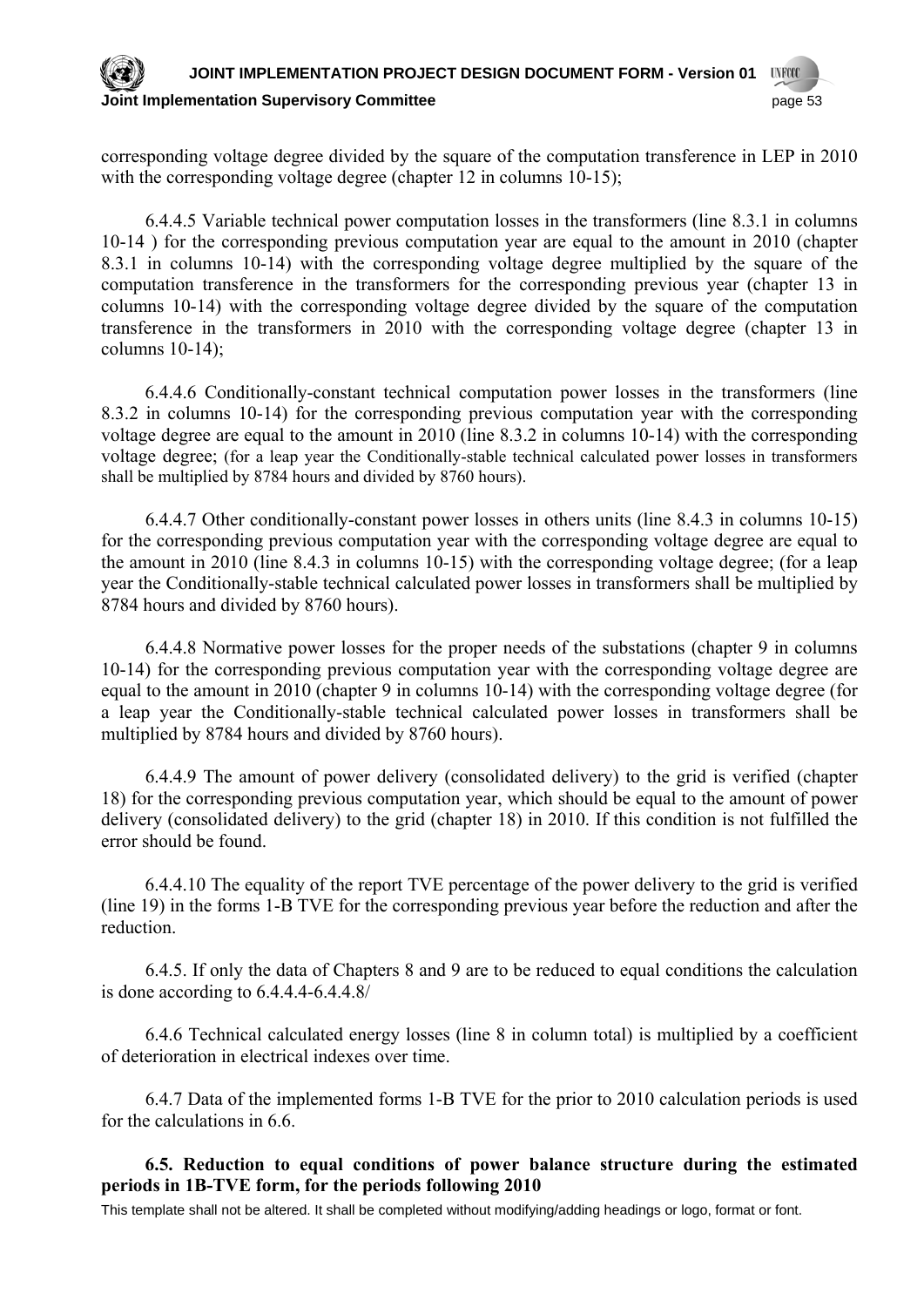#### **JOINT IMPLEMENTATION PROJECT DESIGN DOCUMENT FORM - Version 01 UNFCCC Joint Implementation Supervisory Committee** *page 54* **page 54**

6.5.1. If the reduction to equal conditions is performed for the data from Chapters 1,2,3 of 1-B TVE form of the previous to 2010 periods, so for the subsequent periods the reduction factor is calculated equal to the quotient of the power sale in 2010 (Chapter 18 total) divided by power sale (Chap ter 18 total) in the subsequent period.

6.5.2. The data in Chapters 1.2.3 and Chapters 8 and 9 are reduced to equal conditions as follow s:

6.5.2.1. Amount of power delivery to the grid for the subsequent computation year in the chapter 1 (lines  $1.1 - 1.12$  in columns 10-15) is divided by the reduction factor.

6.5.2.2. Amount of the power transformation for the corresponding subsequent computation year in chapter 2 (lines  $2.7 - 2.12$  in columns 10-14) is divided by the reduction factor.

 $6.5.2.3$ . Amount of the effective power transmission for the corresponding previous computation year in chapter 3 (lines  $3.1.1 - 3.1.10$  and  $3.2.1 - 3.1.11$  in columns 10-16) is divided by the re duction factor.

transference in LEP for the corresponding previous year (chapter 12 in columns 10-15) with the corresponding voltage degree divided by the square of the computation transference in LEP in 2010 with the corresponding voltage degree (chapter 12 in columns 10-15); 6.5.2.4. Variable technical power computation losses in LEP (line 8.1 in columns 10-15 ) for the corresponding subsequent computation year are equal to the amount in 2010 (line 8.1 in columns 10-15) with the corresponding voltage degree multiplied by the square of the computation

columns 10-14) with the corresponding voltage degree divided by the square of the computation transference in the transformers in 2010 with the corresponding voltage degree (chapter 13 in colum ns 10-14); 6.5.2.5. Variable technical power computation losses in the transformers (line 8.3.1 in columns 10-14 ) for the corresponding subsequent computation year are equal to the amount in 2010 (chapter 8.3.1 in columns 10-14) with the corresponding voltage degree multiplied by the square of the computation transference in the transformers for the corresponding previous year (chapter 13 in

8.3.2 in columns 10-14), other conditionally-constant power losses in others units (line 8.4.3 in columns 10-15) and normative power losses for the proper needs of the substations (chapter 9 in colum ns 10-14) are taken as equal to the reported values. 6.5.2.6. Conditionally-constant technical computation power losses in the transformers (line

power delivery (consolidated delivery) to the grid (chapter 18 total) in 2010. If this condition is not fulfilled the error should be found in the reduction of receipts, transformation and effective power transm ission in 6.5.2.1-6.5.2.3. 6.5.2.7. The amount of power delivery (consolidated delivery) to the grid is verified (chapter 18 total) for the corresponding subsequent computation year, which should be equal to the amount of

6.5.2.8. The equality of the report TVE percentage of the power delivery to the grid is verified (line 19) in the forms 1-B ТVE for the corresponding subsequent year before the reduction and after the reduction.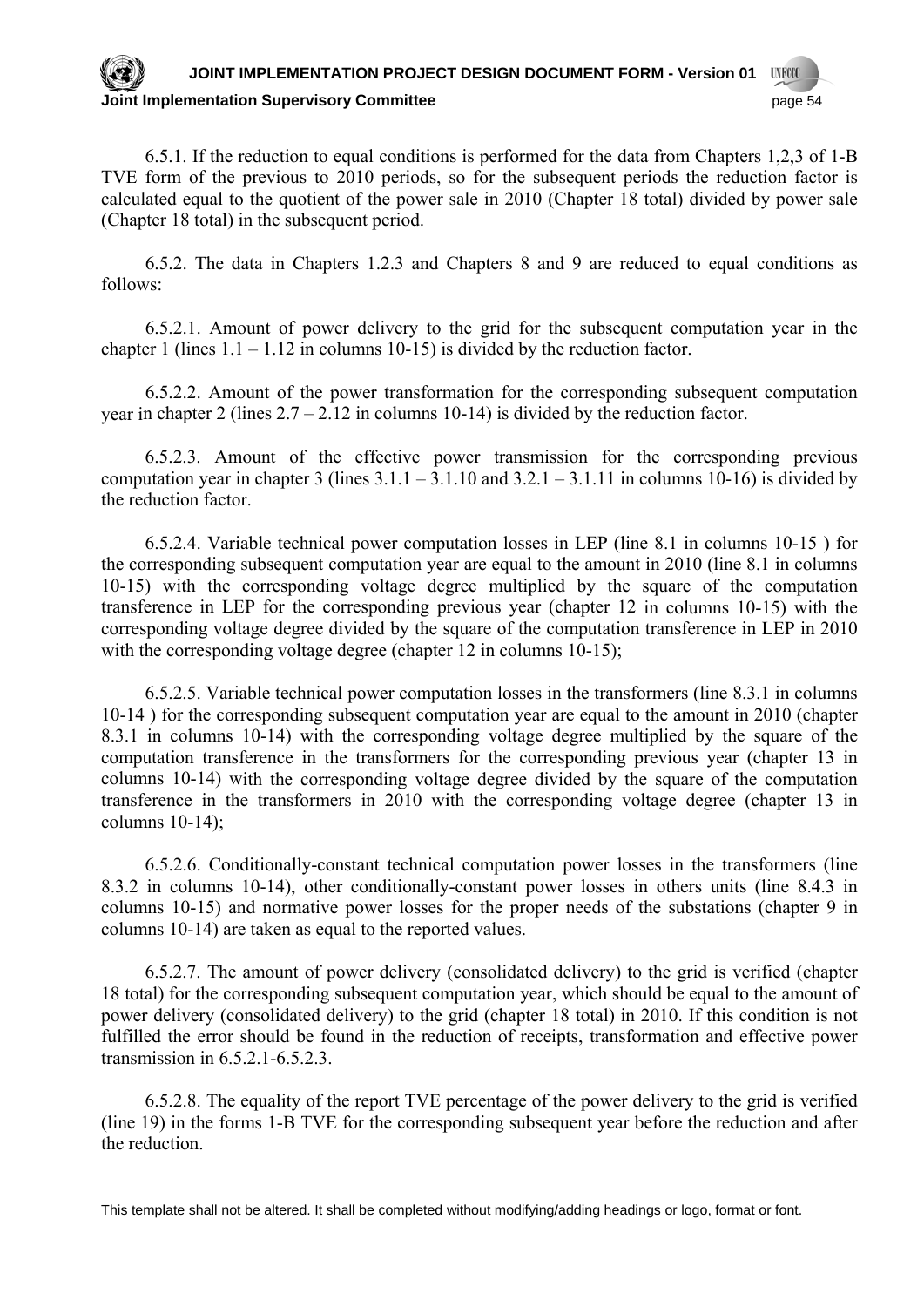#### **JOINT IMPLEMENTATION PROJECT DESIGN DOCUMENT FORM - Version 01 UNFCCC Joint Implementation Supervisory Committee** *page 15* **and the page 55**

6.5.3. If the data in Chapters 1, 2, 3 of 1-B TVE form for the years after 2010 are equal to reported values. i.e. reduction using the reduction factor is not applied than the data in Chapters 8 and 9 are also equal to reported values.

6.4.6 Technical calculated energy losses (line 8 in column total) is multiplied by a coefficient of deterioration in electrical indexes over time.

6.5.5. The reduced data in 1-B TVE form for the subsequent to 2010 periods are used for calculation according to 6.6.

## **6.6 RVТVE correction procedure**

#### *6.6.1 Calculation of the admissible normative unbalance of power in the grid*

6.6.1.1 The amount of the admissible non-balance of power in the grid  $UB<sub>D</sub>$  is calculated according to the annex Е GND 34.09.104-2003 using the formula:

$$
UB_{D} = \pm \sqrt{\sum_{i=1}^{N_H} \delta_{ni}^{2} d_{ni}^{2} + \sum_{j=1}^{N_e} \delta_{ei}^{2} d_{ei}^{2}},
$$
\n(7)

where  $\delta_{ni}^2$   $\delta_{ei}^2$   $\delta_{\text{e}i}$   $\delta_{\text{c}i}$   $\delta_{\text{c}i}$   $\delta_{\text{c}i}$   $\delta_{\text{c}i}$   $\delta_{\text{c}i}$   $\delta_{\text{c}i}$   $\delta_{\text{c}i}$   $\delta_{\text{c}i}$   $\delta_{\text{c}i}$   $\delta_{\text{c}i}$   $\delta_{\text{c}i}$   $\delta_{\text{c}i}$   $\delta_{\text{c}i}$   $\delta_{\text{c}i}$ 

and a meter, which measures power delivery (transmission);  $d_{ni}^2$  ( $d_{ei}^2$ ) - Amount of power, delivered (transmitted) through the first (j) measuring complex; measuring complex;  $N_{\mu i}$ - Amount of measuring complexes, used to measure the amount of power delivered;  $N_{\mathfrak{s}i}$ - Amount of measuring complexes, used to measure the amount of power transmitted.

complex which consists of the measuring current and transformers

While calculating the amount of power unbalance the calculation scheme provided in "Directions of the commercial power registration scheme" should be used.

6.6.1.2 The total relative error of the first (j) measuring complex is calculated using the formula:

$$
\delta_i = \sqrt{\delta_{CTi}^2 + \delta_{TTi}^2 + \delta_{met}^2}
$$
\nwhere\n
$$
\delta_{CTi} - \text{Relative error for the measuring current transforms of the first (j)}
$$
\n
$$
\delta_{CTi} - \text{Relative error for the measuring current transforms of the first (j)}
$$
\n
$$
\delta_{TTi} - \text{Relative error for the measuring current transforms of the first (j)}
$$
\n
$$
\delta_{TTi} - \text{Relative error for the measuring current transforms of the first (j)}
$$
\n
$$
\delta_{net} - \text{Relative error for the meter of the first (j) measuring complex, which corresponds to the appropriate precision class, \n
$$
\delta_{met}
$$
\n
$$
\delta_{met}
$$
\n
$$
\delta_{met}
$$
\n
$$
\delta_{met}
$$
\n
$$
\delta_{met}
$$
$$

6.6.1.3 Portion of power delivered (transmitted) through the first (j) measuring complex on every current degree is calculated according to the data of the report form 1-B ТVE of the power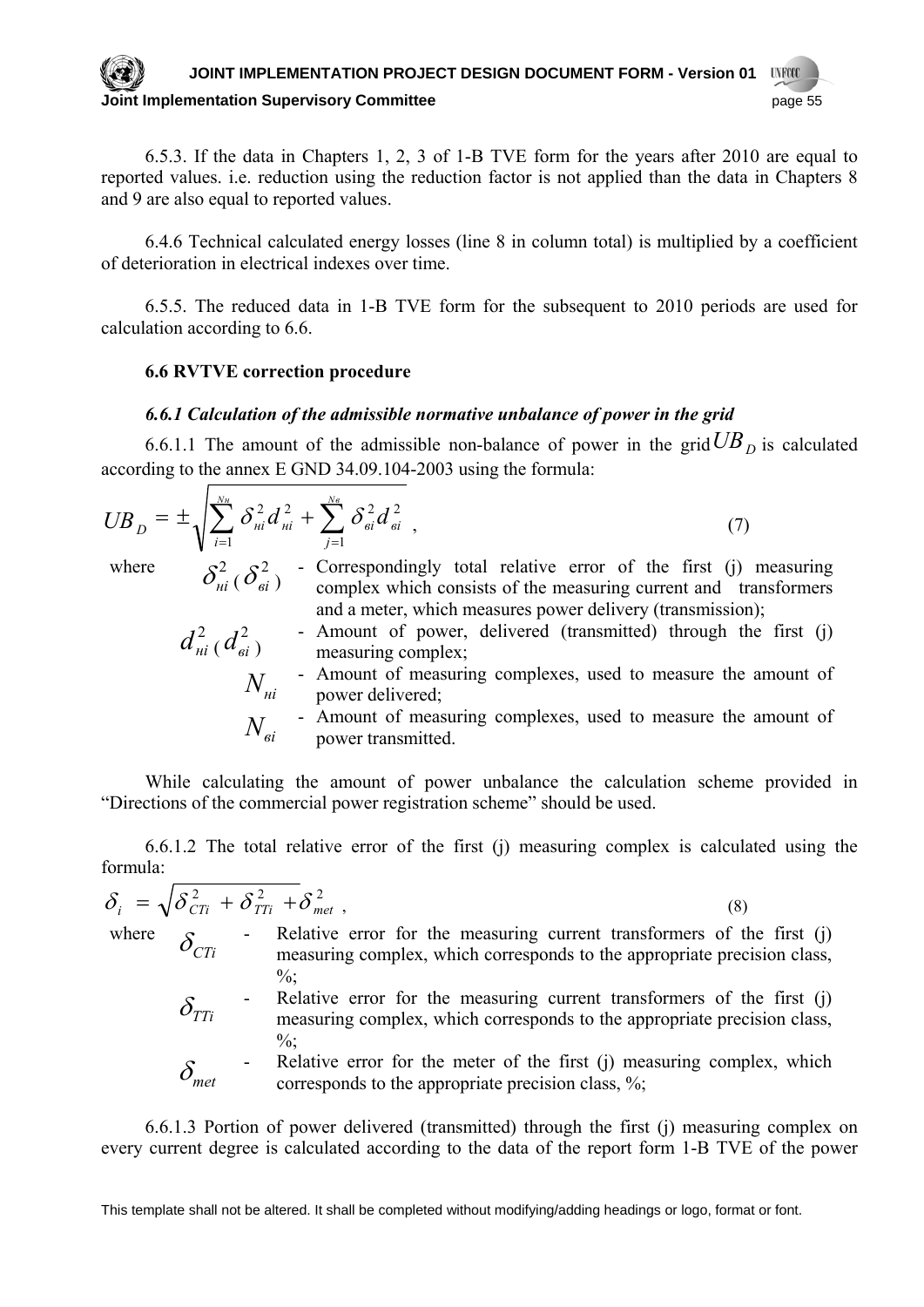#### **JOINT IMPLEMENTATION PROJECT DESIGN DOCUMENT FORM - Version 01 UNFOOT**

## **Committee 3 And Transform Supervisory Committee 3 And Transform Committee 3 And Transform Committee 3 And Transform Committee 3 And Transform Committee 3 And Transform Committee 3 And Transform Committee 3 And Transform C**

delivery and transmission to the neighboring licensed-transmitters and to the consumers with the with the corresponding degree.

6.6.1.4 Normative precision classes of the measuring complexes which are used for the registration of the power delivery and transmission to the neighboring licensed-transmitters and consumers while calculating the amount of the admissible normative unbalance are used according to the requirements of " Directions of the commercial power registration scheme" and chapter 1.5 PUE and are provided in the table 1.

| ID<br>number | Index                                                                                                                                                   | Name of<br>equipment | Precision<br>class,<br>$\frac{0}{0}$ |
|--------------|---------------------------------------------------------------------------------------------------------------------------------------------------------|----------------------|--------------------------------------|
|              | Set precision classes of the measuring complexes, used to<br>register power delivery (all the degrees)                                                  | <b>CT</b>            | 0,5                                  |
|              |                                                                                                                                                         | TT                   | 0,5                                  |
|              |                                                                                                                                                         | Meter                | 0,5                                  |
|              | Set precision classes of the measuring complexes, used to<br>register power transmission to the neighboring licensed-<br>transmitters (all the degrees) | <b>CT</b>            | 0,5                                  |
|              |                                                                                                                                                         | TT                   | 0,5                                  |
|              |                                                                                                                                                         | Meter                | 0,5                                  |
| 3            | Set precision classes of the measuring complexes, used to<br>register power transmission to the consumers with the<br>degree 110 (150) kV               | <b>CT</b>            | 0,5                                  |
|              |                                                                                                                                                         | TT                   | 0,5                                  |
|              |                                                                                                                                                         | Meter                | 0,5                                  |
| 4            | Set precision classes of the measuring complexes used to<br>register power transmission to the consumers with the<br>degree 35 kV                       | <b>CT</b>            | 0,5                                  |
|              |                                                                                                                                                         | <b>TT</b>            | 0,5                                  |
|              |                                                                                                                                                         | Meter                | 1,0                                  |
| 5            | Set precision classes of the measuring complexes, used to<br>register power transmission to the consumers with the                                      | <b>CT</b>            | 0,5                                  |
|              |                                                                                                                                                         | TT                   | 0,5                                  |
|              | degree $10(6)$ kV                                                                                                                                       | Meter                | 2,0                                  |
| 6            | Set precision class of the meters, used to register power<br>transmission to the consumers with the degree $0.38 \text{ kV}$                            | Meter                | 2,0                                  |

Table1 - Set precision classes of the measuring complexes

6.6.1.5 The amount of the admissible normative power unbalance in the grid  $UB_{Dnorm}$  is calculated using the formula (7) under the condition that the metrological characteristics of the measuring complexes correspond to those provided in the table 1.

## *6.6.2 Calculation of the power non-technical losses component, conditioned by the existence of groups of the accounting devices of the same type, actual metrological characteristics of which differ from the normative ones*

6.6.2.1 According to the data, provided in [2,3], the verification of the induction meters has shown that they have a low metrological reliability and exceed the bounds of the precision classes even during the interverification period.

Interverification period for the single-phase induction meters is 8 years, for the three-phase meters - 4 years.

6.6.2.2 Presuming that the average term of meters after the last repair is about 4 and 2 years, the average systematized error trend according to chapter [2,3] is about 0,2 relative units per year for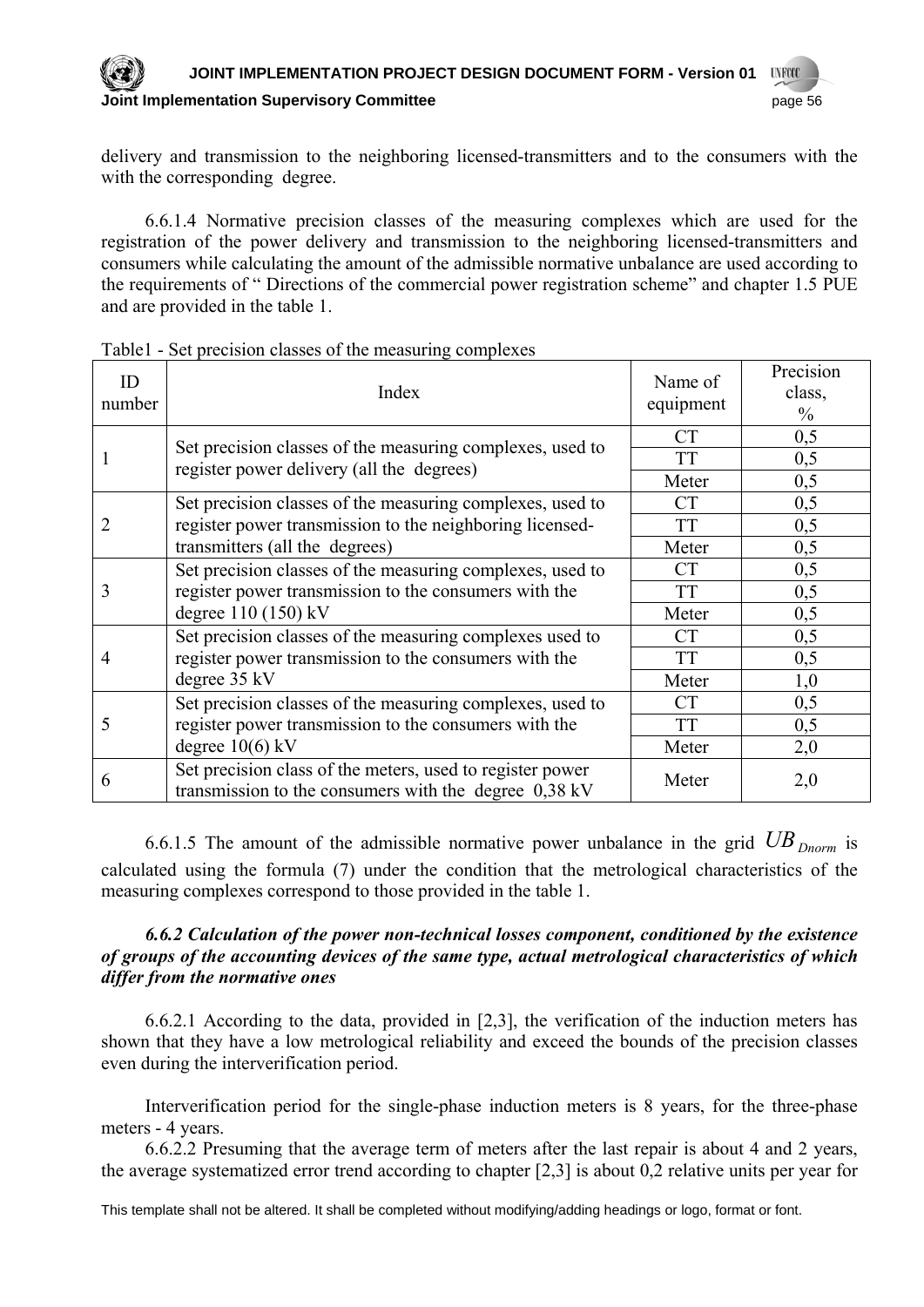#### **JOINT IMPLEMENTATION PROJECT DESIGN DOCUMENT FORM - Version 01 UVFCO Dubber 19 The Supervisory Committee** *page 57* **The United States and States and States and States and States and States and States and States and States and States and States and States and States and States and States and**

both types of meters. Thus, the systematized error  $\Delta$ *met* for the induction meters of the corresponding type and precision class is calculated by the formula:

 $\Delta_{\textit{met}} = -0.2 T_{\textit{ver}} K_{\textit{met}}$ , where (9) *Тver* - Meter service term after the last verification, years; *Кmet* - Meter precision class.

6.6.2.3 Systematized error for the electronic (statistic) meters  $\Delta_{met} = 0$ .

6.6.2.4 Using the conservative approach, the misregistration of power transmission is calculated only for the domestic consumers. Misregistration of power transmission for legal entities (industrial and non-industrial consumers) is equal to zero.

6.6.2.5 Misregistration of power transmission to the domestic consumers on one induction meter of the corresponding precision class,  $A_i^{m is register \text{ }ation}$  per year is equal:

$$
A_i^{\text{misregister ation}} = (\Delta_{\text{met}} / 100) A_{\text{aver}}
$$
, where  

$$
A_{\text{aver}} - \text{Average annual power transmission to one domestic consumer.}
$$
 (10)

6.6.2.6 Misregistration of power transmission to the domestic consumers, conditioned by the existence of accounting devices of the same type, the actual metrological characteristics of which differ from the fixed is equal to:

$$
A_{misegistr\ ation} = \sum_{i=1}^{N_H} A_i^{misegistr\ ation} N_i
$$
, where  
\n
$$
N_i
$$
 - Amount of induction meters of the corresponding type and precision class. (11)

## *6.6.3 Calculation of the power non-technical losses component, conditioned by the existence of the sensitivity threshold in the inductive meters*

6.6.3.1 Using the conservative approach, power misregistration is conditioned by the existence of the sensitivity threshold in the inductive meters, it is calculated only for the domestic consumers, where the most widespread meters of the precision class 2,5 are installed. According to the expert appraisal, it is presumed that the nominal current for 90% of the total number of such meters is 5А, and for the rest 10% - 10А. Misregistration of power transmission for the domestic consumers, equipped by the induction meters of precision 2,0 and 1,0, as well as for the legal entities (industrial and non-industrial consumers) is equal to zero.

6.6.3.2 Misregistration of power is conditioned by the existence of the sensitivity threshold in the inductive meters that is the minimal amount of current when the meter disc turns round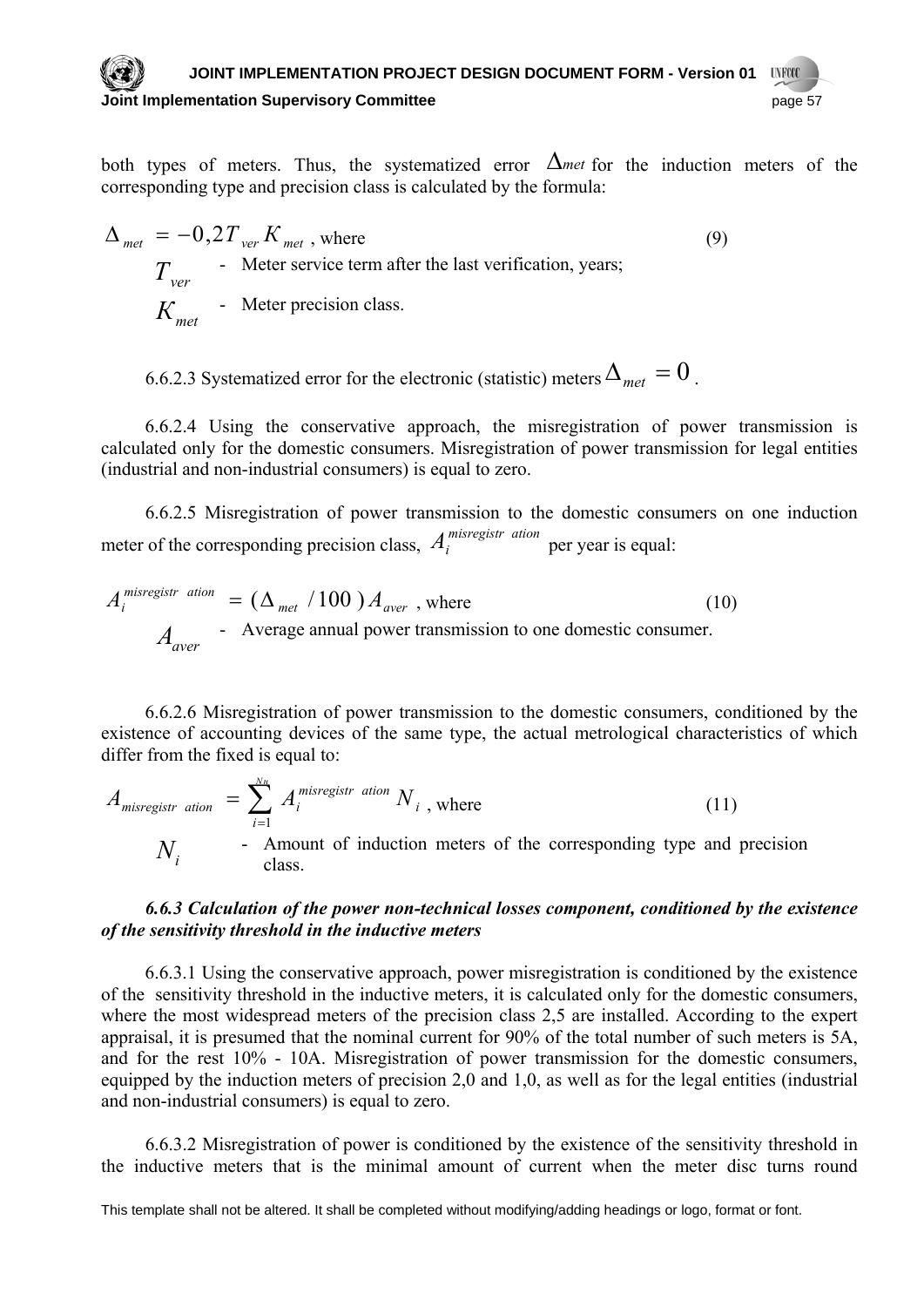#### **JOINT IMPLEMENTATION PROJECT DESIGN DOCUMENT FORM - Version 01 UNFCCC Joint Implementation Supervisory Committee** page 58

constantly. Sensitivity threshold at State standard 6570 for the most widespread single-phase inductive meters of the precision class 2,5 is 0,85%. Total capacity of the devices of the domestic consumer (radiotelephones, radio and television equipment, etc, which are in the waiting mode) do not surpass the sensitivity threshold. The time, during which only the equipment which consume less than the sensitivity threshold is connected to the grid is more than 12 hours per day (night hours and the period when people are not at home during the working day). It is 4380 hours per year.

According to such assumptions, the misregistration of power for one single-phase meter of precision class 2,5 per year will be[3]:

 $\Delta A_{misregister \text{ation 2.5}} = -(U_{nom} I_{nom} T_t (0.85 / 100)$ , where (12) - Nominal current of the meter, 220 W; - Nominal current of the meter, А; - Time, during which only the equipment which consume less than the sensitivity threshold is connected to the grid. *Unom*  $I_{\text{nom}}$  $T_{t}$ 

6.6.3.3 Misregistration of power transmission to the domestic consumers, equipped by the induction meters of the corresponding type,  $A_{m \text{isregister ation 2.5 sum}}$  per year will be:

$$
\Delta A_{misregister\ ation\ 2.5\,sum} = \Delta A_{misregister\ ation\ 2.5} N_{met\ 2.5}
$$
, where (13)  
\n
$$
N_{met2.5}
$$
 - Amount of single-phase inductive meters of precision class 2.5, for which the assumptions provided in chapter 6.4.3.1 are used.

If the data on 2.5 accuracy induction meters with nominal current 5A and 10A are missing, it shall be assumed that the amount of 5A meters is 90% while 10A meters are 10%.

## *6.6.4 Calculation of RVТVE amounts and untechnical losses*

fixed and by the existence of the sensitivity threshold in the inductive meters: 6.6.4.1 RVTVE amount  $\Delta A$ <sub>ALamount</sub>, is calculated having reduced it by the absolute amounts of the misregistrations of power transmission to the consumers, conditioned by the existence of accounting devices of the same type, the actual metrological characteristics of which differ from the

$$
\Delta A_{\text{Alamount}} = \Delta A_{\text{AL}} - \Delta A_{\text{misregister ation}} - \Delta A_{\text{misregister ation 2.5}}.
$$
 (14)

6.6.4.2 The amount of the relative RVTVE  $\Delta A^*_{ALamount}$  is calculated using formula:

$$
\Delta A_{\text{Alamount}}^* = (\Delta A_{\text{Alamount}} / A_{DG}) \cdot 100\% \tag{15}
$$

6.6.4.3 The amount of the relative NPL, is equal to the difference between the relative amounts of RVТVE and NVТVE: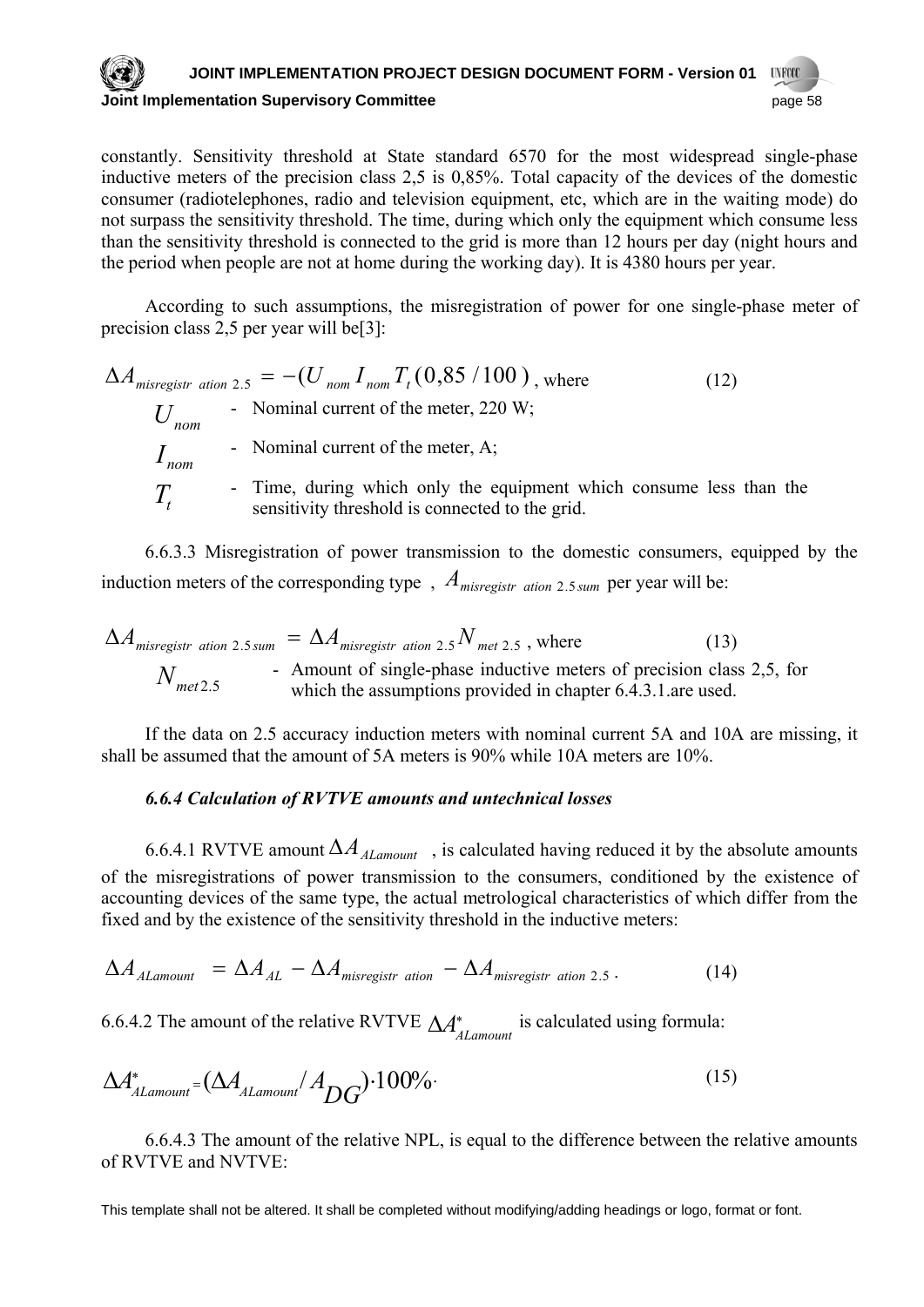**JOINT IMPLEMENTATION PROJECT DESIGN DOCUMENT FORM - Version 01 UNFOOT OINTED IMPLEMENT COMMITTEE IN THE SUPERINT STATE IN THE SET OF STATE IN THE SUPERINT COMMITTEE IN THE SUPERINT STATE OF SPAGE 59** 

$$
\Delta A^*_{UTamount} = \Delta A^*_{ALamount} - \Delta A^*_{NATPL}
$$
\n(16)

## *6.6.5 Calculation of the power untechnical losses component, conditioned by the faults in the power transmission organization*

6.6.5.1 The relative amount of power untechnical losses component  $\Delta A_{AUPLorg}^*$ , conditioned by the faults in the power transmission organization, is calculated as the difference between the amount of the report relative TPL and the top bound of the admissible unbalance:

$$
\Delta A_{\text{AUPLorg}}^* = \Delta A_{\text{UTamount}}^* - UB_{\text{Dnorm}} \tag{17}
$$

6.6.5.2 If the relative amount of the power untechnical losses component, conditioned by the faults in the power transmission organization  $\Delta A_{\text{AUPLorg}}^*$ , is more than zero, the amount of the of the power untechnical losses component, conditioned by the faults in the power transmission organization, МW·h. Is equal:

$$
\Delta A_{\text{AUPLorg}} = A_{DG} \left( \Delta A_{\text{AUPLorg}}^{*} / 100 \right) \tag{18}
$$

6.6.5.3 If the relative amount of the power untechnical losses component, conditioned by the faults in the power transmission organization  $\Delta A_{AUPLorg}^*$ , is less or equals to zero, the amount of the of the power untechnical losses component, conditioned by the faults in the power transmission organization, МW·h. Should be equal to zero:

$$
\Delta A_{\text{AUOPLorg}} = 0 \tag{19}
$$

#### *6.6.6 Calculation of RVТVE for its transition to the indirect carbon dioxide emissions*

RVТVE for its transition to the indirect carbon dioxide emissions, which is corrected according to the amount of the nontechnical power losses, conditioned by the faults in the power transmission organization; is equal to the difference between the amounts of RVТVE, calculated by the formula (14) and the amount of the nontechnical power losses component, conditioned by the faults in the power transmission organization, calculate using the formula (18) or (19):

$$
\Delta A_{ALamount}^{emissions} = \Delta A_{ALamount} - \Delta A_{AUPLorg}
$$
\n(20)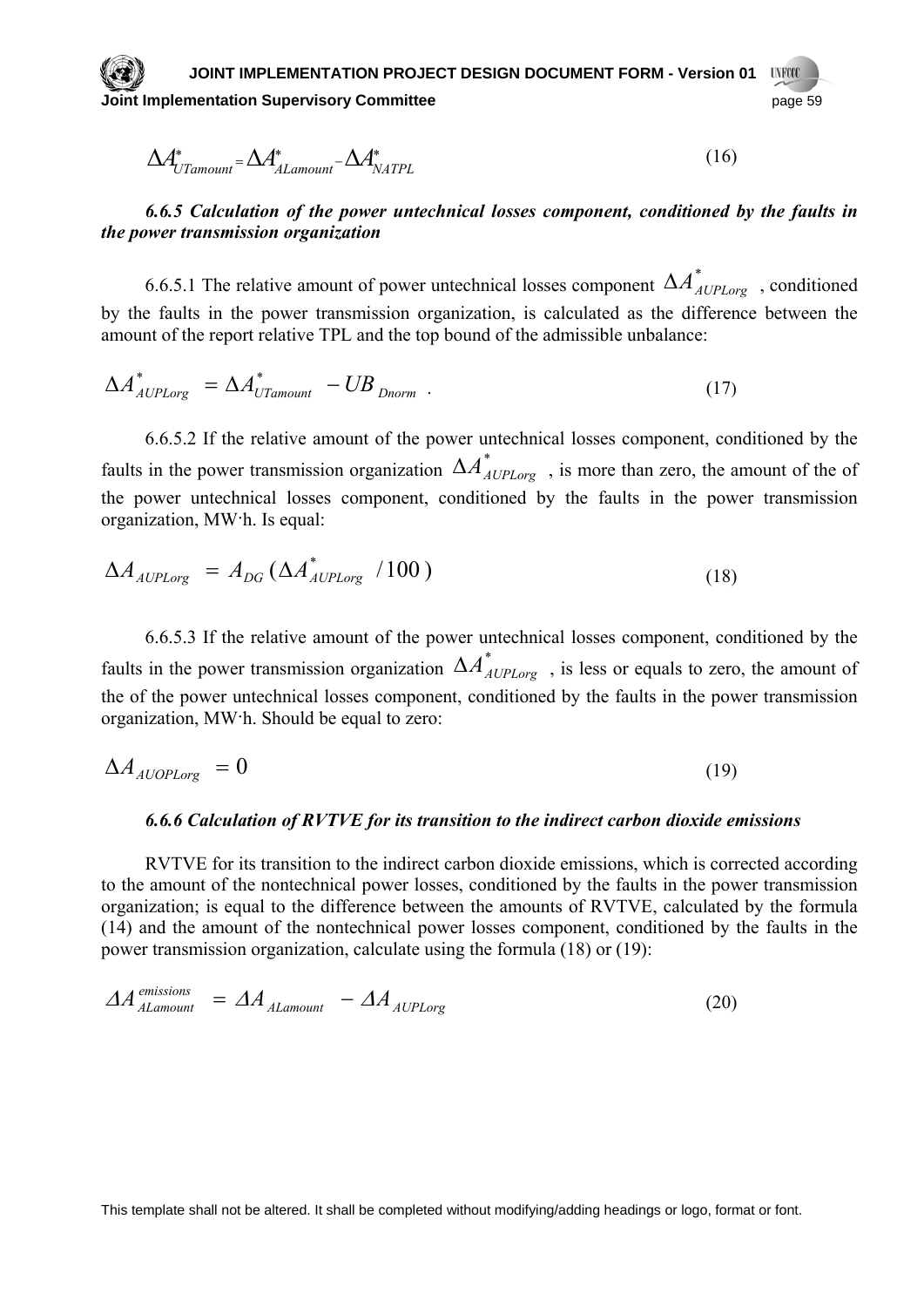## **7. MONITORING OF TVE AMOUNT CALCULATION RESULTS IN 0.38-150 KV POWER GRID IN ORDER TO ESTIMATE INDIRECT CO2 EMISSIONS**

The monitoring of TVE amount in 0.38-150 kV power grids of a power supply company used for estimation of indirect CO2 emissions for respective periods is performed by checking:

- compliance of the official statistic reports of the power supply company in 1-B TVE form, form No. 67 as well as annual report of the company for the respective year with the data used for calculation;

- compliance of the TVE amount calculation procedure to that of the given methodology.